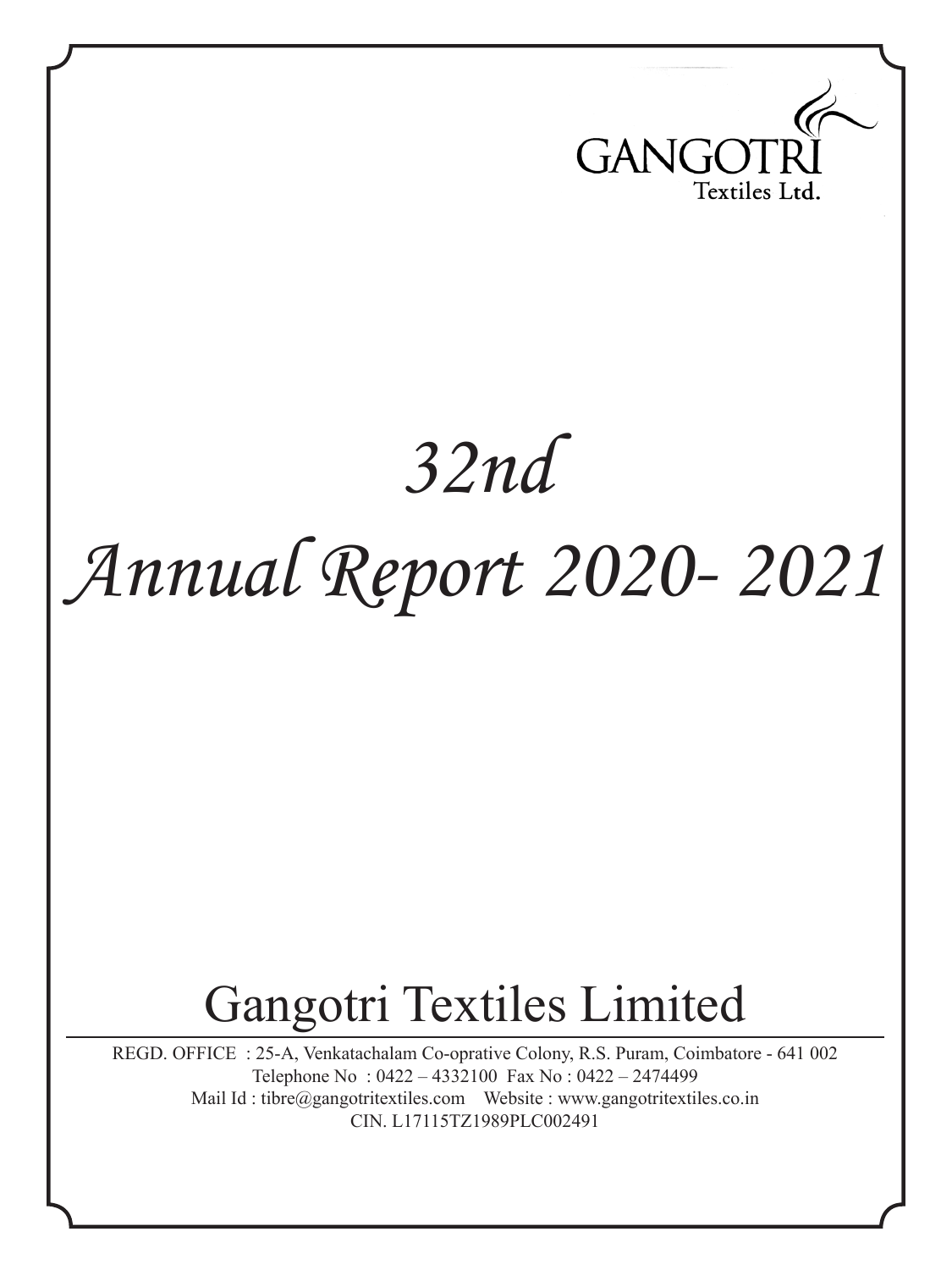## **GANG**

#### **BOARD OF DIRECTORS**

**Sri. MANOJ KUMAR TIBREWAL** Managing Director

**Sri. MOHANLAL TIBREWAL** Executive Director

**Sri.N.VENKATESAN**  Independent Director

**Sri. JOSHUA** Nominee Director of Lender Banks

**SMT.M.V.SURYAPRABHA** Independent Director

**Sri. S.SIVASHANMUGAM** Independent Director

**Sri.A.R.MURALIDARAN** Independent Director (Resigned w.e.f 1-8-2020)

#### **BANKERS**

**STATE BANK OF INDIA** Stressed Asset Management Branch **Coimbatore** 

#### **REGISTERED OFFICE**

25A, Venkatachalam Co-op Colony R.S.Puram Coimbatore - 641002

#### **REGISTRAR AND SHARE TRANSFER AGENTS**

**M/S S.K.D.C.CONSULTANTS LTD**  Kanapathy Towers, 3rd Floor 1391 / -1, Sathy Road Coimbatore – 641 006

#### **AUDITORS**

**M/s. K.N.SWAMY& CO** Chartered Accountants 6-B, N.R.R Lay-out, Singanallur Coimbatore - 641 005 Firm Regn No: 004321S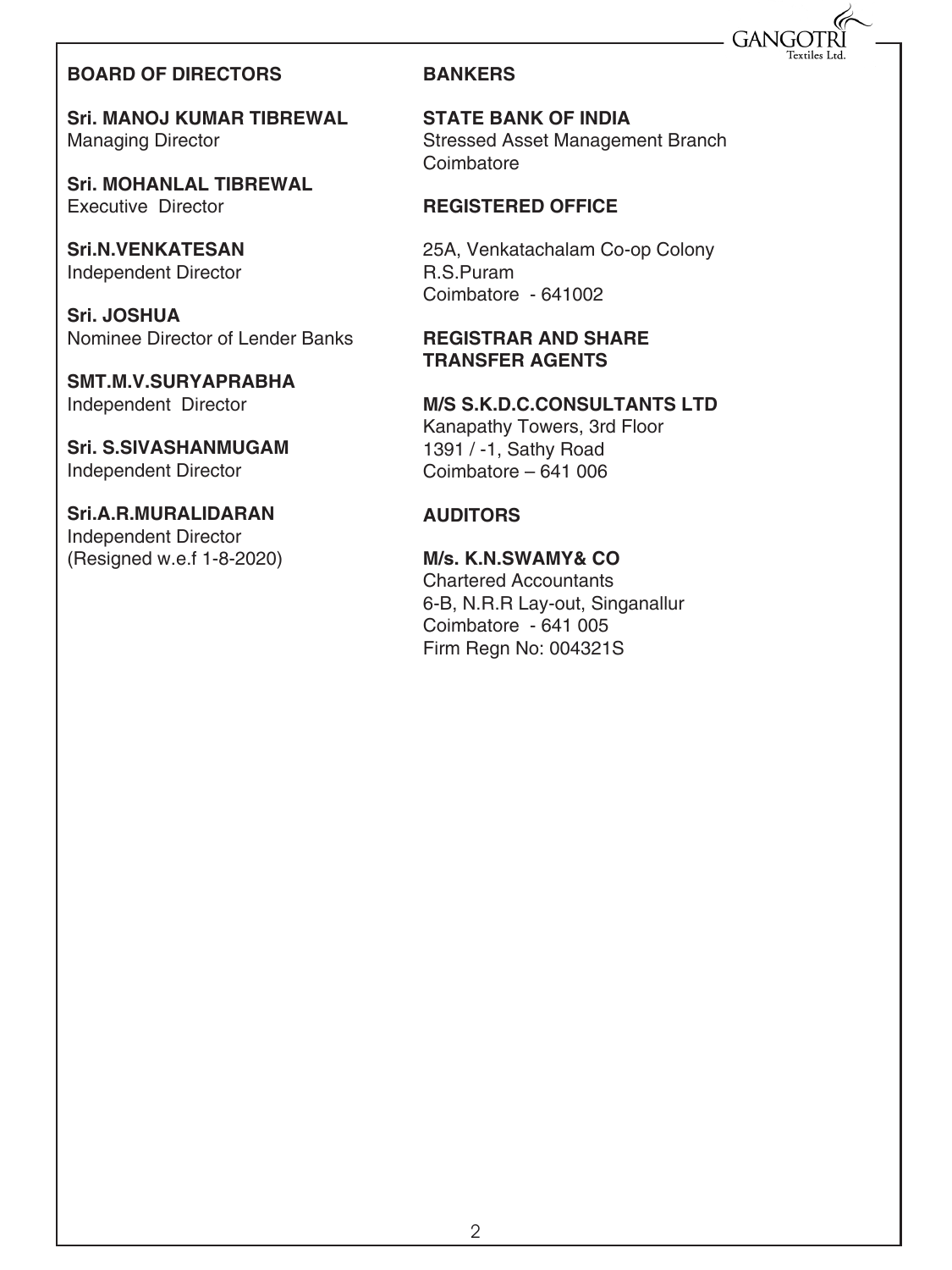#### **NOTICE TO SHAREHOLDERS**

NOTICE is hereby given that the 32nd Annual General Meeting of the company will be held on Friday , the 30th day of July , 2021 at 10.30 a.m through video conferencing ("VC") / Other Audio Visual Means ( "OAVM") to transact the following business . The company will conduct the meeting from the Registered Office ie 25A, Venkatachalam, Co-operative Colony, R.S. Puram, Coimbatore  $-641002.$ 

#### **AGENDA**

#### **ORDINARY BUSINESS :**

1. To receive, consider and adopt the Directors' Report, Profit & Loss Account for the year ended 31st March, 2021 and the Balance Sheet as at that date and the Auditors' Report thereon.

#### **NOTE :**

- 1. The Explanatory Statement pursuant to Section 102(1) of the Companies Act, 2013 with respect to Special Business as set out in the Notice is annexed hereto.
- 2. In view of the continuing Covid -19 pandemic, the Ministry of Corporate Affairs ( MCA) has vide its Circular dated 5th May, 2020 read with Circulars dated 8th April, 2020 and 13th April, 2020 collectively referred to as ( MCA Circulars) permitted the conduct of the Annual General Meeting ( AGM) through video conferencing ("VC") / Other Audio Visual Means ( "ODVM") without the physical presence of the Members at a common venue. The deemed venue for the AGM shall be the Corporate Office of the Company. In compliance with the provisions of the Companies Act, 2013 ( ACT) SEBI ( Listing Obligations and Disclosure Requirements ,2015) ( SEBI Listing Regulation) and MCA Circulars , the AGM of the company is held through VC / OVAM
- 3. Since this AGM is being held pursuant to MCA Circulars through VC / OAVM , physical presence of the Members has been dispensed with. Accordingly, the facility for appointment of proxies by the Members will not be available for the AGM . Hence the Proxy Form and Attendance Slip are not attached to this Notice
- 4. Institutional / Corporate Shareholders (other than Individuals/ HUF / NRI etc) are

required to send a scanned copy (PDF / JPG format) of the Board Resolution authorizing its representative to attend the AGM through VC/ OAVM on its behalf and to vote through remote e-voting. The said resolution / authorization shall be sent to the Scrutinizer by e-mail through its registered e-mail address to bkcacbe@gmail.com.

GANGOTRI

- 5. The Register of Members and Share Transfer Books of the company will remain closed from Saturday the 24th day of July, 2021 to Friday, the 30th day of July, 2021 ( both the days inclusive ) for the purpose of Annual General Meeting
- 6. The Securities and Exchange Board of India has mandated the submission of Permanent Account Number ( PAN) by every participant in Securities Market. Members holding shares in electronic form are therefore requested to submit the PAN details to their Depository Participants with whom they are maintaining their demat account. Members holding shares in Physical Form can submit their PAN details to the Company or RTA.
- 7.The Securities and Exchange Board of India has mandated that the transfer of Securities held in physical form except in case of Transmission or Transposition shall not be processed by the Listed Entities / Registrar & Share Transfer Agents with effect from 1-4- 2019. Therefore, Members holding shares in physical form are required to immediately dematerialize their shareholding in the company.
- 8. Members are requested to notify immediately any change of address
	- i) To their Depository Participants in respect of shares held in Electronic Form
	- ii) To the Company or its RTA in respect of shares held in physical form.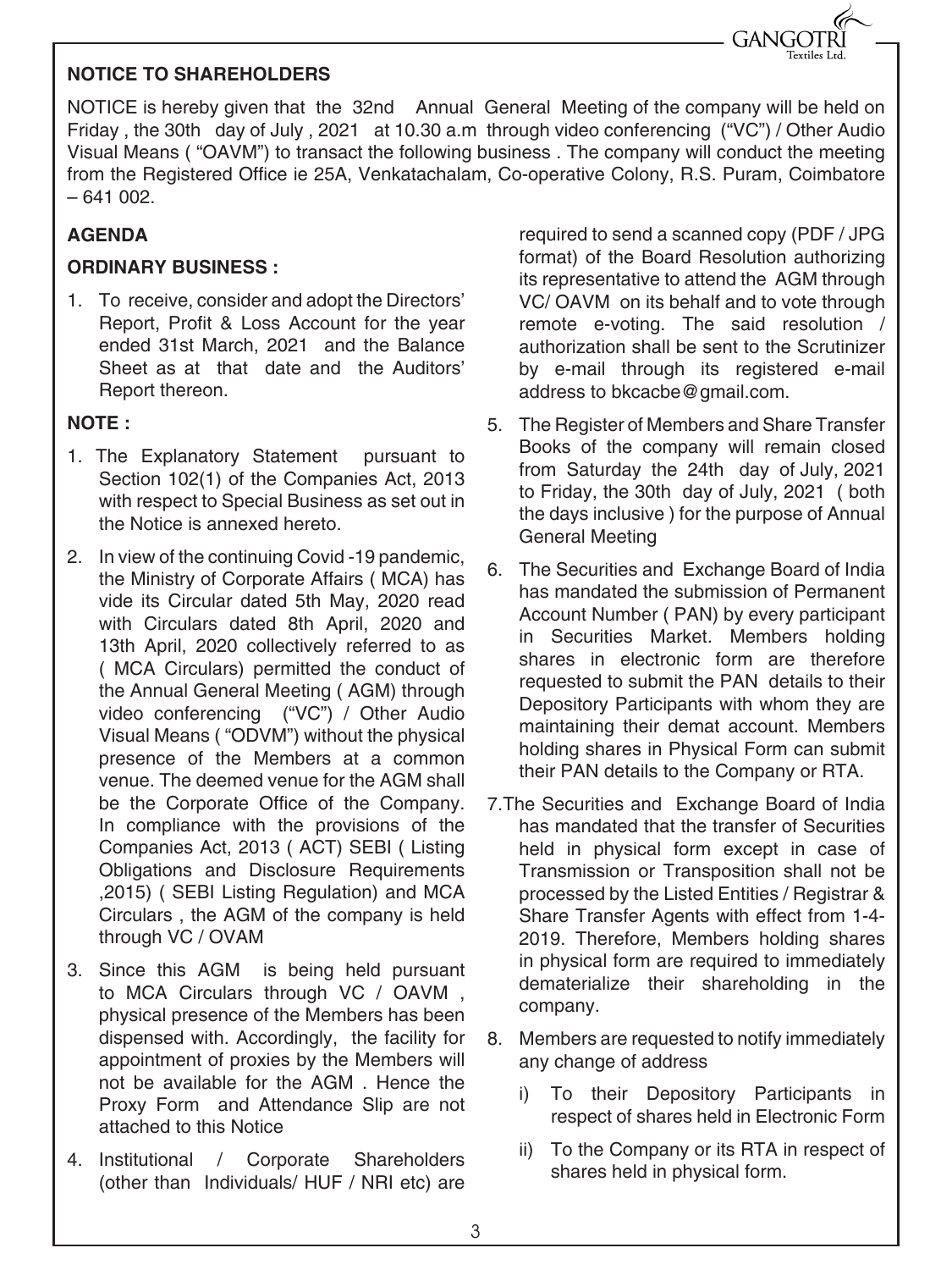

- 9. Members are requested to make all correspondences in connection with the shares held by them by addressing letters directly to the company or its RTA namely M/S S.K.D.C Consultants Ltd , Kanapathy Towers , 3rd Floor ,1391 / A-1, , Sathy Road, Ganapathy, Coimbatore - 641 006 .
- 10. A Member who needs any clarification on the accounts or operation of the company shall write to the company so as to reach atleast 7 days before the meeting . The same will be replied by the company suitably during the course of AGM or through separate e-mail .
- 11. In compliance with the aforesaid MCA Circulars and SEBI Circular dated 12th May, 2020 , Notice of the AGM alongwith the Annual Report for the year 2020-2021 is being sent only through electronic mode to those Members whose e-mail address are registered with the Company / Depositories. Members may note that the Notice and the Annual Report 2020-2021 will also be available on the Company's website www. gangotritextiles.co.in and the website of the National Stock Exchange of India Ltd www.nseindia.com and BSF Ltd www.bseindia.com
- 12. Members attending the AGM through VC/ OAVM shall be counted for the purpose of reckoning the quorum under Section 103 of the Companies Act, 2013.
- 13. Since the AGM will be held through VC/ OAVM the Route Map is not annexed to this **Notice**
- 15. Voting through Electronic Means

In compliance with the provisions of Section 108 of the Companies Act, 2013 and Rule 20 of the Companies ( Management and Administration ) Rules 2014, and Regulation 44 of the SEBI ( Listing Obligations and Disclosure Requirements ) Regulations , 2015 the Company is pleased to provide Members facility to exercise their votes for all the resolutions detailed in the Notice of the 32nd Annual General Meeting scheduled to be held on Friday, the 30th day of July, 2021 by electronic means and the business may be transacted through remote e-Voting The

Company has engaged the service of CDSL as the authorized Agency to provide remote e-voting facilities. The instruction for remote e-voting is provided below.

Votes cast by Members who hold shares on the cut-off date viz Friday, the 23rd day of July. 2021 alone will be counted. The voting period begins at 9.00 am on Tuesday, the 27th day of July, 2021 and ends on 5.00 pm on Thursday, the 29th day of July, 2021.

- 1. As you are aware, in view of the situation arising due to COVID-19 global pandemic, the general meetings of the companies shall be conducted as per the guidelines issued by the Ministry of Corporate Affairs (MCA) vide Circular No. 14/2020 dated April 8, 2020, Circular No.17/2020 dated April 13, 2020 and Circular No. 20/2020 dated May 05, 2020. The forthcoming 32nd Annual General Meeting of the company will thus be held through video conferencing (VC) or other audio visual means (OAVM). Hence, Members can attend and participate in the ensuing 32nd Annual General Meeting of the company through VC/OAVM.
- 2. Pursuant to the provisions of Section 108 of the Companies Act, 2013 read with Rule 20 of the Companies (Management and Administration) Rules, 2014 (as amended) and Regulation 44 of SEBI (Listing Obligations & Disclosure Requirements) Regulations 2015 (as amended), and MCA Circulars dated April 08, 2020, April 13, 2020 and May 05, 2020 the Company is providing facility of remote e-voting to its Members in respect of the business to be transacted at the AGM. For this purpose, the Company has entered into an agreement with Central Depository Services (India) Limited (CDSL) for facilitating voting through electronic means, as the authorized e-Voting's agency. The facility of casting votes by a member using remote e-voting as well as the e-voting system on the date of the AGM will be provided by CDSL.
- 3. The Members can join the AGM in the VC/ OAVM mode 15 minutes before and after the scheduled time of the commencement of the Meeting by following the procedure mentioned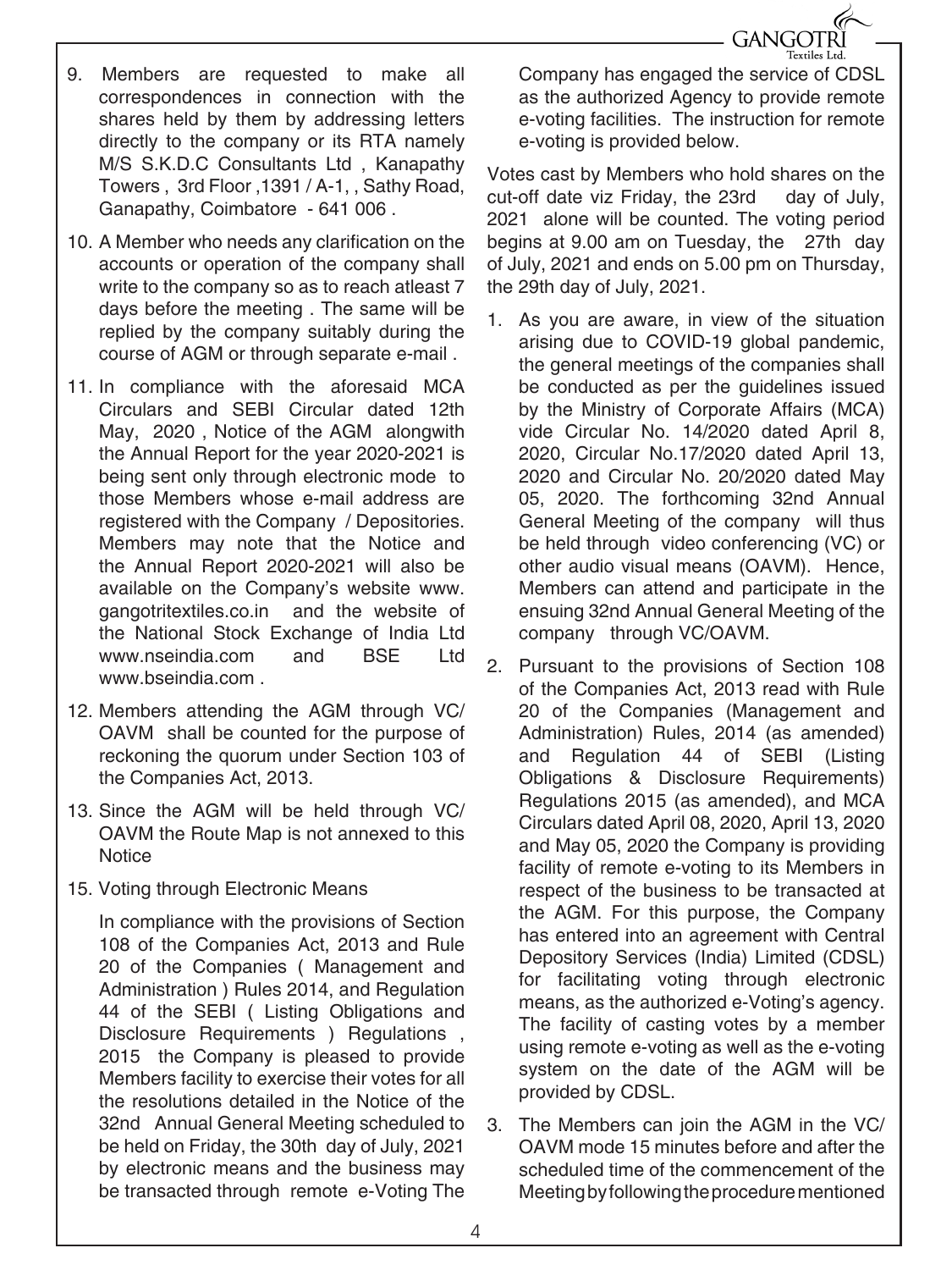

in the Notice. The facility of participation at the AGM through VC/OAVM will be made available to atleast 1000 members on first come first served basis. This will not include large Shareholders (Shareholders holding 2% or more shareholding), Promoters, Institutional Investors, Directors, Key Managerial Personnel, the Chairpersons of the Audit Committee, Nomination and Remuneration Committee and Stakeholders Relationship Committee, Auditors etc. who are allowed to attend the EGM/AGM without restriction on account of first come first served basis.

- 4. The attendance of the Members attending the AGM through VC/OAVM will be counted for the purpose of ascertaining the quorum under Section 103 of the Companies Act, 2013.
- 5. Pursuant to MCA Circular No. 14/2020 dated April 08, 2020, , the facility to appoint proxy to attend and cast vote for the members is not available for this 32nd AGM. However, in pursuance of Section 112 and Section 113 of the Companies Act, 2013, representatives of the members such as the President of India or the Governor of a State or body corporate can attend the AGM through VC/OAVM and cast their votes through e-voting.
- 6. In line with the Ministry of Corporate Affairs (MCA) Circular No. 17/2020 dated April 13, 2020, the Notice calling the AGM has been uploaded on the website of the Company at www.gangotritextiles.com The Notice can also be accessed from the websites of the Stock Exchanges i.e. BSE Limited and National Stock Exchange of India Limited at www.bseindia.com and www.nseindia. com respectively. The AGM Notice is also disseminated on the website of CDSL (agency for providing the Remote e-Voting facility and e-voting system during the AGM/ EGM) i.e. www.evotingindia.com.
- 7. The AGM has been convened through VC/OAVM in compliance with applicable provisions of the Companies Act, 2013 read with MCA Circular No. 14/2020 dated April 8, 2020 and MCA Circular No. 17/2020 dated April 13, 2020 and MCA Circular No. 20/2020

dated May 05, 2020.

8. In continuation of this Ministry's General Circular No. 20/2020, dated 05th May, 2020 and after due examination, it has been decided to allow companies whose AGMs were due to be held in the year 2020, or become due in the year 2021, to conduct their AGMs on or before 31.12.2021, in accordance with the requirements provided in paragraphs 3 and 4 of the General Circular No. 20/2020 as per MCA circular no. 02/2021 dated January,13,2021.

#### **THE INTRUCTIONS OF SHAREHOLDERS FOR REMOTE E-VOTING AND E-VOTING DURING 32nd AGM AND JOINING MEETING THROUGH VC/OAVM ARE AS UNDER**

- i) The voting period begins at 9.00 am on Tuesday, the 27th day of July, 2021 and ends on 5.00 pm on Thursday, the 29th day of July, 2021. During this period shareholders' of the Company, holding shares either in physical form or in dematerialized form, as on the cut-off date (record date) of Friday, the 23rd day of July , 2021 may cast their vote electronically. The e-voting module shall be disabled by CDSL for voting thereafter.
- ii) Shareholders who have already voted prior to the meeting date would not be entitled to vote at the meeting venue.
- iii) Pursuant to SEBI Circular No. SEBI/HO/CFD/ CMD/CIR/P/2020/242 dated 09.12.2020, under Regulation 44 of Securities and Exchange Board of India (Listing Obligations and Disclosure Requirements) Regulations, 2015, listed entities are required to provide remote e-voting facility to its shareholders, in respect of all shareholders' resolutions. However, it has been observed that the participation by the public non-institutional shareholders/retail shareholders is at a negligible level.
- iv) Currently, there are multiple e-voting service providers (ESPs) providing e-voting facility to listed entities in India. This necessitates registration on various ESPs and maintenance of multiple user IDs and passwords by the shareholders.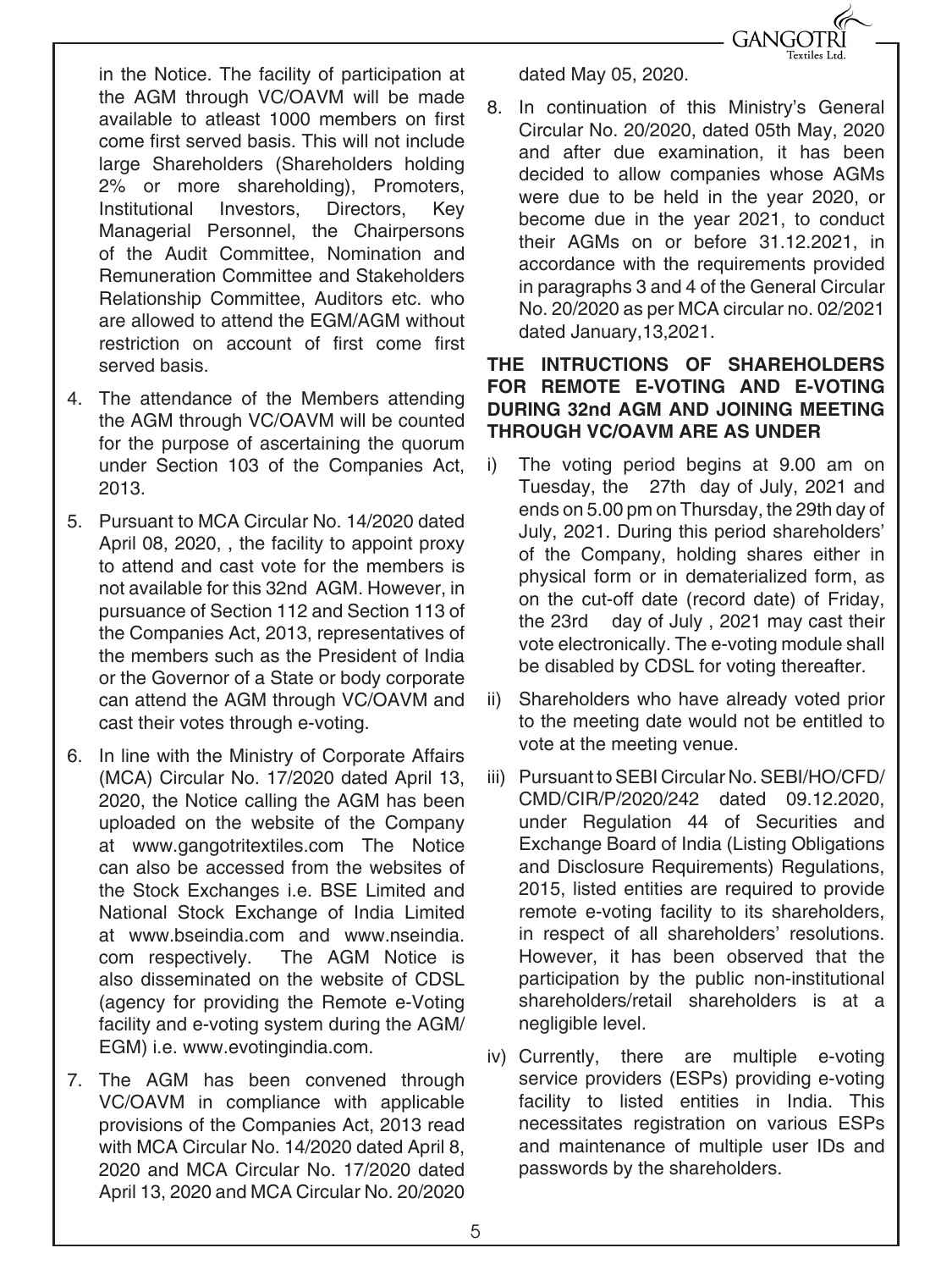

- v) In order to increase the efficiency of the voting process, pursuant to a public consultation, it has been decided to enable e-voting to all the demat account holders, by way of a single login credential, through their demat accounts/ websites of Depositories/ Depository Participants. Demat account holders would be able to cast their vote without having to register again with the ESPs, thereby, not only facilitating seamless authentication but also enhancing ease and convenience of participating in e-voting process.
- vi) In terms of SEBI circular no. SEBI/HO/CFD/ CMD/CIR/P/2020/242 dated December 9, 2020 on e-Voting facility provided by Listed Companies, Individual shareholders holding securities in demat mode are allowed to vote through their demat account maintained with Depositories and Depository Participants. Shareholders are advised to update their mobile number and email Id in their demat accounts in order to access e-Voting facility.

**Pursuant to above said SEBI Circular, Login method for e-Voting and joining virtual meetings for Individual shareholders holding securities in Demat mode is given below:**

| <b>Type of shareholders</b>                                                     | <b>Login Method</b>                                                                                                                                                                                                                                                                                                                                                                                                                                                                                                                                                                                                                                                      |  |  |
|---------------------------------------------------------------------------------|--------------------------------------------------------------------------------------------------------------------------------------------------------------------------------------------------------------------------------------------------------------------------------------------------------------------------------------------------------------------------------------------------------------------------------------------------------------------------------------------------------------------------------------------------------------------------------------------------------------------------------------------------------------------------|--|--|
| Individual Shareholders holding<br>securities in Demat mode with<br><b>CDSL</b> | Users who have opted for CDSL Easi / Easiest facility, can<br>1)<br>login through their existing user id and password. Option<br>will be made available to reach e-Voting page without any<br>further authentication. The URL for users to login to Easi<br>/ Easiest are https://web.cdslindia.com/myeasi/home/login<br>or visit www.cdslindia.com and click on Login icon and<br>select New System Myeasi.                                                                                                                                                                                                                                                             |  |  |
|                                                                                 | 2) After successful login the Easi / Easiest user will be able to<br>see the e-Voting option for eligible companies where the<br>evoting is in progress as per the information provided by<br>company. On clicking the evoting option, the user will be<br>able to see e-Voting page of the e-Voting service provider<br>for casting your vote during the remote e-Voting period<br>or joining virtual meeting & voting during the meeting.<br>Additionally, there is also links provided to access the<br>system of all e-Voting Service Providers i.e. CDSL/NSDL/<br>KARVY/LINKINTIME, so that the user can visit the e-Voting<br>service providers' website directly. |  |  |
|                                                                                 | If the user is not registered for Easi/Easiest, option to<br>3)<br>register is available at https://web.cdslindia.com/myeasi/<br>Registration/EasiRegistration                                                                                                                                                                                                                                                                                                                                                                                                                                                                                                           |  |  |
|                                                                                 | 4) Alternatively, the user can directly access e-Voting page<br>by providing Demat Account Number and PAN No. from<br>a e-Voting link available on www.cdslindia.com home<br>page or click on https://evoting.cdslindia.com/EVoting/<br>EVotinglogin. The system will authenticate the user by<br>sending OTP on registered Mobile & Email as recorded in<br>the Demat Account. After successful authentication, user<br>will be able to see the e-Voting option where the evoting is<br>in progress and also able to directly access the system of<br>all e-Voting Service Providers.                                                                                   |  |  |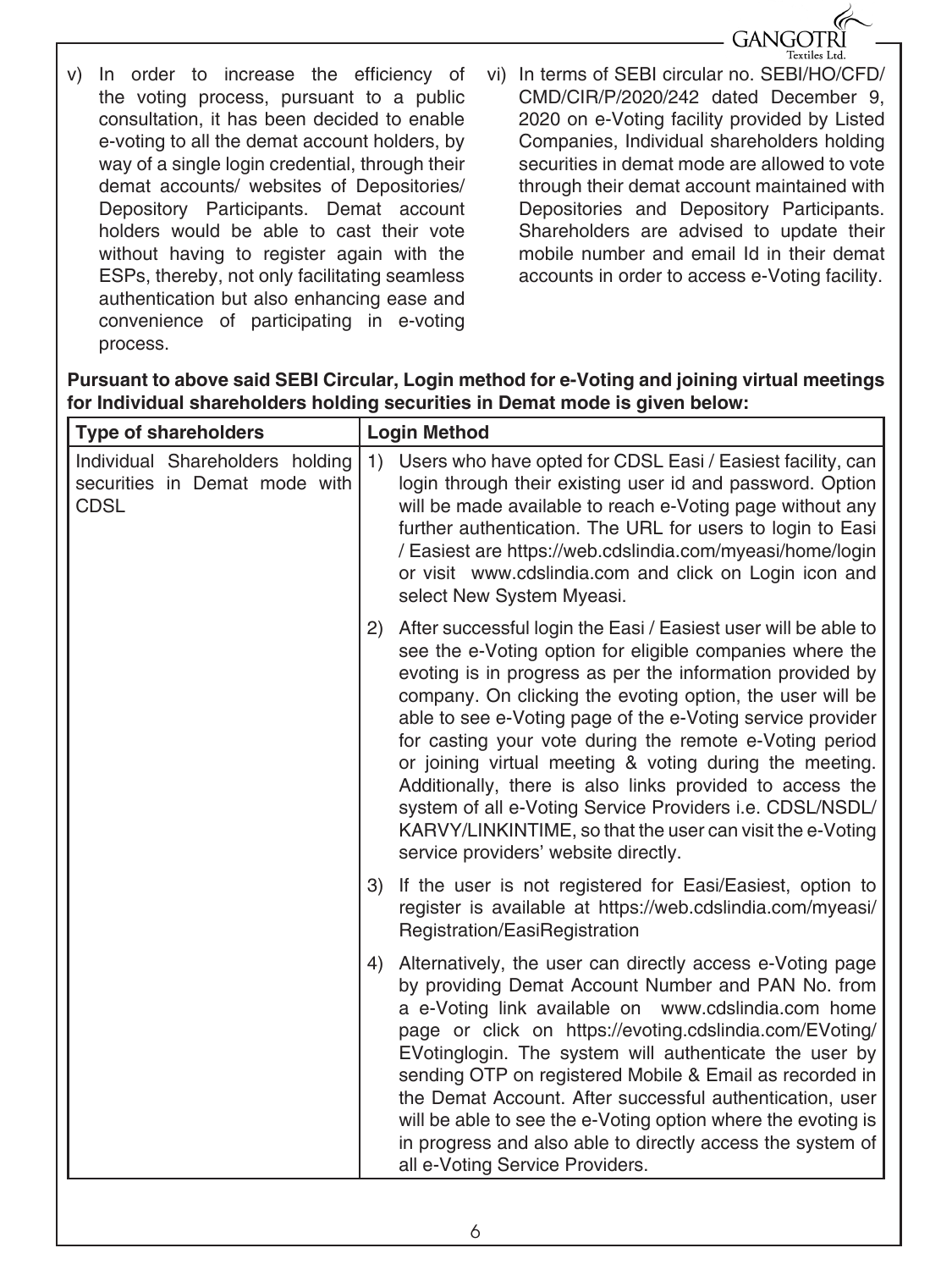|                                                                                                                   | Gangot                                                                                                                                                                                                                                                                                                                                                                                                                                                                                                                                                                                                                                                                                                                                                                                                                                                                                                                 |
|-------------------------------------------------------------------------------------------------------------------|------------------------------------------------------------------------------------------------------------------------------------------------------------------------------------------------------------------------------------------------------------------------------------------------------------------------------------------------------------------------------------------------------------------------------------------------------------------------------------------------------------------------------------------------------------------------------------------------------------------------------------------------------------------------------------------------------------------------------------------------------------------------------------------------------------------------------------------------------------------------------------------------------------------------|
| <b>Type of shareholders</b>                                                                                       | Textiles Ltd<br><b>Login Method</b>                                                                                                                                                                                                                                                                                                                                                                                                                                                                                                                                                                                                                                                                                                                                                                                                                                                                                    |
| Individual Shareholders holding<br>securities in demat mode with<br><b>NSDL</b>                                   | If you are already registered for NSDL IDeAS facility,<br>1)<br>please visit the e-Services website of NSDL. Open web<br>browser by typing the following URL: https://eservices.<br>nsdl.com either on a Personal Computer or on a mobile.<br>Once the home page of e-Services is launched, click on the<br>"Beneficial Owner" icon under "Login" which is available<br>under 'IDeAS' section. A new screen will open. You will<br>have to enter your User ID and Password. After successful<br>authentication, you will be able to see e-Voting services.<br>Click on "Access to e-Voting" under e-Voting services and<br>you will be able to see e-Voting page. Click on company<br>name or e-Voting service provider name and you will be<br>re-directed to e-Voting service provider website for casting<br>your vote during the remote e-Voting period or joining<br>virtual meeting & voting during the meeting. |
|                                                                                                                   | (2)<br>If the user is not registered for IDeAS e-Services, option to<br>register is available at https://eservices.nsdl.com. Select<br>"Register Online for IDeAS "Portal or click<br>at https://<br>eservices.nsdl.com/SecureWeb/IdeasDirectReg.jsp                                                                                                                                                                                                                                                                                                                                                                                                                                                                                                                                                                                                                                                                   |
|                                                                                                                   | Visit the e-Voting website of NSDL. Open web browser by<br>3)<br>typing the following URL: https://www.evoting.nsdl.com/<br>either on a Personal Computer or on a mobile. Once the<br>home page of e-Voting system is launched, click on the<br>icon "Login" which is available under 'Shareholder/Member'<br>section. A new screen will open. You will have to enter<br>your User ID (i.e. your sixteen digit demat account number<br>hold with NSDL), Password/OTP and a Verification Code<br>as shown on the screen. After successful authentication,<br>you will be redirected to NSDL Depository site wherein<br>you can see e-Voting page. Click on company name or<br>e-Voting service provider name and you will be redirected<br>to e-Voting service provider website for casting your vote<br>during the remote e-Voting period or joining virtual meeting<br>& voting during the meeting                    |
| Individual Shareholders (holding<br>securities in demat mode) login<br>through their Depository Partici-<br>pants | You can also login using the login credentials of your demat<br>account through your Depository Participant registered with<br>NSDL/CDSL for e-Voting facility. After Successful login, you<br>will be able to see e-Voting option. Once you click on e-Voting<br>option, you will be redirected to NSDL/CDSL Depository site<br>after successful authentication, wherein you can see e-Voting<br>feature. Click on company name or e-Voting service provider<br>name and you will be redirected to e-Voting service provider<br>website for casting your vote during the remote e-Voting period<br>or joining virtual meeting & voting during the meeting.                                                                                                                                                                                                                                                            |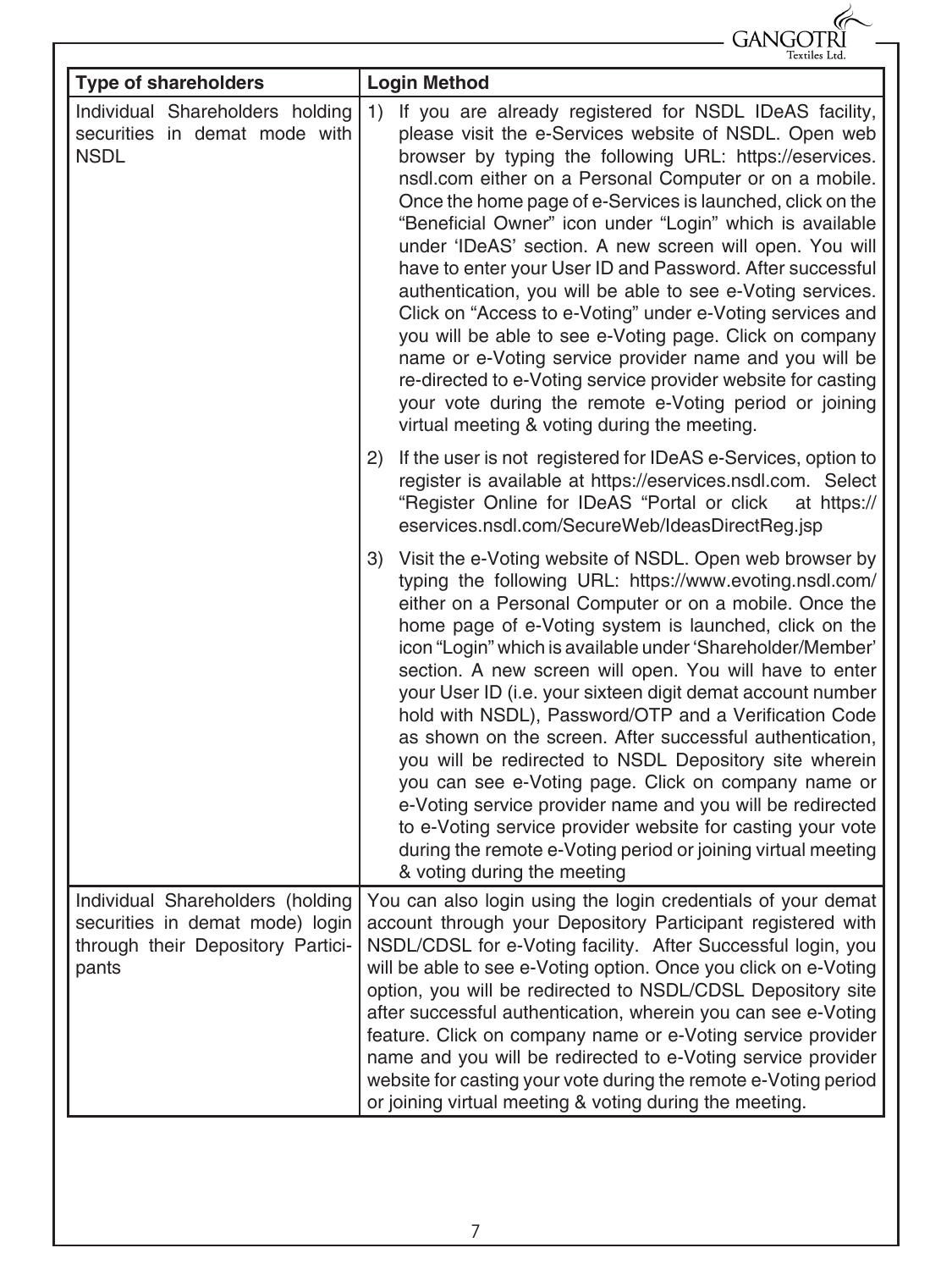Important note: Members who are unable to retrieve User ID/ Password are advised to use Forget User ID and Forget Password option available at abovementioned website.

**GANGOTR** 

Helpdesk for Individual Shareholders holding securities in demat mode for any technical issues related to login through Depository i.e. CDSL and NSDL.

| Login type                                                            | <b>Helpdesk details</b>                                                                                                                                                             |
|-----------------------------------------------------------------------|-------------------------------------------------------------------------------------------------------------------------------------------------------------------------------------|
| Individual Shareholders holding securities in<br>Demat mode with CDSL | Members facing any technical issue in login can<br>contact CDSL helpdesk by sending a request at<br>helpdesk.evoting@cdslindia.comor contact at<br>022-23058738 and 22-23058542-43. |
| Individual Shareholders holding securities in<br>Demat mode with NSDL | Members facing any technical issue in login can<br>contact NSDL helpdesk by sending a request at<br>evoting@nsdl.co.in or call at toll free no.: 1800<br>1020 990 and 1800 22 44 30 |

- vii) Login method for e-Voting and joining virtual meeting for shareholders other than individual shareholders holding in Demat form & physical shareholders.
- 1) The shareholders should log on to the e-voting website www.evotingindia.com.
- 2) Click on "Shareholders" module.
- 3) Now enter your User ID
- a. For CDSL: 16 digits beneficiary ID,
- b. For NSDL: 8 Character DP ID followed by 8 Digits Client ID,
- c. Shareholders holding shares in Physical Form should enter Folio Number registered with the Company.
- 4) Next enter the Image Verification as displayed and Click on Login.
- 5) If you are holding shares in demat form and had logged on to www.evotingindia.com and voted on an earlier e-voting of any company, then your existing password is to be used.
- 6) If you are a first-time user follow the steps given below:

|                                                                 | For Shareholders holding shares in Demat Form other than individ-<br>ual and Physical Form                                                                                                                                                                                                                                                               |
|-----------------------------------------------------------------|----------------------------------------------------------------------------------------------------------------------------------------------------------------------------------------------------------------------------------------------------------------------------------------------------------------------------------------------------------|
| <b>PAN</b>                                                      | Enter your 10 digit alpha-numeric *PAN issued by Income Tax Department<br>(Applicable for both demat shareholders as well as physical shareholders)<br>Shareholders who have not updated their PAN with the Company/<br>Depository Participant are requested to use the sequence number<br>sent by Company/RTA or contact Company/RTA.                   |
| Dividend<br><b>Bank Details</b><br>Date of<br>OR<br>Birth (DOB) | Enter the Dividend Bank Details or Date of Birth (in dd/mm/yyyy format)<br>as recorded in your demat account or in the company records in order to<br>login.<br>If both the details are not recorded with the depository or company,<br>please enter the member id / folio number in the Dividend Bank details<br>field as mentioned in instruction (v). |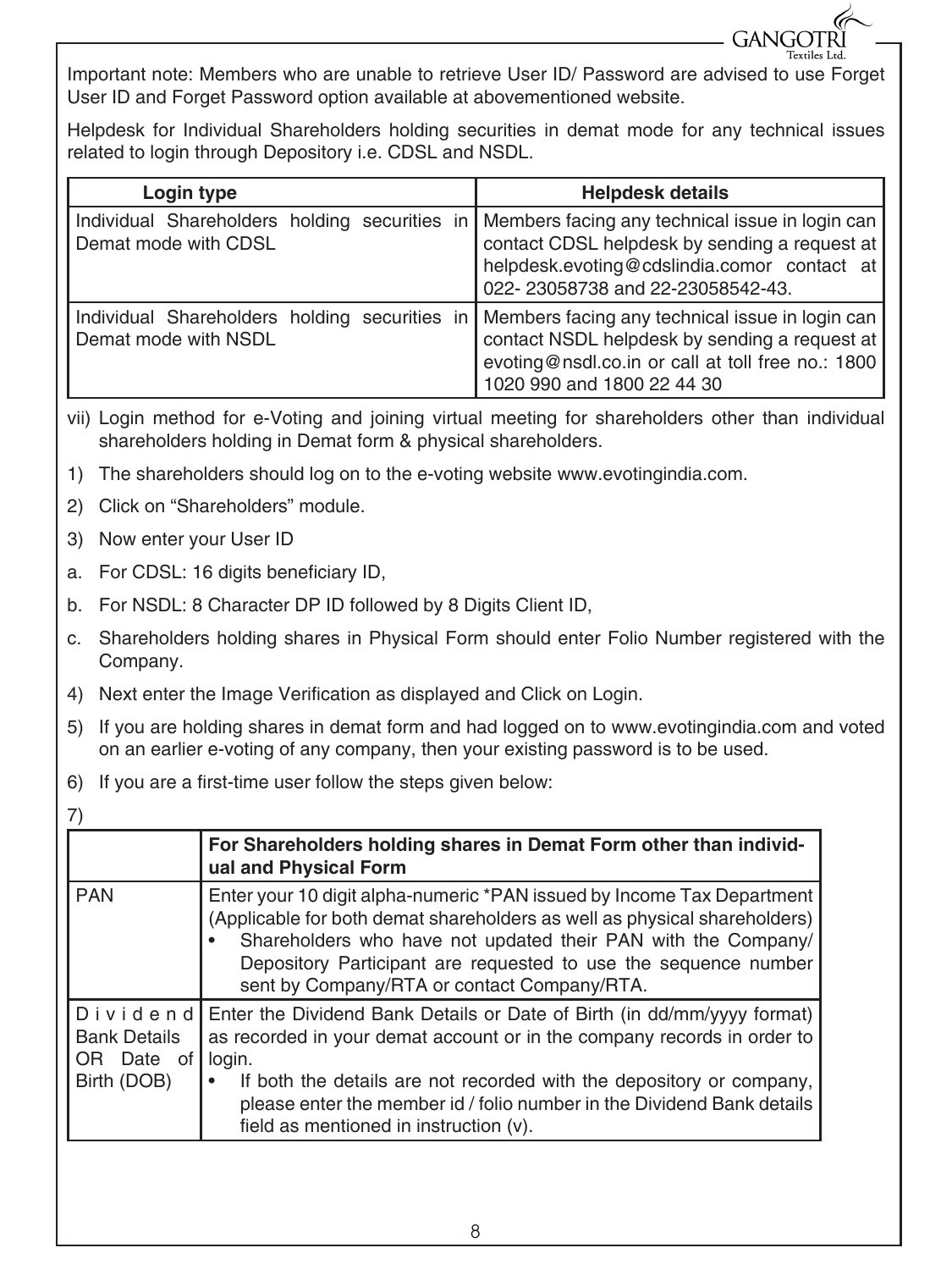

- viii) After entering these details appropriately, click on "SUBMIT" tab.
- ix) Shareholders holding shares in physical form will then directly reach the Company selection screen. However, shareholders holding shares in demat form will now reach 'Password Creation' menu wherein they are required to mandatorily enter their login password in the new password field. Kindly note that this password is to be also used by the demat holders for voting for resolutions of any other company on which they are eligible to vote, provided that company opts for e-voting through CDSL platform. It is strongly recommended not to share your password with any other person and take utmost care to keep your password confidential.
- x) For shareholders holding shares in physical form, the details can be used only for e-voting on the resolutions contained in this Notice.
- xi) Click on the EVSN for the relevant <Company Name> on which you choose to vote.
- xiii) On the voting page, you will see "RESOLUTION DESCRIPTION" and against the same the option "YES/NO" for voting. Select the option YES or NO as desired. The option YES implies that you assent to the Resolution and option NO implies that you dissent to the Resolution.
- xiv) Click on the "RESOLUTIONS FILE LINK" if you wish to view the entire Resolution details.
- xv) After selecting the resolution, you have decided to vote on, click on "SUBMIT". A confirmation box will be displayed. If you wish to confirm your vote, click on "OK", else to change your vote, click on "CANCEL" and accordingly modify your vote.
- xvi)Once you "CONFIRM" your vote on the resolution, you will not be allowed to modify your vote
- xvii)You can also take a print of the votes cast by clicking on "Click here to print" option on the Voting page.
- xviii)xIf a demat account holder has forgotten the login password then Enter the User ID

and the image verification code and click on Forgot Password & enter the details as prompted by the system.

- xix)Facility for Non Individual Shareholders and Custodians –Remote Voting
	- Non-Individual shareholders (i.e. other than Individuals, HUF, NRI etc.) and Custodians are required to log on to www.evotingindia.com and register themselves in the "Corporates" module.
	- A scanned copy of the Registration Form bearing the stamp and sign of the entity should be emailed to helpdesk.evoting@ cdslindia.com.
	- After receiving the login details a Compliance User should be created using the admin login and password. The Compliance User would be able to link the account(s) for which they wish to vote on.
	- The list of accounts linked in the login should be mailed to helpdesk.evoting@ cdslindia.com and on approval of the accounts they would be able to cast their vote.
	- A scanned copy of the Board Resolution and Power of Attorney (POA) which they have issued in favour of the Custodian, if any, should be uploaded in PDF format in the system for the scrutinizer to verify the same.
	- Alternatively Non Individual shareholders are required to send the relevant Board Resolution/ Authority letter etc. together with attested specimen signature of the duly authorized signatory who are authorized to vote, to the Scrutinizer and to the Company at the email address viz; tibre@gmail.com (if they have voted from individual tab & not uploaded same in the CDSL e-voting system for the scrutinizer to verify the same.

**INSTRUCTIONS FOR SHAREHOLDERS ATTENDING THE 32nd AGM THROUGH VC/ OAVM & E-VOTING DURING MEETING ARE AS UNDER:**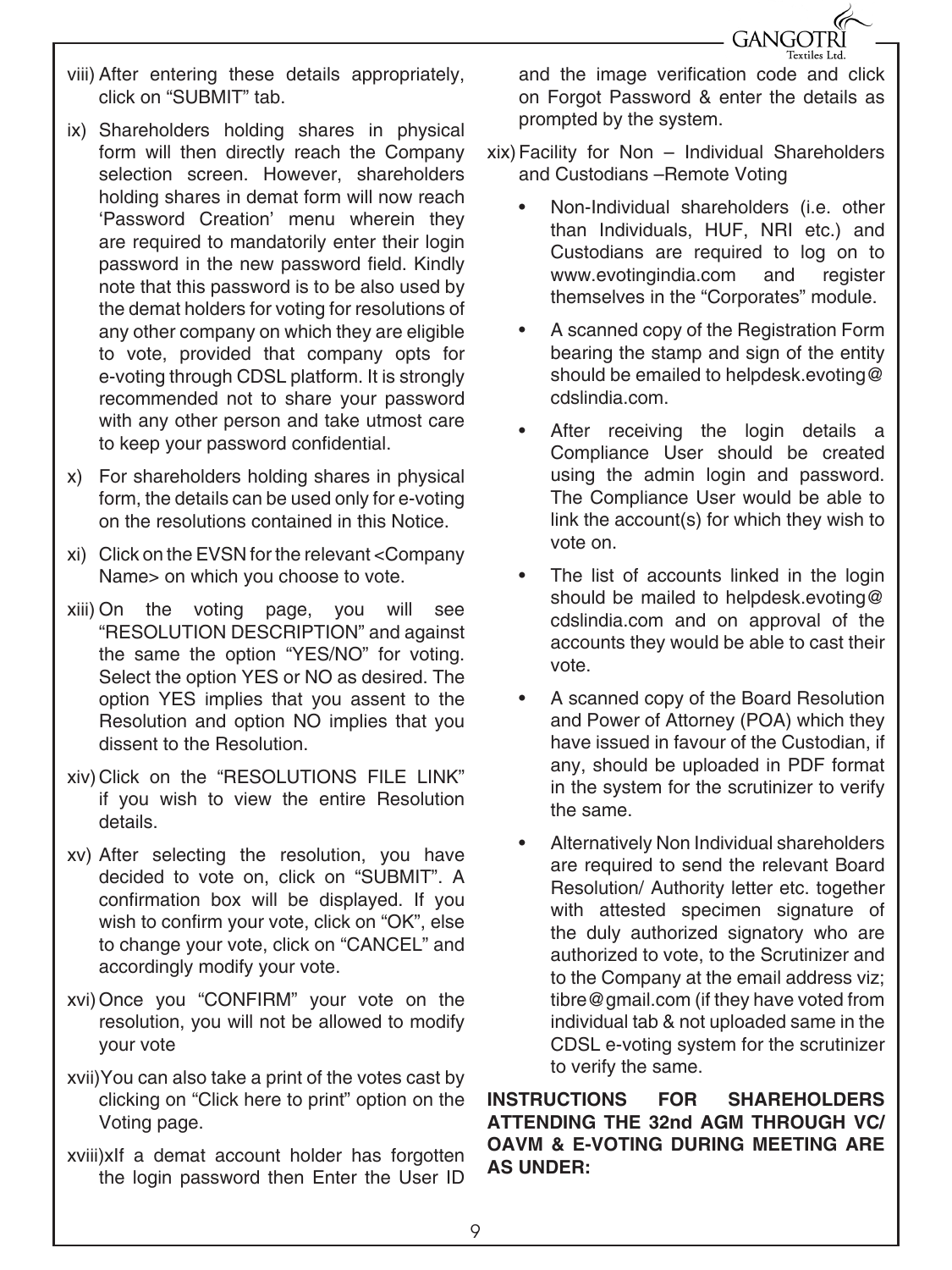

- 1. The procedure for attending meeting & e-Voting on the day of the AGM/ EGM is same as the instructions mentioned above for Remote e-voting.
- 2. The link for VC/OAVM to attend meeting will be available where the EVSN of Company will be displayed after successful login as per the instructions mentioned above for Remote e-voting.
- 3. Shareholders who have voted through Remote e-Voting will be eligible to attend the meeting. However, they will not be eligible to vote at the AGM.
- 4. Shareholders are encouraged to join the Meeting through Laptops / IPads for better experience.
- 5. Further shareholders will be required to allow Camera and use Internet with a good speed to avoid any disturbance during the meeting.
- 6. Please note that Participants Connecting from Mobile Devices or Tablets or through Laptop connecting via Mobile Hotspot may experience Audio/Video loss due to Fluctuation in their respective network. It is therefore recommended to use Stable Wi-Fi or LAN Connection to mitigate any kind of aforesaid glitches.
- 7. Shareholders who would like to express their views/ask questions during the meeting may register themselves as a speaker by sending their request in advance atleast Two days prior to meeting mentioning their name, demat account number/folio number, email id, mobile number at (company email id). The shareholders who do not wish to speak during the AGM but have queries may send their queries in advance two days prior to meeting mentioning their name, demat account number/folio number, email id, mobile number at (company email id). These queries will be replied to by the company suitably by email.
- 8. Those shareholders who have registered themselves as a speaker will only be allowed to express their views/ask questions during the meeting.
- 9. Only those shareholders, who are present in the AGM through VC/OAVM facility and have not casted their vote on the Resolutions through remote e-Voting and are otherwise not barred from doing so, shall be eligible to vote through e-Voting system available during the AGM.
- 10. If any Votes are cast by the shareholders through the e-voting available during the AGM and if the same shareholders have not participated in the meeting through VC/ OAVM facility, then the votes cast by such shareholders shall be considered invalid as the facility of e-voting during the meeting is available only to the shareholders attending the meeting.

#### **PROCESS FOR THOSE SHAREHOLDERS WHOSE EMAIL/MOBILE NO. ARE NOT REGISTERED WITH THE COMPANY/ DEPOSITORIES.**

- 1. For Physical shareholders- please provide necessary details like Folio No., Name of shareholder, scanned copy of the share certificate (front and back), PAN (self attested scanned copy of PAN card), AADHAR (self attested scanned copy of Aadhar Card) by email to Company/RTA email id.
- 2. For Demat shareholders Please update your email id & mobile no. with your respective Depository Participant (DP)
- 3. For Individual Demat shareholders Please update your email id & mobile no. with your respective Depository Participant (DP) which is mandatory while e-Voting & joining virtual meeting through Depository.

If you have any queries or issues regarding attending AGM & e-Voting from the CDSL e-Voting System, you can write an email to helpdesk.evoting@cdslindia.com or contact at 022- 23058738 and 022-23058542/43.

All grievances connected with the facility for voting by electronic means may be addressed to Mr. Rakesh Dalvi, Sr. Manager, (CDSL, ) Central Depository Services (India) Limited, A Wing, 25th Floor, Marathon Futurex, Mafatlal Mill Compounds, N M Joshi Marg, Lower Parel (East), Mumbai - 400013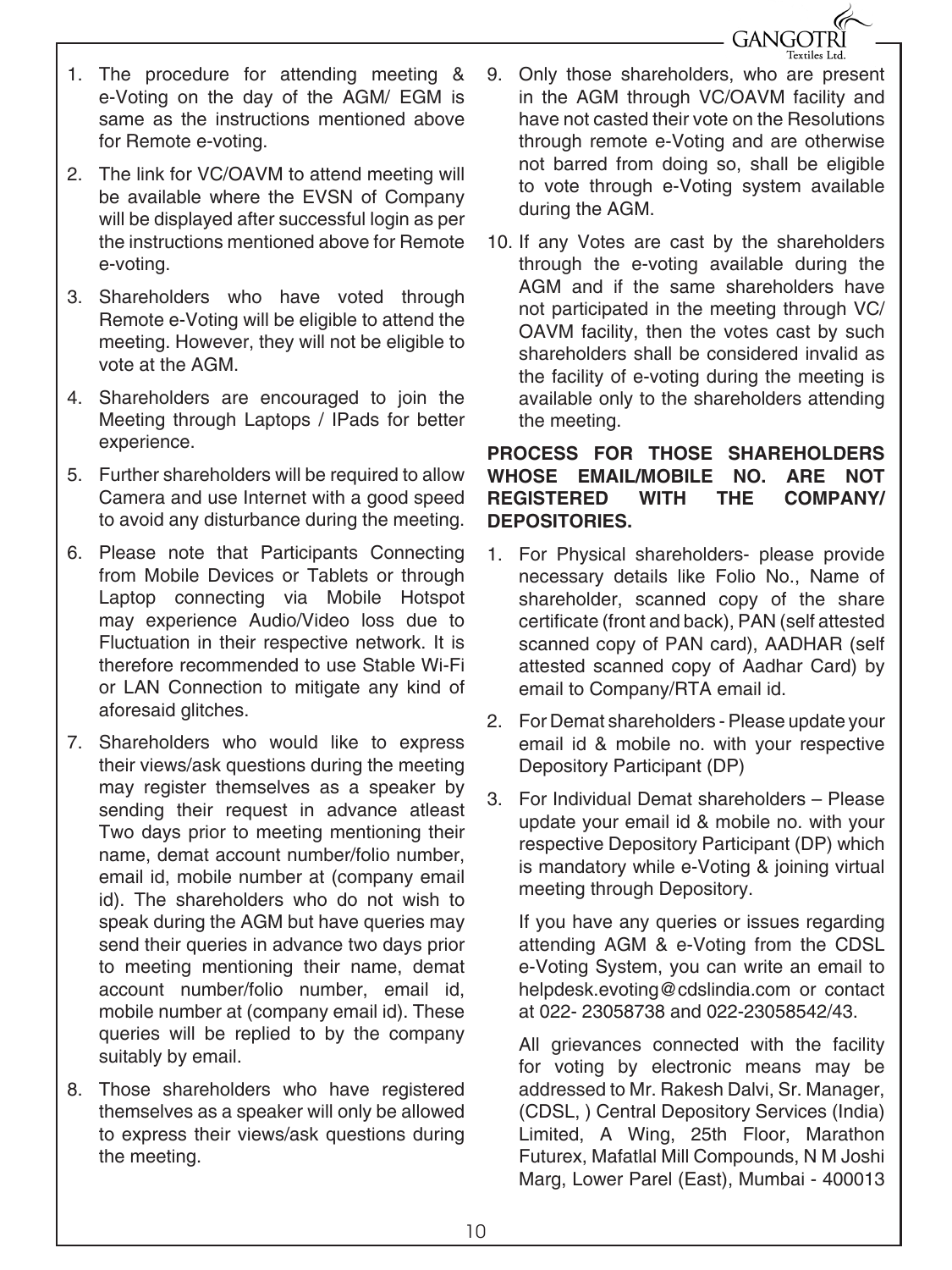**GANGOTRI** 

or send an email to helpdesk.evoting@ cdslindia.com or call on 022-23058542/43

#### **Instructions for Members for attending the AGM through VC/OAVM are as under.**

- 1. Members will be provided with a facility to attend the AGM through VC/OAVM through CDSL e-voting system. Members may access the same http.//www.evotingindia. cdsal.com under shareholders / Members login by using the remote credentials. The link for VC/OAVM will be available in Shareholder / Members login where the EVSN of the company will be displayed. Please note that the Members who do not have their user ID and Password may retrieve the same by following the remote e-voting instructions mentioned in the Notice to avoid the last minute rush. Further, Members can also use the OTP based login for logging into the e-voting system of CDSL.
- 2. Members are encouraged to join the meeting through Laptops for better experience.
- 3. Further, Members will be required to allow Camera and use Internet with a good speed to avoid any disturbance during the meeting.
- 4. Please note that Participants connecting from Mobile Devices or Tablets or through Laptop connecting via Mobile Hotspot may experience Audio / Vedio loss due to fluctuation in their respective Network. It is therefore recommended to use stable wifi or Lan connection to mitigate any kind of aforesaid glitches
- 5. Shareholders who would like to express their views /ask questions during the meeting may register themselves as a speaker by sending their request mentioning their Name , Demat Account Numbers , e-mail Id, Mobile Number to the Registrar and Share Transfer Agents of the Company on or before 5.00 pm IST on Saturday, the 24th day of July, 2021.
- 6. Those shareholders who have registered themselves as a speaker will only be allowed to express their views / ask questions during the meeting.
- 7. Members can join the AGM in the VC/OAVM mode 15 minutes before the scheduled time

of commencement of the meeting by following the procedure mentioned in the Notice. The facility of participation in the AGM through VC/OAVM will be made available on first come first served basis.

- III. Mr. Mr. B,Krishnamoorthi Chartered Accountant, Coimbatore has been appointed as the Scrutinizer to scrutinize the e-voting process in a fair and transparent manner.
- IV. The Scrutinizer shall after the completion of polling at AGM, unblock the e-votes in the presence of at least two (2) witnesses not in the employment of the Company and make a Scrutinizer's Report of the votes cast in favor or against, if any, forthwith to the Chairman.
- V. The Results shall be declared within 24 hours of the conclusion of the Annual General Meeting. The Results declared along with the Scrutinizer's Report shall be placed on the Company's Website www.gangotritextiles.com and communicated to the Stock Exchanges where the Company's shares are listed.
- VI. In case you have any queries or issues regarding e-voting , you may refer the Frequently Asked Questions ( FAQs) and e-voting manual available at www. evotingindia.com under help section or write an e-mail to helpdesk evoting@cdslindia. com.

The particulars of Directors seeking appointment/ re-appointment pursuant to clause 49 of the Listing Agreement are furnished hereunder. Nil

> By Order of the Board **For Gangotri Textiles Limited**

#### **MANOJ KUMAR TIBREWAL MANAGING DIRECTOR**

**Place : Coimbatore**

**Date : 29-4-2021**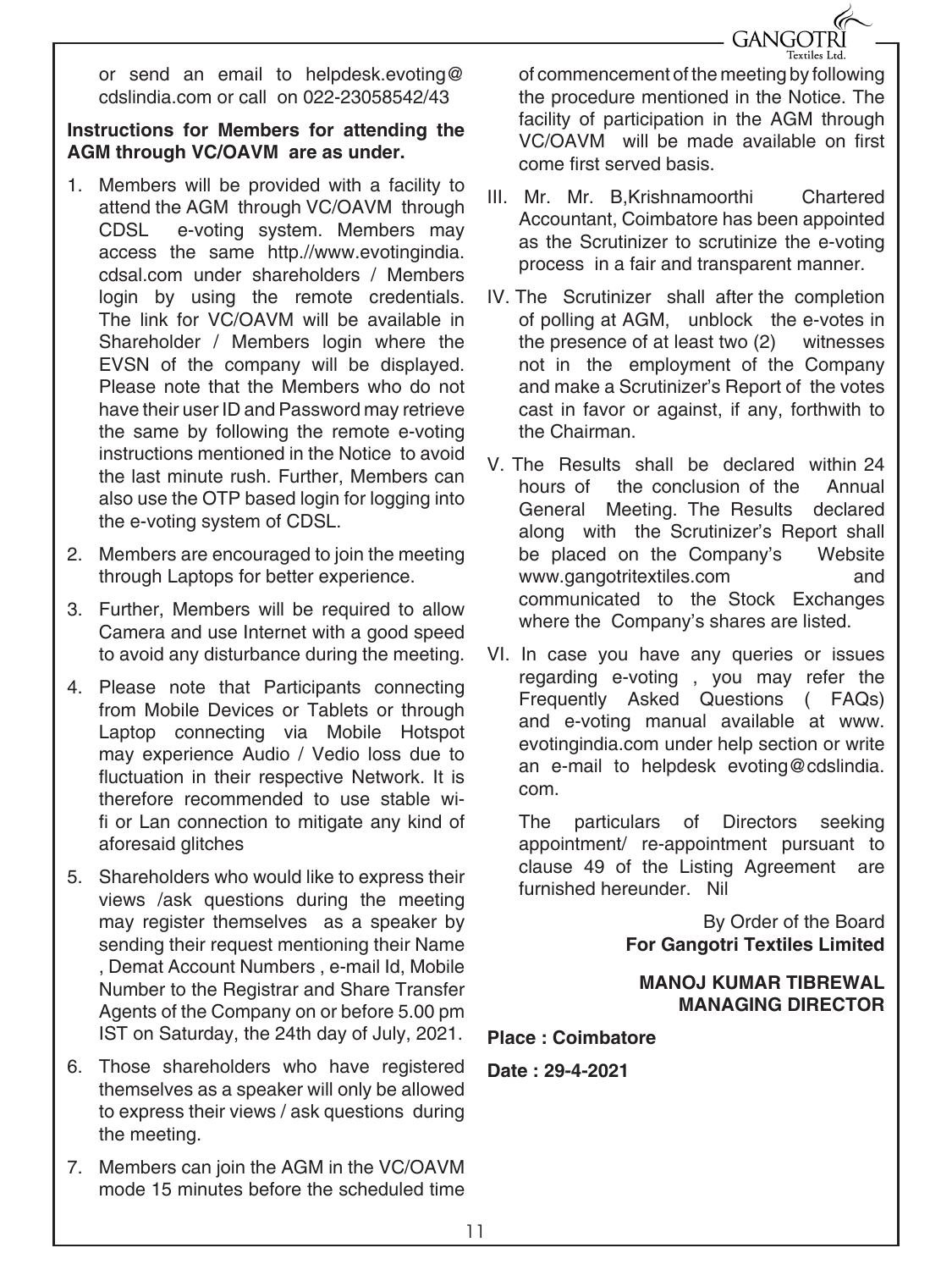#### **DIRECTORS' REPORT TO SHAREHOLDERS**

#### **Ladies and Gentlemen,**

Your Directors present the 32nd Annual Report of the Company along with the audited statement of accounts for the year ended 31st March 2021.

#### **FINANCIAL RESULTS**

| <b>Particulars</b>                                  | $31 - 3 - 2021$ | 31-3-2020    |
|-----------------------------------------------------|-----------------|--------------|
| <b>Sales Turnover</b>                               |                 |              |
| Profit / Loss before Interest, Depreciation and Tax | (3,27,115)      | (1, 57, 668) |
| Less : Interest                                     |                 |              |
| Depreciation                                        | 3.629           | 3,629        |
| Net Profit / Loss for the perio                     | (3,30,744)      | (1,61,297)   |

#### **PERFORMANCE**

During the year under review, the Company has effected zero Turnover. The pandemic spread of Covid-19 across the Country rather across the World since March, 2020 has affected the business activities as a whole very badly and the economic of the Country is severely hit. Now, the second wave of the Covid-19 is spreading and it will take some more months to be back to normal. Hence, the scenario of your company is unchanged during the year under review.

Practically, the company is no longer a going concern.. The company is facing severe financial crisis . The day-today expenses are being met by borrowing funds from the Managing Director. Even the Managing Director and the Executive Director are not being paid their salary since September.2017. As already stated , the Lenders have sold the entire Assets of the Company and adjusted the proceeds against the loan due from the company. Even after adjusting the entire sale proceeds against the loan , there remains huge amount to be settled by the company. The company has requested the Lenders to let the company wind-up as it is not possible to meet all legal compliances and Statutory expenses. The Company could not pay even the Annual Listing Fee to the Stock Exchanges for five Financial years since 2016-17.

In view of non-payment of Annual Listing Fee, the trading of Equity Shares of the Company is suspended. M/s Bombay Stock Exchange Ltd vide their e.mail dated 13-10-2020 has informed the trading of the

shares have been suspended for more than six months and consequently the company has made out grounds for compulsory de-listing of shares by which Regulation 23 which states that " Where a company has been compulsory delisted the Promoter of the Company shall acquire delisted Equity Shares from the public shareholders by paying them the value that may be determined by the valuer within three months form the date of delisting. In response to the above ,the Company has replied that the Promoters and their Associates are not in a position either to acquire the delisted shares as stated above or to pay the arrears of Annual Listing Fee to the Stock Exchanges since the company has become financially sick.

**GANGOTR** 

#### **LEGAL**

The Legal issues against the Company were elaborately disclosed in our previous year's Annual Report. The statuesque remains the same.

#### **DIVIDEND**

No dividend has been recommended for the Financial Year ended 31st March, 2021.

#### **FINANCE**

The total outstanding dues to the consortium of Lenders as on 31-3-2021 is more than Rs 200 crores including interest accrued but not paid. As stated earlier, the Lenders have realized a sum of Rs 191.05 crores by selling the entire Assets of the Company through e-auction. The Lenders have adjusted the sale proceeds against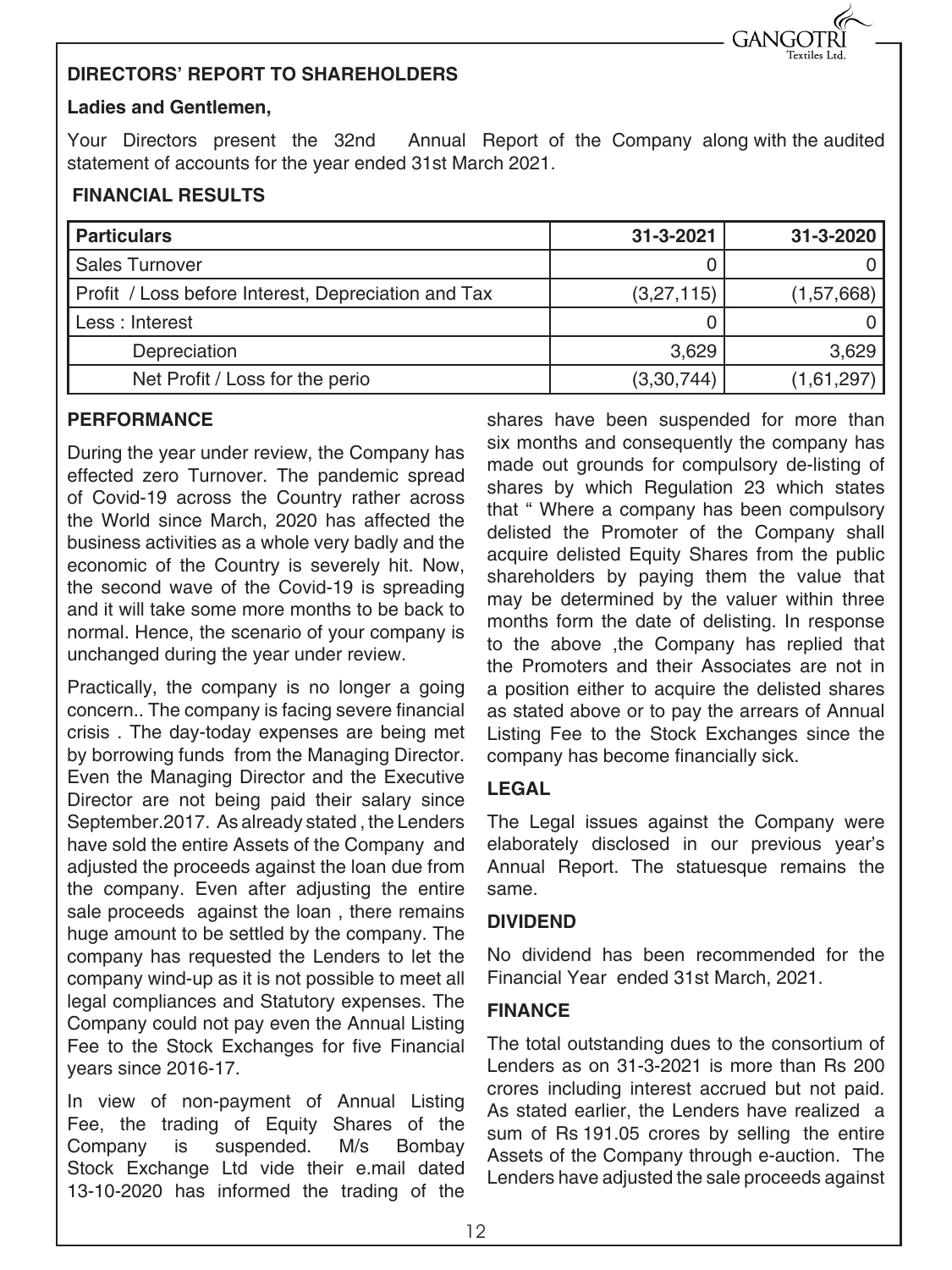**GANGOTRI** 

loan due from the company. Even after adjusting the said amount, the company owes huge sum to the Banks and the company is not having any assets to pay the balance dues.

#### **DEPOSIT :** NIl

#### **CORPORATE GOVERNANCE**

A separate Report on the Corporate Governance is enclosed as part of this Annual Report. The Auditors of the Company have also given their certificate relating to compliance of Corporate Governance and this report is annexed to the report of Corporate Governance as is required by the Listing Agreement.

#### **LISTINGS**

The company's shares are listed in National Stock Exchange of India Ltd , Mumbai Stock Exchange Ltd and The Calcutta Stock Exchange Ltd. The company has not paid listing fee to the above Exchange since the Financial Year 206- 17 onwards. . The company has already applied for de-listing of its equity shares to Calcutta Stock Exchange Ltd and the Orders are awaited. However, Listing Fees to NSE nad BSE are in arrears.

#### **EXTRACT OF THE ANNUAL RETURN**

As per the requirements of provisions of the Companies Act, 2013, the extract of the Annual Return in the prescribed Form MGT-9 is annexed hereto as Annexure 1 forming part of this report.

#### **NUMBER OF MEETINGS OF THE BOARD.**

Details of number of meetings of Board of Directors and Committees thereof and the attendance of the Directors in such meetings are provided in the Corporate Governance Report attached elsewhere in the Annual Report

#### **DIRECTORS' RESPONSIBILTY STATEMENT.**

In terms of the requirement of Section 134 (3) (c) of the Companies Act, 2013, the Directors hereby confirm:

1) that in the preparation of Annual Accounts, the applicable Accounting Standards have been followed along with proper explanations relating to material departures

2) that the Directors have selected such

accounting policies and applied them consistently and made judgments and estimates that are reasonable and prudent so as to give a true and fair view of the state of affairs of the Company at the end of the accounting year namely March 31, 2021 and of the profit / loss of the Company for that period.

3) that the Directors have taken proper and sufficient care for the maintenance of adequate accounting records in accordance with the provision of the Act, for safeguarding the assets of the Company and for preventing and detecting fraud and other irregularities;

4) that the Directors have prepared the Annual Accounts on a non going concern basis.

5) the Directors have laid down internal financial controls to be followed by the company and such internal financial controls are adequate

6) the Directors have devised proper systems to ensure compliance with the provisions of all applicable laws and that such systems were adequate and are operating effectively.

#### **NOMINATION AND REMUNERATION COMMITTEE AND POLICY.**

As per the requirements of the provisions of the Companies Act, 2013, a Nomination & Remuneration Committee was formed by the Board of Directors consisting of

1. Sri. N. Venkatesan

Chairman ( Non-Executive – Independent )

2. Smt.M.V.Suryaprabha

Member (Non-Executive – Independent )

3. Sri. R.P.Joshua

Member ( Non-Executive – Independent )

The said committee has been empowered and authorized to exercise the power as entrusted under the provisions of Section 178 of the Companies Act, 2013. The Company has a policy on Directors' appointment and remuneration including criteria for determining qualification, positive attributes, independence of a Director and other matters provided under sub-section (3) of Section 178 of the Companies Act, 2013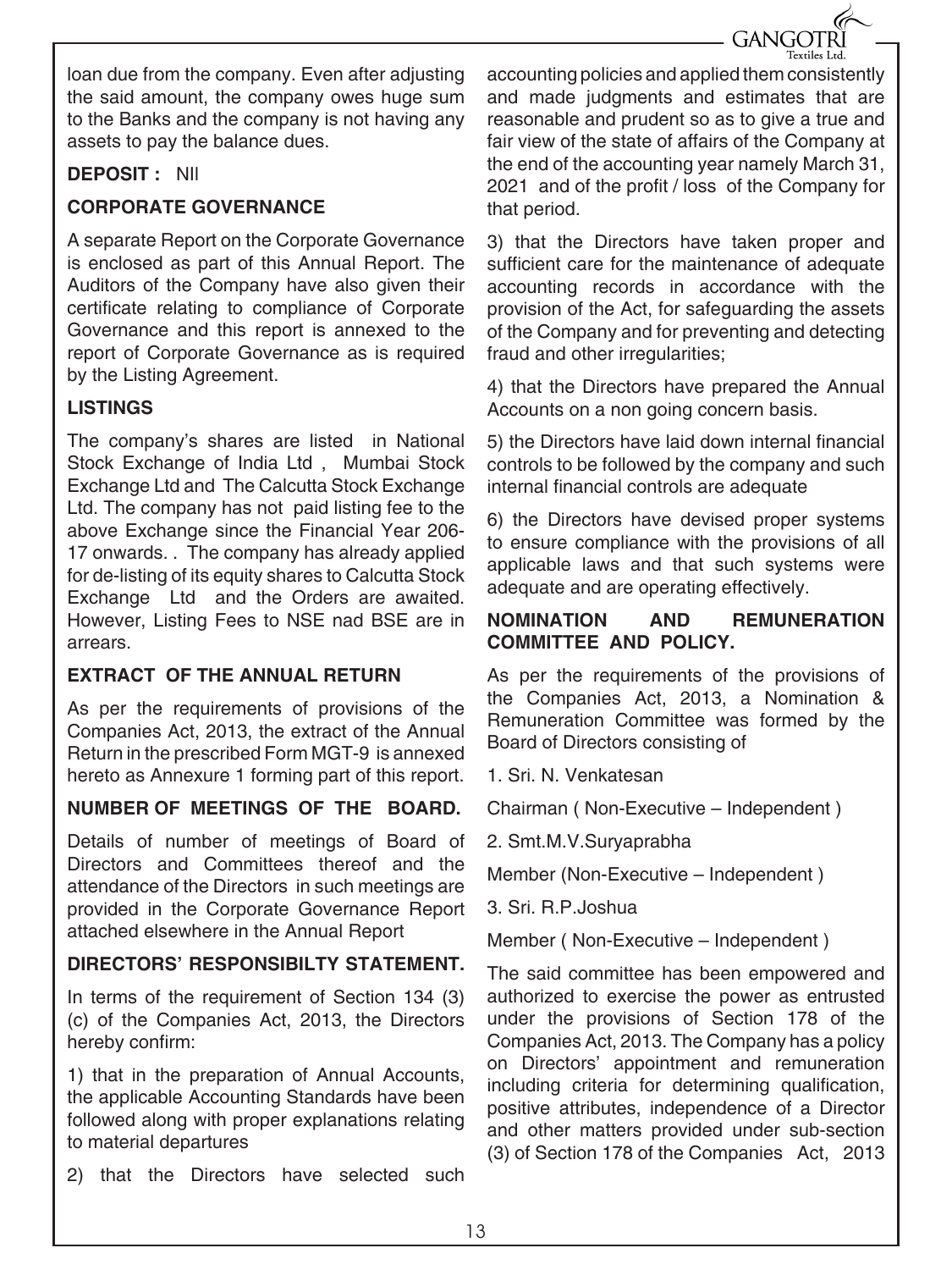

#### **DECLARATION BY INDEPENDENT DIRECTORS**

The Independent Directors have submitted their disclosures to the Board that they fulfill all the requirements as stipulated in Section 149 (6 ) of the Companies Act, 2013 so as to qualify themselves to be appointed / continued as Independent Directors under the provisions of the Companies Act, 2013 and the relevant Rules there under.

#### **EXPLANATION & COMMENDS**

The reports of Statutory Auditors appearing elsewhere in the Annual Report and that of the Secretarial Auditors ( annexed hereto ) are selfexplanatory having no adverse comments

#### **PARTICULARS OF LOANS / GUARANTEE / INVESTMENTS**

Details as per the provisions of Section 186 of the Companies Act, 2013 is given under Notes to Financial Statements.

#### **PARTICULARS OF CONTRACT WITH RELATED PARTY**

There are no transactions taken place during the year. Since hence not applicable.

#### **MATERIAL CHANGES**

There is no material changes or commitments after closure of the financial year till the date of this report.

#### **AUDITORS**

#### **a) Statutory Auditors**

The present Statutory Auditors M/s.K.N.SWAMY & Co , Chartered Accountants, retires at the ensuing Annual General Meeting and they have given necessary certificate in terms of Section 224 (1) (b) of the Companies Act, 1956. They are entitled to be re-appointed. They have consented and confirmed their eligibility and desire to continue as Statutory Auditors of the Company.

#### **b) Cost Auditor**

The Lenders have sold the entire Manufacturing Units of the Company and therefore the appointment of Cost Auditor as per the Provisions of the Companies Act, 2013 is not applicable,

#### **c) Secretarial Auditor.**

Pursuant to provisions of Section 204 of the Companies Act, 2013 and the Companies ( Appointment and Remuneration of Managerial Personnel ) Rules, 2014 , the Company has appointed Mrs. V.M.Vennila , a Practicing Company Secretary to undertake the Secretarial Audit of the Company for the financial year 2020- 21

#### **AUDIT COMMITTEE**

In pursuance of the applicable provisions of Section 177 of the Companies Act, 2013 a committee of Directors consisting of three Directors has been constituted as Audit Committee. The Directors who are the members of this committee are

- 1) Sri. N. Venkatesan Independent Director
- 2) Sri. R.P. Joshua Nominee Director
- 3) Smt .M.V Suryaprabha Independent Director

The Board has accepted the recommendations of the committee and there were no incidences of deviation from such recommendations during the financial year under review.

The company has devised a Vigil Mechanism in the form of a Whistle Blower Policy in pursuance of the provisions of Section 177 ( 10) of the Companies Act, 2013 . During the year under review, there were no complaints received under this mechanism.

#### **STAKEHOLDERS RELATIONSHIP COMMITTEE**

In pursuance of the applicable provisions of Section 178 (5) of the Companies Act, 2013 a committee of Directors consisting of three Directors has been constituted as Stakeholders Relationship Committee. The Directors who are the members of this committee are

1) Sri. N.Venkatesan - Independent Director

2) Sri. Manoj Kumar Tibrewal - Managing Director

3) Sri. Mohanlal Tibrewal - Executive Director

#### **CORPORATE SOCIAL RESPONSIBILITY COMMITTEE**

In terms of the provisions of Section 135 of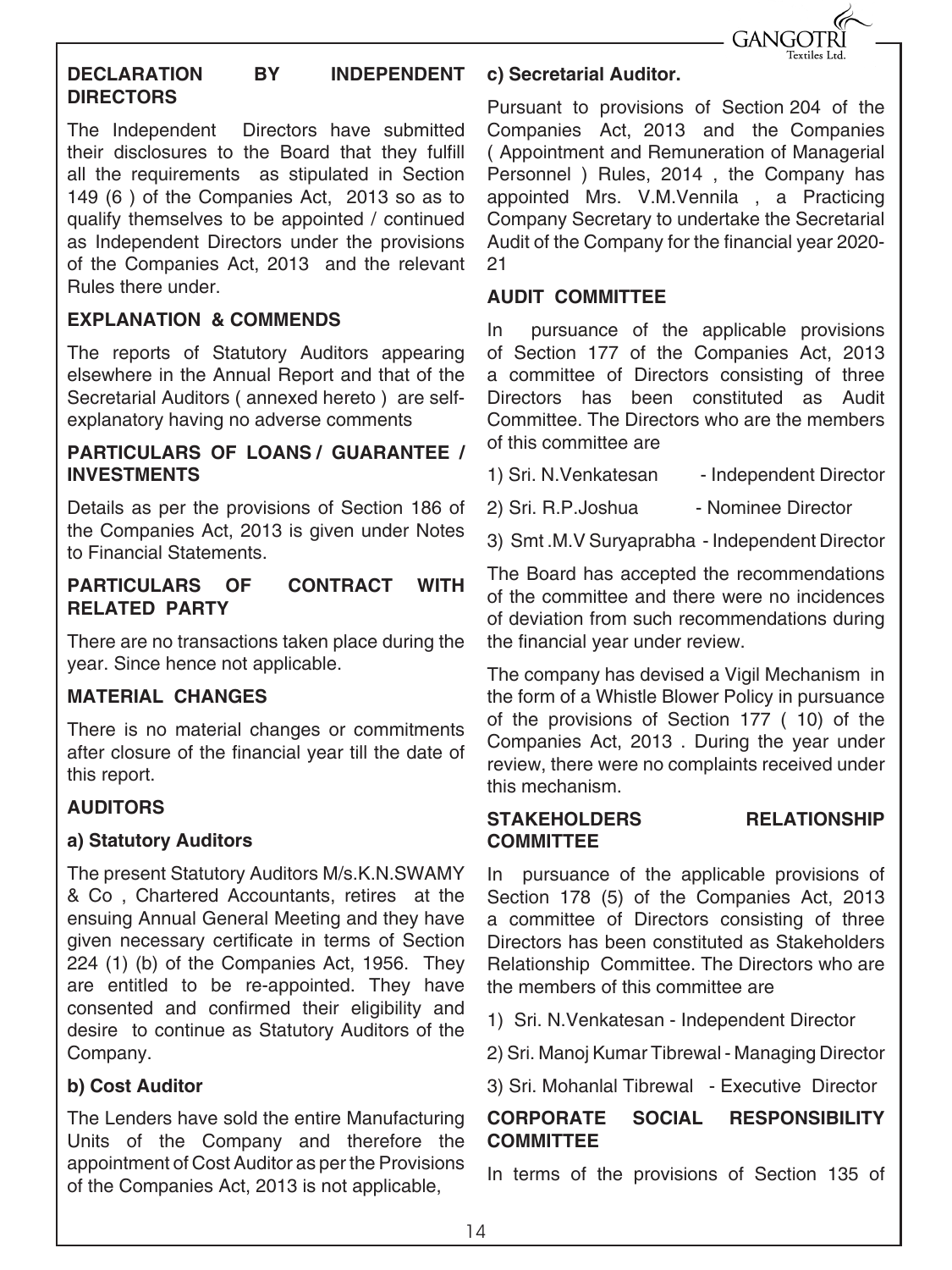

the Companies Act, 2013, a Corporate Social Responsibility Committee is to be constituted for the purpose of implementing the Corporate Social Responsibility. As on date, the Company does not come under the category of Companies who have to implement this scheme.

#### **INDUSTRIAL RELATIONS :**

Not Applicable

**ENERGY CONSUMPTION :**

Not Applicable

**TECNOLOGY ABSORPTION :**

Not Applicable

**FOREIGN EXCHANGE EARNINGS AND OUTGO :**

Not Applicable

#### **EVALUATION OF BOARD's PERFORMANCE**

On the advise of the Board of Directors , the Nomination and Remuneration Committee , the company have formulated the criteria for the evaluation of the performance of Board of Directors Independent Directors, NonIndependent Directors and the Chairman of the Board. Based on that performance, evaluation has been undertaken. The Independent Directors have also convened a separate meeting for this purpose. All the results and the evaluation has been communicated to the Chairman of the Board of Directors. All the Directors of the Board are familiar with the business of the company.

#### **GENERAL** : Does not arise.

#### **MATTERS AS MAY BE PRESCRIBED**

As per Rule 8(5) of the Companies ( Accounts ) Rule, 2014 certain additional information are provided. : Does not arise.

#### **ACKNOWLEDGEMENT.**

Your Directors wish to thank and record their appreciation to all the employees of the company for their continued support.

> **By order of the Board For GANGOTRI TEXTILES LIMITED**

> > **MANOJ KUMAR TIBREWAL Managing Director**

> > > **MOHANLAL TIBREWAL Executive Director**

**Place : Coimbatore Date : 29-04-2021**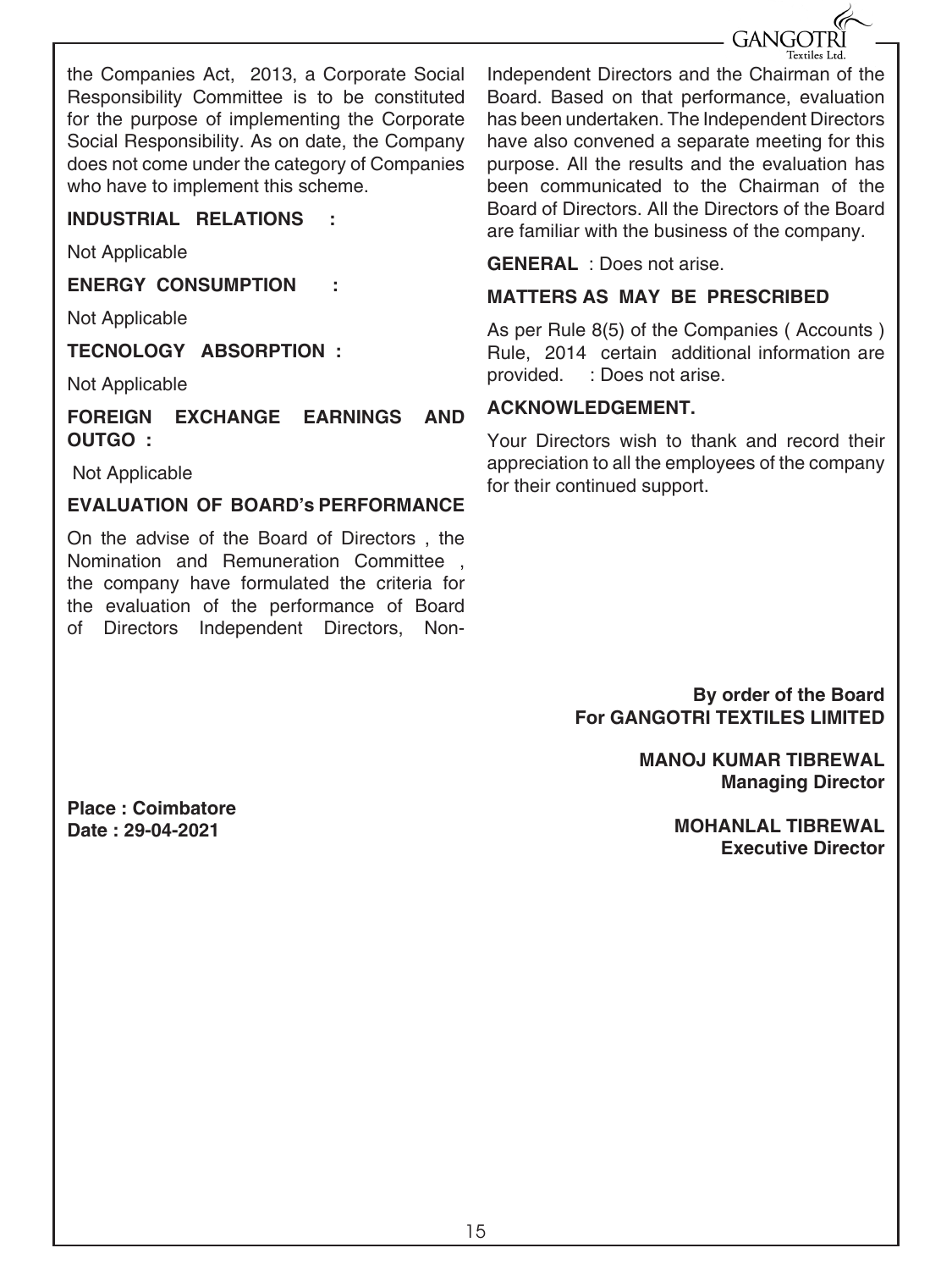

### **MANAGEMENT DISCUSSION AND ANALYSIS INDUSTRY STRUCTURE AND DEVELOPMENT**

The company has effected zero turnover

#### **OPERATION OF UNITS :**

Since the Lenders have sold the entire assets of the company for the non-payment of loan , there was no manufacturing operation taking place in the company during the year under review. Even after the sale proceeds of the entire assets have been adjusted by the lenders against the loan due , still the company owes more than Rs 200.00 crores as on 31-3-2021 including

interest accrued but not paid. The company has no assets on hand. to sell and make the payment for the balance loan amount.

As the company is unable to meet day-to-day expenses like rent, electricity, salary , Listing Fees etc, the company has already obtained permission for liquidation after following due process.

Till then, the company is liable to function just to comply with the statutory obligations with the Registrar of Companies, Stock Exchanges etc. Hence, the company has engaged few staffs to carry out the above work.

| <b>Particulars</b>                         | 2020 - 21    | 2019-20    | Change<br>Increase $(+)$<br>Decrease(-) | Percentage   |
|--------------------------------------------|--------------|------------|-----------------------------------------|--------------|
| Turnover                                   | 0            | 0          | 0                                       | $\Omega$     |
| Other Income                               | 5,00,000     | 22,05,194  | (17,05,194)                             | (77.32)      |
| Gross Revenue                              | 5,00,000     | 22,05,194  | (17, 05, 194)                           | (77.32)      |
| Profit before Exceptional Items<br>and Tax | (3, 30, 744) | (1,61,297) | (4,92,041)                              | (305.05)     |
| <b>Exceptional Items</b>                   | 0            | $\Omega$   | 0                                       | $\mathbf{I}$ |
| Interest                                   | 0            | $\Omega$   | 0                                       | 0            |
| Profit before Tax                          | (3, 30, 744) | (1,61,297) | (4,92,041)                              | (305.05)     |
| Depreciation                               | 3,629        | 3629       | Ω                                       |              |
| Tax relating to earlier years              | $\Omega$     | $\Omega$   | 0                                       |              |
| Net Profit /Loss for the period            | (3, 30, 744) | (1,61,297) | (4,92,041)                              | (305.05)     |

#### **FINANCIAL PERFORMANCE AND ANALYSIS**

#### **OUTLOOK**

Entire manufacturing activities have been suspended due to sale of all the units of the company by the Lenders. There is no source of Income and the company is struggling for meeting day-to-day expenses and compliances. As the company is having huge negative Net Worth and no source of Income, the company is considering Voluntary Winding-up. The present situation of the Company is like a dead body waiting for final rites.

#### **FINANCE**

The Report about finance is elaborately given in the Directors' Report to the Shareholders which

is appended in the Annual Report

#### **OPPORTUNITIES AND THREAT**

The unexpected pandemic spread of Corona virus all over the World has affected the entire Industrial scenario and its end is unknown and uncertain. The company has already become a non going concern and is waiting for voluntary winding process and the company is in such a special situation where there is no possibility of revival. Only, threats are more due to the loan outstanding to the banks as well as Notices received by the company from various departments as shown below.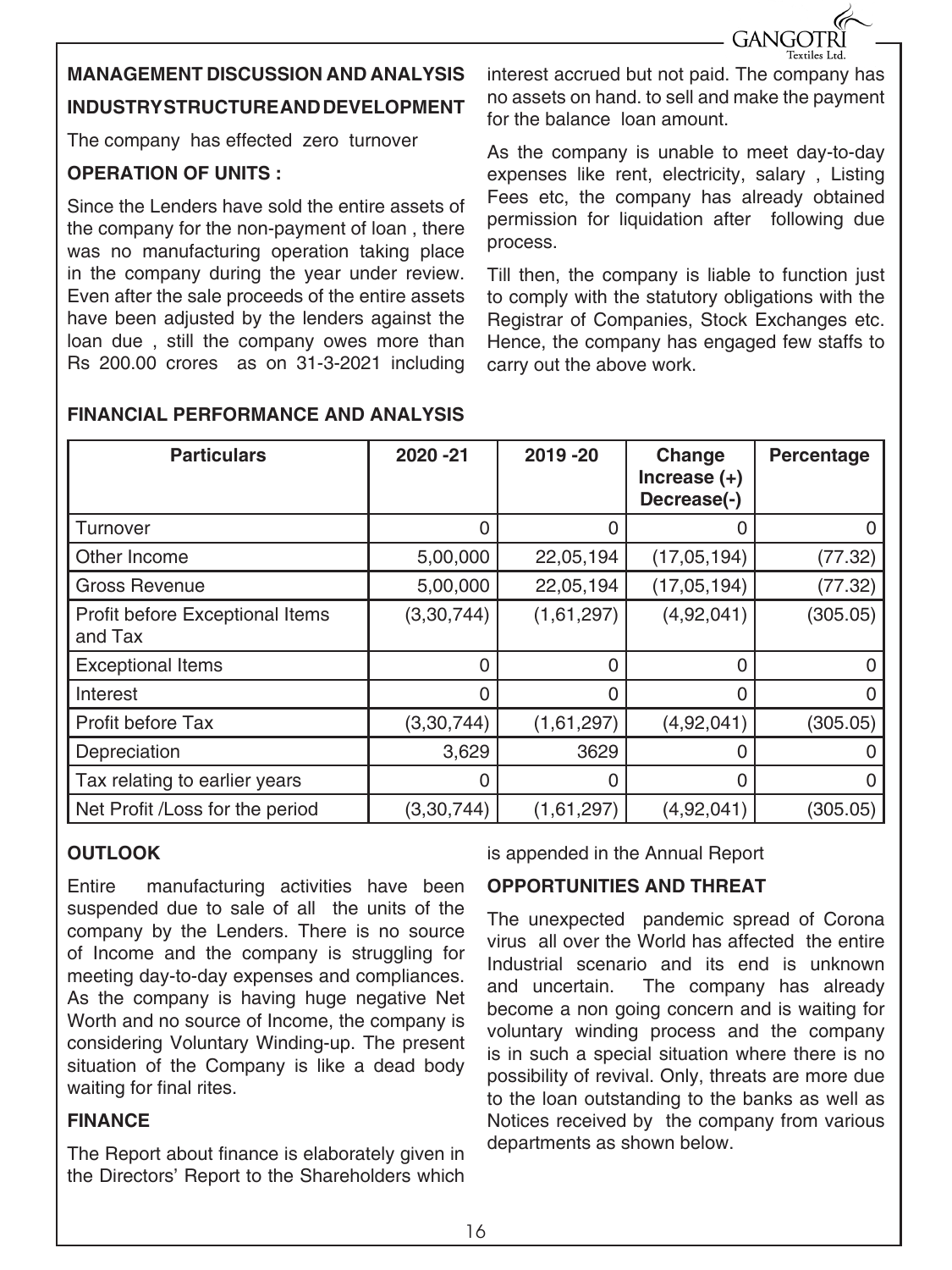| GANGOTRI<br>Textiles Ltd. |
|---------------------------|
|                           |

| S.No           | <b>Demand Received from</b>                                                                                                                                                                                   | <b>Amount in Rs.</b> | Reason                                                                                                 |
|----------------|---------------------------------------------------------------------------------------------------------------------------------------------------------------------------------------------------------------|----------------------|--------------------------------------------------------------------------------------------------------|
| 1              | Joint Director General of Foreign<br>Trade, Coimbatore                                                                                                                                                        | 55,90,28,760         | Non-fulfillment<br>of<br>Export<br>Obligation in respect of 45<br>Licenses issued to the company.      |
| $\overline{2}$ | Assistant Commissioner of Customs,<br>Chennai                                                                                                                                                                 | 1,53,77,000          | Non-fulfillment<br>οf<br>Export<br>Obligation in respect of 6 censes<br>issued to the company.         |
| 3              | Assistant Commissioner of Income<br>Tax, Corporate Circle -2.                                                                                                                                                 | 7,30,48,152          | Penalty levied u/s Section 271(1)<br>(c) of the Income Tax relating to<br>the Assessment Year 2012-13. |
|                | The Commissioner of Income Tax.<br>Appeal has vide his Order dated 28-9-<br>2016 upheld the Penalty.                                                                                                          |                      |                                                                                                        |
|                | Against this, the Company<br>has<br>preferred Appeal before the Tribunal,<br>Chennai. The Tribunal has sismissed<br>the Appeal vide its Order dated 26-5-<br>2017.                                            |                      |                                                                                                        |
|                | The Company has preferred an Appeal<br>before the Hon'ble Madras High Court<br>and the matter is sub-judice.                                                                                                  |                      |                                                                                                        |
|                | The High Court of Judicature at<br>Madras vide its Order dated 25-8-2020<br>dismissed the Appeal. Against this,<br>the Company is preferring an Appeal<br>in the Hon'ble Supreme Court of India,<br>New Delhi |                      |                                                                                                        |
|                | The Asst. Commissioner, Corporate<br>Circle-2, Coimbatore has also filed a<br>Criminal Case against the company in<br>the Coimbatore Court as punishment<br>for non payment of demand for Rs<br>7,30,48,153.  |                      |                                                                                                        |
|                | The matter is sub-judice.                                                                                                                                                                                     |                      |                                                                                                        |
| 4              | Deputy Commissioner of Income Tax,<br><b>TDS Circle</b>                                                                                                                                                       | 45,69,649            | <b>TDS Default</b>                                                                                     |
| 5              | The Assistant Commissioner of Com-<br>mercial Taxes, Mettupalayam Road<br>Circle, Coimbatore                                                                                                                  | 20,06,535            | Short levy of AST for the<br>Assessment year 1999-2000                                                 |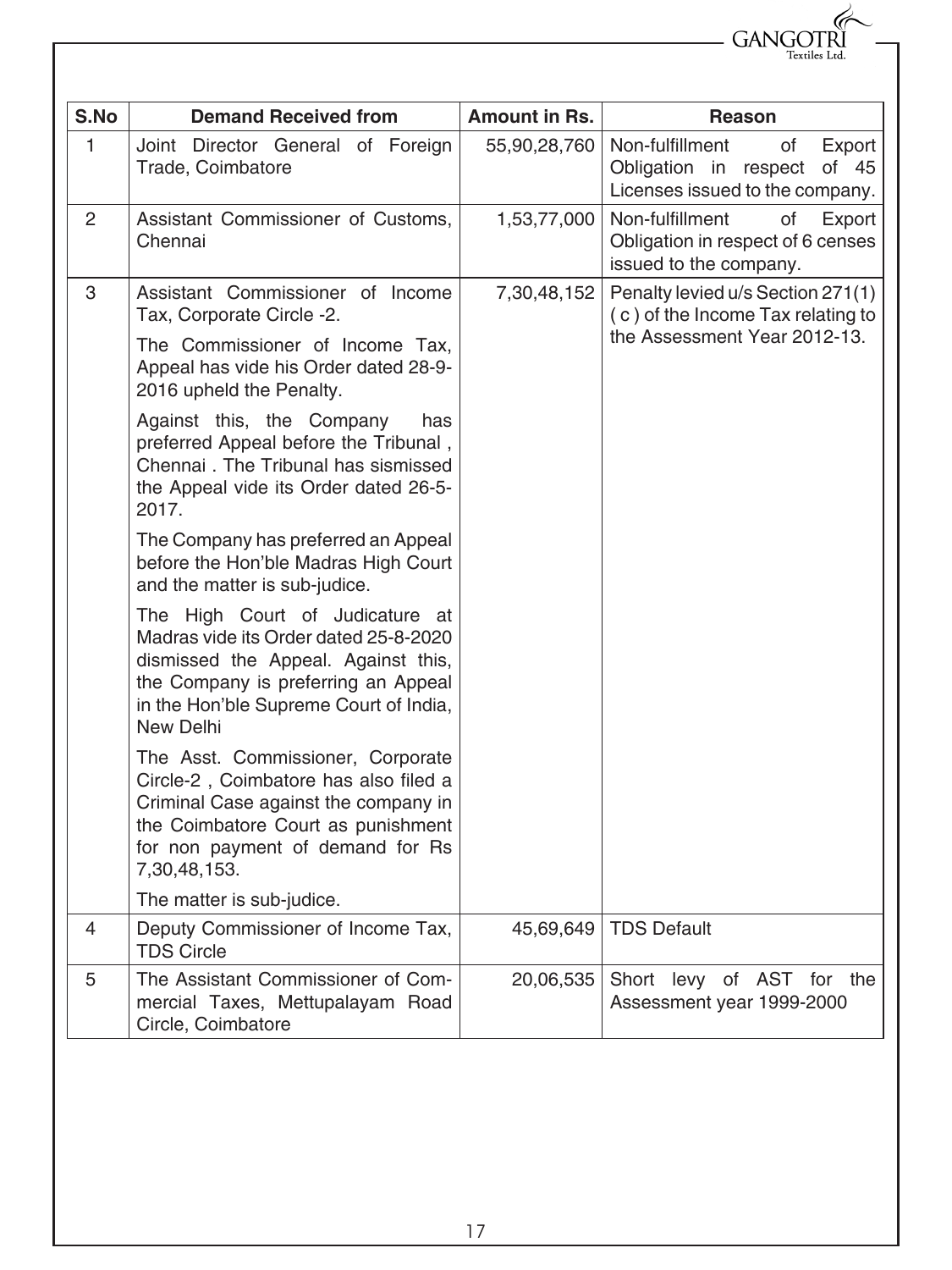|                |                                                     |                      | GANGC                                                                                                                                                                                     |
|----------------|-----------------------------------------------------|----------------------|-------------------------------------------------------------------------------------------------------------------------------------------------------------------------------------------|
| S.No           | <b>Demand Received from</b>                         | <b>Amount in Rs.</b> | Textiles Ltd<br><b>Reason</b>                                                                                                                                                             |
| 6              | Income Tax Department                               | 5,85,000             | The Department have preferred<br>Appeal before I.T.A.T, Chennai<br>against the order of C.I.T Appeal<br>relating to the Assessment Year<br>2004-05                                        |
| $\overline{7}$ | Income Tax Department                               | 1,25,000             | Department have<br>The<br>filed<br>an Appeal before the Hon'ble<br>High Court, Chennai against<br>Company's stand regarding sec<br>80 (1A)                                                |
| 8              | Maharashtra Sales Tax Department                    | 32,46,000            | Issues representing reversal of<br>Input Vat Credit relating to the<br>Assessment Year 2005-06 and<br>2006-07                                                                             |
| 10             | National Stock Exchange of India<br>Limited, Mumbai | 34,73,073            | Due to belated submission of<br>un-audited Financial<br><b>Results</b><br>forthe quarter ended 30-9-2015.<br>The Appellate Authority have<br>confirmed the penalty of Rs<br>34,73,073.    |
| 11             | National Stock Exchange of India<br>Limited, Mumbai | 8,03,073             | Due to belated submission of<br>financial results<br>under Reg<br>33 relating to the year ended<br>31-3-2015.<br>The<br>Appellate<br>Authority have confirmed the<br>penalty at 6,68,073. |
| 12             | National Stock Exchange of India<br>Limited, Mumbai | 4,18,900             | Due<br>to<br>non-compliance<br>of<br>Regulation 17(1) of the SEBI<br>(LODR) Regulations, 2015                                                                                             |
| 13             | Bombay Stock Exchange Ltd,<br>Mumbai                | 4,18,900             | Due<br>to<br>non-compliance<br>of<br>Regulation 17(1) of the SEBI<br>(LODR) Regulations, 2015                                                                                             |
| 14             | National Stock Exchange of India<br>Limited, Mumbai | 9,18,210             | Arrears of Annual Listing Fee                                                                                                                                                             |
| 15             | Bombay Stock Exchange Ltd,<br>Mumbai                | 9,18,210             | Arrears of Annual Listing Fee                                                                                                                                                             |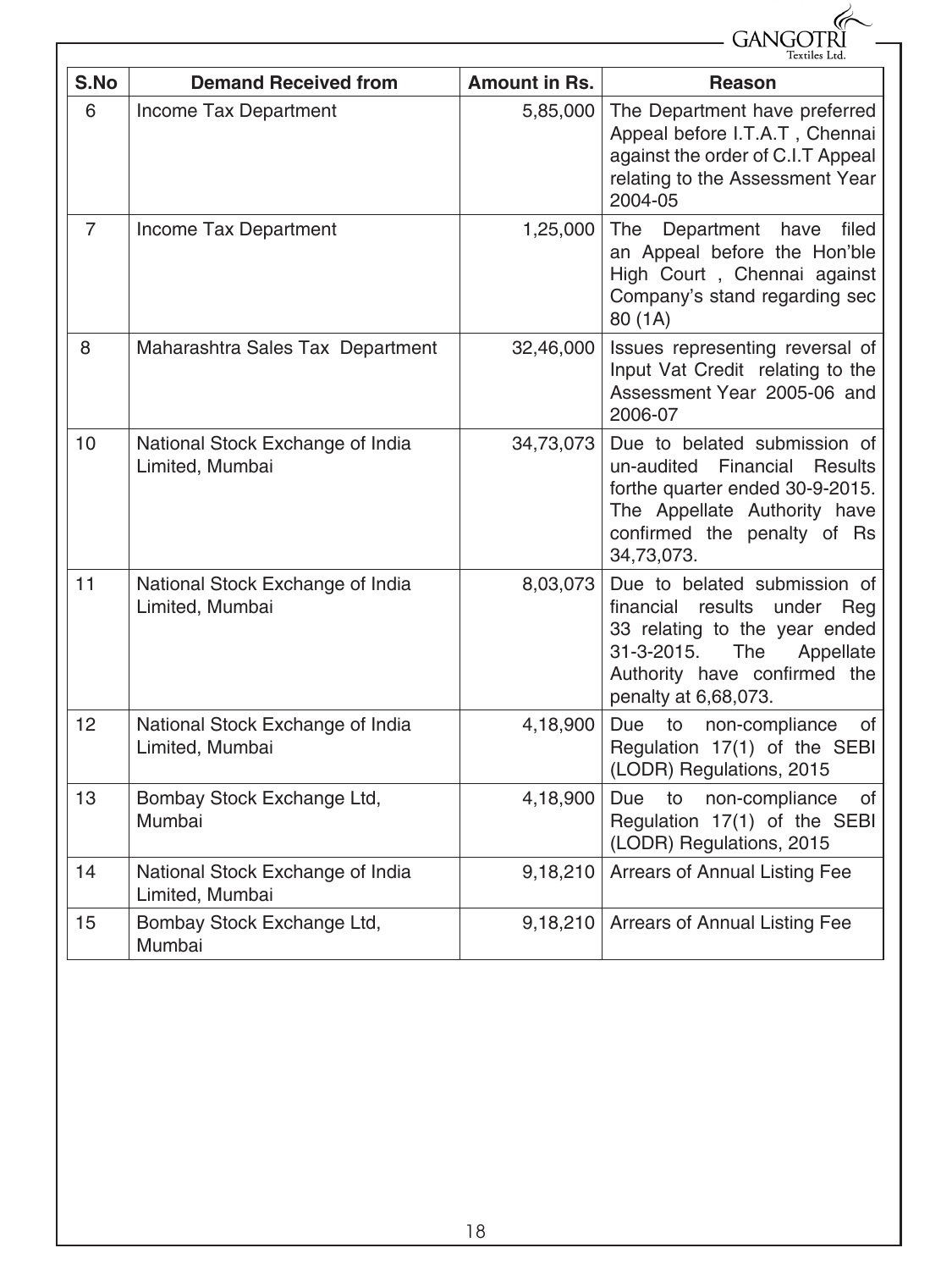

Since all the Units of the Company have been sold by the Lenders, presently, the Company does not own any assets / source of Income. Therefore, the Management is finding it very difficult to meet out the day-to-day expenses and also comply with various Statutory Obligations and compliances to Stock Exchanges and Registrar of Companies.

The Company has already approached the Lenders for their approval for de-listing of the shares which is pending with the Lenders . The company has already passed Special Resolution to enable it to go for Voluntary Winding-up under IBC. Due to Covid restrictions and pending IT cases the progress on filing for voluntary winding up under IBC is slowed down. Once the normality is returned the IT case reach finality fast action will be taken for winding up of the company. However, as per new Rule, no application can be filed for one year. Hence, the Company is waiting for the time wether these restriction are

lifted. The Management will consider Voluntary Winding-up seriously subject to necessary compliance of Rules and Procedures in this regard.

#### **INTERNAL CONTROL SYSTEM AND THEIR ADEQUACY.**

The Company has appointed M/s K.N.SWAMY & Co as Statutory Auditors of the Company and they audit the adequacy and the effectiveness of the internal controls prescribed by the Management and wherever necessary suggests improvements.

The Audit Committee of the Board of Directors periodically review the financial positions, audit plans, internal audit reports adequacy of internal controls and risk management.

#### **INDUSTRIAL RELATIONS**

The Industrial Relation continued to be harmonious with the available few staffs.

> **By order of the Board For GANGOTRI TEXTILES LIMITED**

> > **MANOJ KUMAR TIBREWAL Managing Director**

> > > **MOHANLAL TIBREWAL Executive Director**

**Place : Coimbatore Date : 29-04-2021**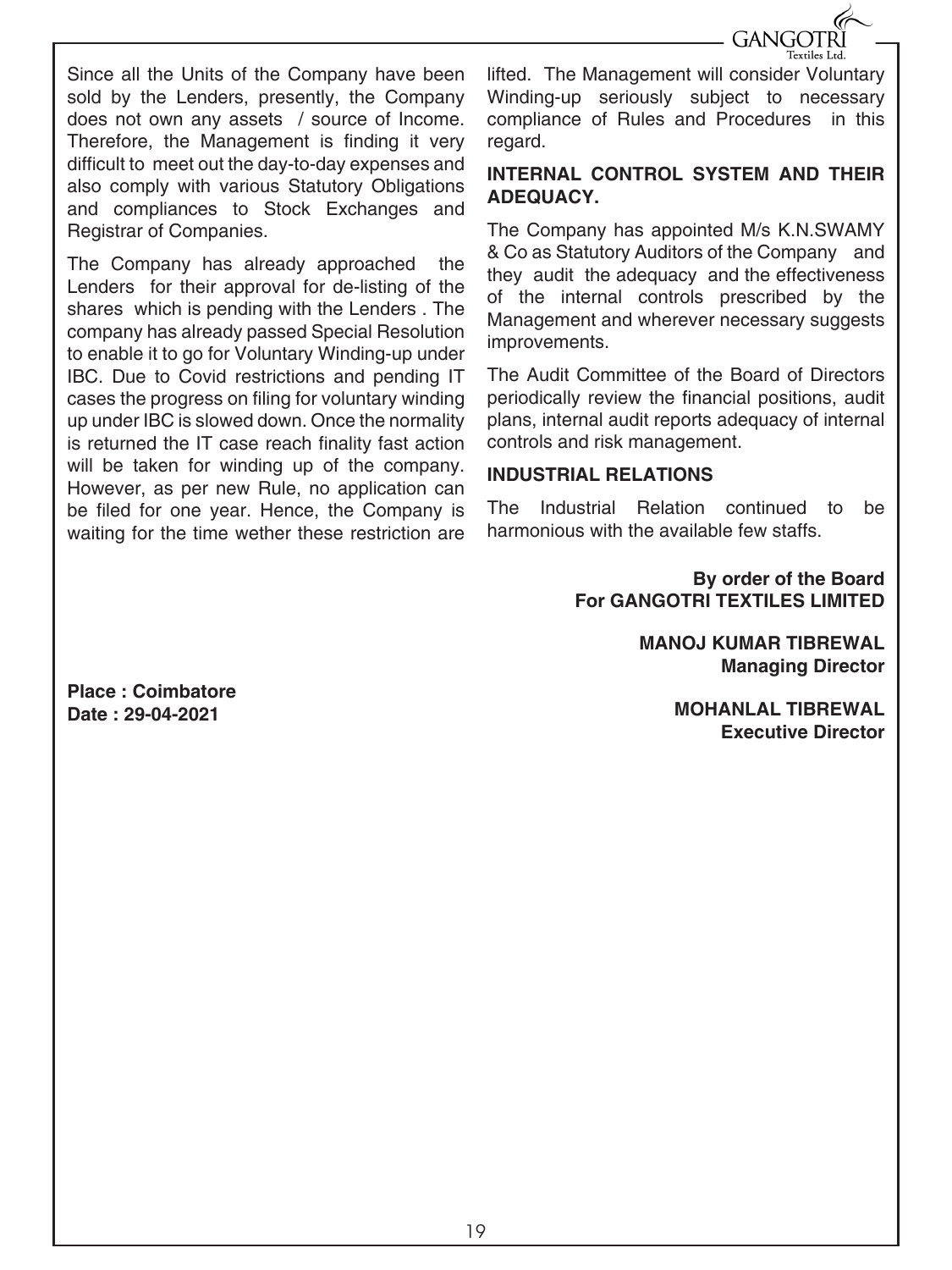#### **CORPORATE GOVERNANCE REPORT**

Companies policies on the Corporate Governance under the due compliance report on specific areas, where applicable for the year 2020-21 are given here under, classified under broad heads.

**GANG** 

#### **1. Company's Philosophy on Corporate Governance :**

Gangotri puts in every effort towards compliance of all regulatory requirements and ensures highest standards of ethical conduct are practiced throughout the organization.

#### **2. Board of Directors :**

The Board of Directors, on the date of this report is comprised of seven members, out of which five are non-executive Directors who account for two-thirds of the Board's strength as against minimum requirement of one half in terms of the Listing Agreement.

#### **a) Composition of the Board :**

| Name of the Director      | Category                                                  | No of other<br><b>Directoship</b><br><b>Held</b> | No of other<br><b>Board</b><br><b>Committees</b><br>of which he<br>is a Member | No of other<br><b>Board</b><br><b>Committees</b><br>of which he<br>is a<br>Chairman |
|---------------------------|-----------------------------------------------------------|--------------------------------------------------|--------------------------------------------------------------------------------|-------------------------------------------------------------------------------------|
| Sri. Manoj Kumar Tibrewal | <b>Managing Director</b><br>Executive                     | NIL                                              | <b>NIL</b>                                                                     | NIL                                                                                 |
| Sri. Mohanlal Tibrewal    | <b>Executive Director</b><br>Executive                    | <b>NIL</b>                                       | <b>NIL</b>                                                                     | <b>NIL</b>                                                                          |
| Sri.N.Venkatesan          | Independent Director<br>Non Executive                     | <b>NIL</b>                                       | <b>NIL</b>                                                                     | <b>NIL</b>                                                                          |
| Smt. M.V.Suryaprabha      | Independent Director<br>(Woman Director)<br>Non Executive | <b>NIL</b>                                       | <b>NIL</b>                                                                     | <b>NIL</b>                                                                          |
| Sri. R.P. Joshua          | Nominee Director<br>Non Executive                         | 1                                                | <b>NIL</b>                                                                     | <b>NIL</b>                                                                          |
| Sri, A.R. Muralidharan    | Independent Director<br>Non Executive                     |                                                  | <b>NIL</b>                                                                     | <b>NIL</b>                                                                          |
| Sri.S.Sivashanmugam       | Independent Director<br>Non Executive                     | NIL                                              | <b>NIL</b>                                                                     | <b>NIL</b>                                                                          |

Note: Sri.A.R.Muralidharan, Independent Director resigned with effect from 1-8-2020

#### **b) Details of Sitting Fees, remuneration etc paid to Directors:**

| Name of the Director      | Category   | No of other Directoship Held |
|---------------------------|------------|------------------------------|
| Sri. Manoj Kumar Tibrewal | Not paid   | <b>NIL</b>                   |
| Sri. Mohanlal Tibrewal    | Not paid   | <b>NIL</b>                   |
| Sri.N.Venkatesan          | <b>NIL</b> | 20,000                       |
| Smt. M.V.Suryaprabha      | <b>NIL</b> | 5,000                        |
| Sri. R.P.Joshua           | <b>NIL</b> | 28,000                       |
| Sri. A.R. Muralidharan    | <b>NIL</b> | 25,200                       |
| Sri.S.Sivashanmugam       | <b>NIL</b> | 24,000                       |
|                           | 20         |                              |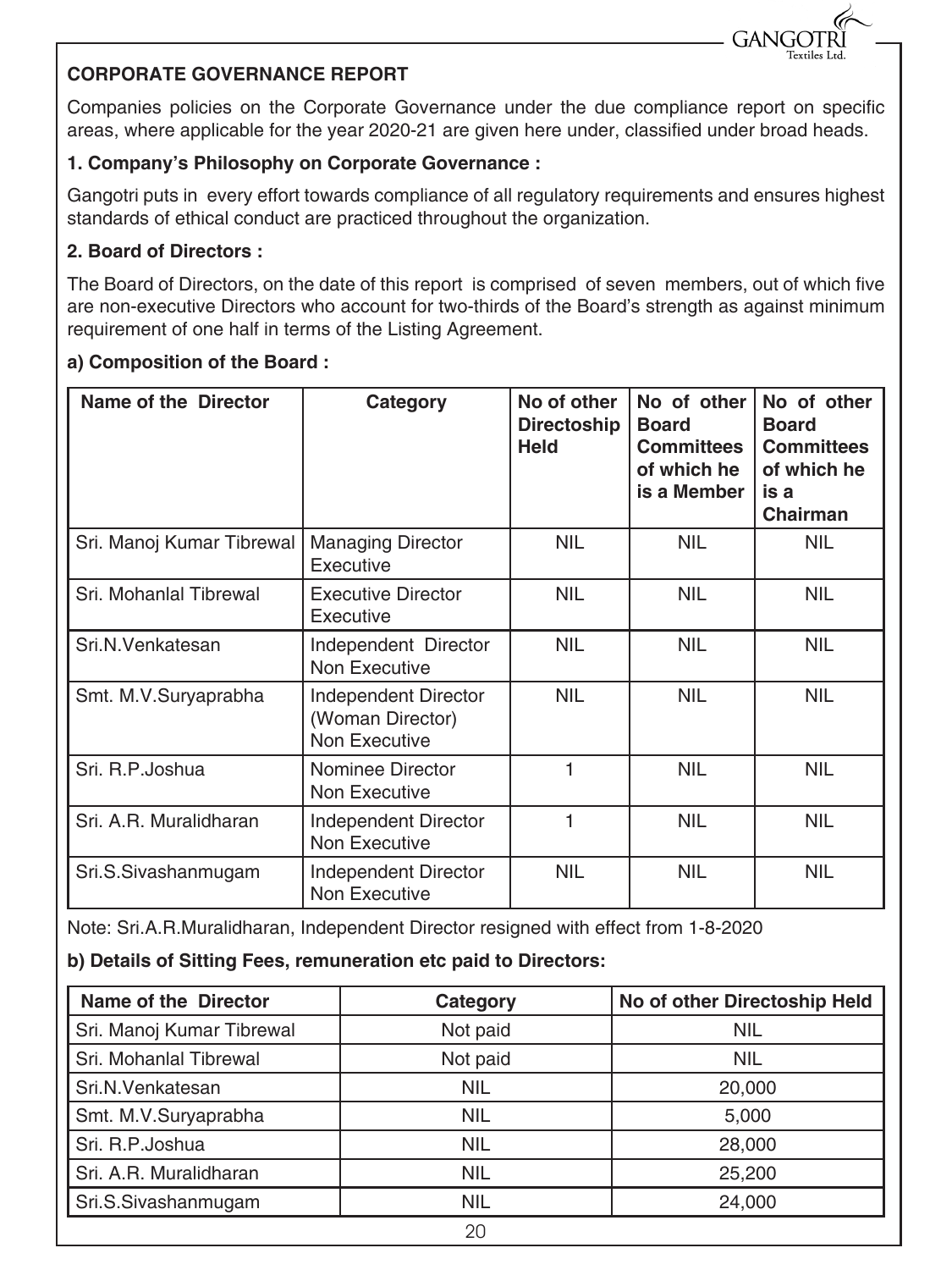

#### **c) Number of Board Meetings held and attended by the Directors :**

Meetings of the Board of Directors were held during the year ended 31-3-2021 on the following dates.

1) 29th June, 2020 (2) 31st July, 2020 (3) 16th October,2020 (4) 22nd January, 2021

ii. Attendance recorded of each of the Directors at the Board Meeting during the year ended 31st March, 2021 as also of the Annual General Meeting is as under.

| Name of the Director      | Category | No of other Directoship Held |
|---------------------------|----------|------------------------------|
| Sri. Manoj Kumar Tibrewal |          | Yes                          |
| Sri. Mohanlal Tibrewal    |          | Yes                          |
| Sri. R.P Joshua           |          | No                           |
| Sri. N. Venkatesan        |          | Yes                          |
| Sri. A.R. Muralaidharan   |          | No                           |
| Smt. M.V.Suryaprabha      |          | No                           |
| Sri. S.Sivashanmugam      |          | No                           |

#### **3.Audit Committee**

The Audit Committee was constituted with terms of reference in line with the provisions of the Companies Act, 2013, and SEBI ( Listing Obligation and Disclosure requirement ) Regulations 2015. The terms of reference include review of financial statements , internal control system, accounting policies and practices internal audit and administration. The Audit Committee consists of the following Members.

- 1. Sri.R.Venkatesan -- Chairman (Independent Director)
- 2. Sri. R.P. Joshua -- Member ( Nominee Director )
- 3. Smt. M.V.Suryaprabha -- Member (Independent Director)

The Audit Committee meetings were held on the following dates:

1) 29th June, 2020 (2) 31st July, 2020 (3) 16th October,2020 (4) 22nd January, 2021

**2). Attendance of the Audit Committee Meeting held during the financial year ended 31st March, 2021.**

| Name of the Member | <b>No of Meetings Attended</b> |
|--------------------|--------------------------------|
| Sri. N. Venkatesan |                                |
| Sri.R.P.Joshua     |                                |
| Smt .Suryaprabha   |                                |

#### **4. Nomination & Remuneration Committee :**

This Committee was formed for identifying persons to be appointed as Directors and senior Management positions recommend to the Board , the appointment and removal of Directors , carry out evaluation of Directors , formulate criteria for determining qualification of Directors

The Nomination & Remuneration Committee of the Company consists of the following Members.

- 1. Sri. N.Venkatesan -- Chairman (Independent Director)
- 2. Sri. R.P. Joshua -- Member ( Nominee Director )
- 3. Smt.. M.V.Survaprabha -- Member (Independent Director)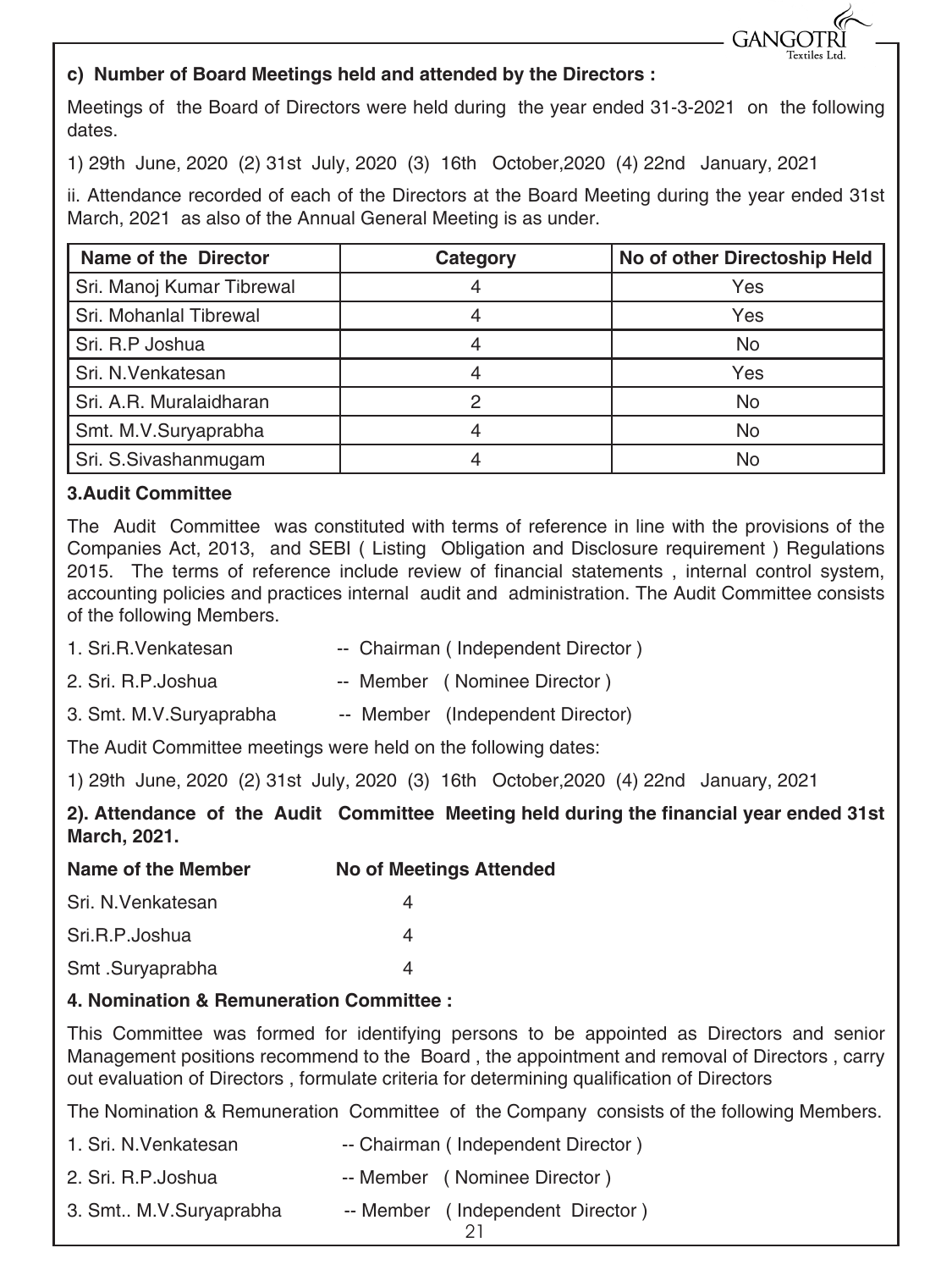The Remuneration Committee meeting was held on 22-1-2021 during the year under review and approved the payment of remuneration to the Executive Director Sri. Mohanlal Tibrewal for the period from 1-4-2019 to 31-3-2021

**GANGOTRI** 

#### **5. Stakeholders' Relationship Committee :**

This Committee has been formed to specifically focus on the services to shareholders/ Investors. The Committee periodically reviews the services rendered to the Shareholders particularly redressal of complaints of the Shareholders like delay in transfer of shares , non-receipt of Annual Report and the action taken by the company.

a) The Stakeholder's Relationship Committee of the Company consists of the following Members.

- 1. Sri. N.Venkatesan -- Chairman (Independent Non-Executive )
- 2. Sri. Mohanlal Tibrewal -- Member ( Promoter Executive )
- 3. Sri. N.Venkatesan -- Member ( Promoter Executive )

The Stakeholders' Relationship Committee meeting was held on 29-4-2021 and reviewed the complaints received from the Investors during the financial year ended 31st March, 2021.

During the financial year ended 31st March, 2021, the company has not received any- complaint from the Investor's and as on 31st March, 2021 no complaints / queries were there pending reply. The share transfer applications are normally completed within a period of 15 days

b) Details of Director seeking appointment / re-appointment at the ensuing 32nd Annual General Meeting fixed on 30 -7-2021 are given hereunder. NIL

#### **6. Board Procedure :**

The Members of the Board have been provided with all the information mentioned in the Listing Agreement which were placed before the Board Meetings and the same were dealt with appropriately at the meetings.

All the Directors, who are on the various committees are within the permissible limits as given in the Listing Agreement. The Directors concerned also intimate from time to time about their membership in the various committees in other companies.

#### **7. Compliance Certificate**

Compliance Certificate for Corporate Governance from the Auditors of the Company is enclosed herewith.

#### **8. Annual General Meetings / Extra Ordinary General Meetings :**

Details of Annual General Meetings / Extraordinary General Meetings held during the last three years are as under:

| <b>AGM NO</b> | <b>DAY</b> | <b>DATE</b> | TIME               | <b>VENUE</b>                                                                                                                          |
|---------------|------------|-------------|--------------------|---------------------------------------------------------------------------------------------------------------------------------------|
| 29            | Friday     | 28-9-2018   | 3.30pm             | Mini Air-conditioned Hall Rajasthani Sangh,<br>D.B.Road, R.S.Puram, Coimbatore - 641002                                               |
| 30            | Friday     | 27-9-2019   | 3.30 <sub>pm</sub> | Mini Air-conditioned Hall Rajasthani Sangh,<br>D.B.Road, R.S.Puram, Coimbatore - 641002                                               |
| 31            | Monday     | 12-10-2020  | 10.30 am $\vert$   | <b>Registered Office</b><br>25A, Venkatachalam Co-operative Colony<br>R.S.Puram, Coimbatore - 641 002<br>(Through Vedio Conferencing) |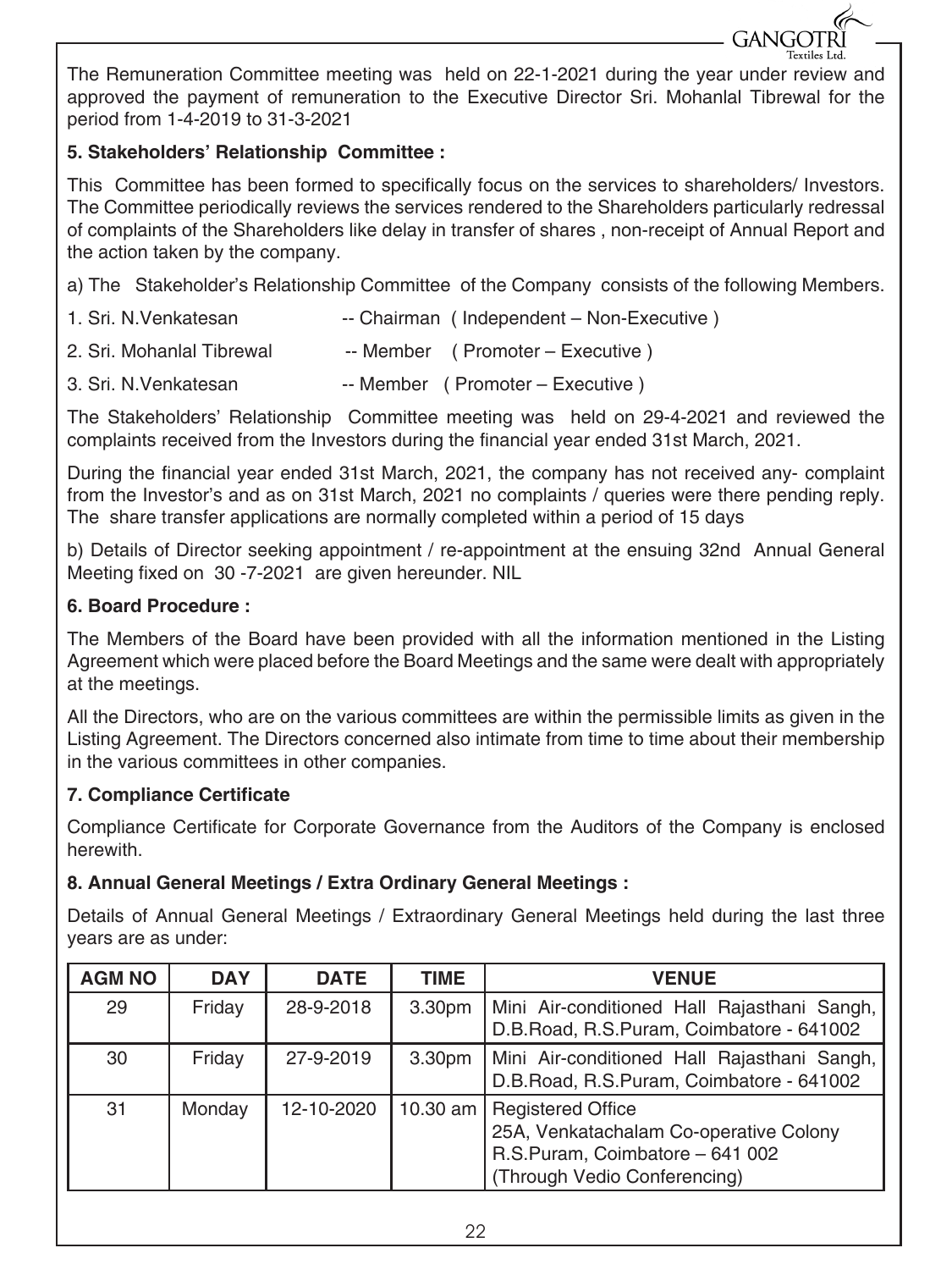In the 31st Annual General Meeting held on 12-10-2020, no Special Resolutions was proposed to be passed.

**GANGOTRI** 

#### **9.Disclosures :**

i) The transactions with Related Parties form part of the financial statements circulated to all the members in conformity with the necessary accounting standards to be followed by the Company. There has been no transaction with Related Parties during the Financial Year 2020-21

ii) The Company has filed an Appeal before the Securities Appellate Tribunal , Mumbai against the levy of Penalty by M/s National Stock Exchange of India, Mumbai to the extent of Rs 44,53,073 / towards belated filing of un-audited Financial Results for the quarter ended 30th September, 2015 and a sum of Rs 16,48,073 / towards belated filing of audited Financial Results for the year ended 31st , March, 2017 .

The Securities Appellate Tribunal , Mumbai vide its Order dated 29-8-2019 has partly allowed the Appeal and confirming the penalty amount of Rs 34,73,073 and Rs 6,68,073 and directed the company to pay this amount within four weeks from the date of the order. Since, there is no source of Income / Revenue to the company , it could not pay the said amount.

Since the entire Assets of the Company have been sold by the Lenders, there is no source of Income / Revenue to the Company. Therefore, the Company has not paid the above said penalty of Rs 34,73,073 and 6,68,073 to M/s. National Stock Exchange of India Ltd, Mumbai.

#### **10. Means of Communications**

i) Quarterly Results will be published in Trinity Mirror (English ) and in Makkal Kural ( Tamil )

ii) Any website where displayed : www.gangotritextiles .com

iii) Whether Management's Discussion and Analysis is part of Annual Report : Yes

#### **11. General Shareholder Information :**

#### **a) Annual General Meeting to be held on 30-7-2021 ( 32nd AGM ) ( Through Video conferencing)**

Day : Friday Date : 30-7-2021 Time : 10.30 P.M

 Venue : Registered Office, 25A,Venkatachalm co-operative Colony. R.S.Puram Coimbatore - 641 002

#### **b) Financial Calendar Year 2021-2022 :**

- First quarterly Financial Results : On or before 15-08-2021
- Second quarterly Financial Results : On or before 15-11-2021
- Third quarterly Financial Results :On or before 15-02-2022
- Audited Financial Results for the year : On or before 30-05-2022

ended 31-3-22

**c) Dates of Book Closure** : From: 24-7-2021 To : 30-7-2021 (Both the days

inclusive) for the purpose of Annual General Meeting.

#### **d) Dividend payment date :**

The Board of Directors have not recommended any dividend for the financial year 31-3-2021.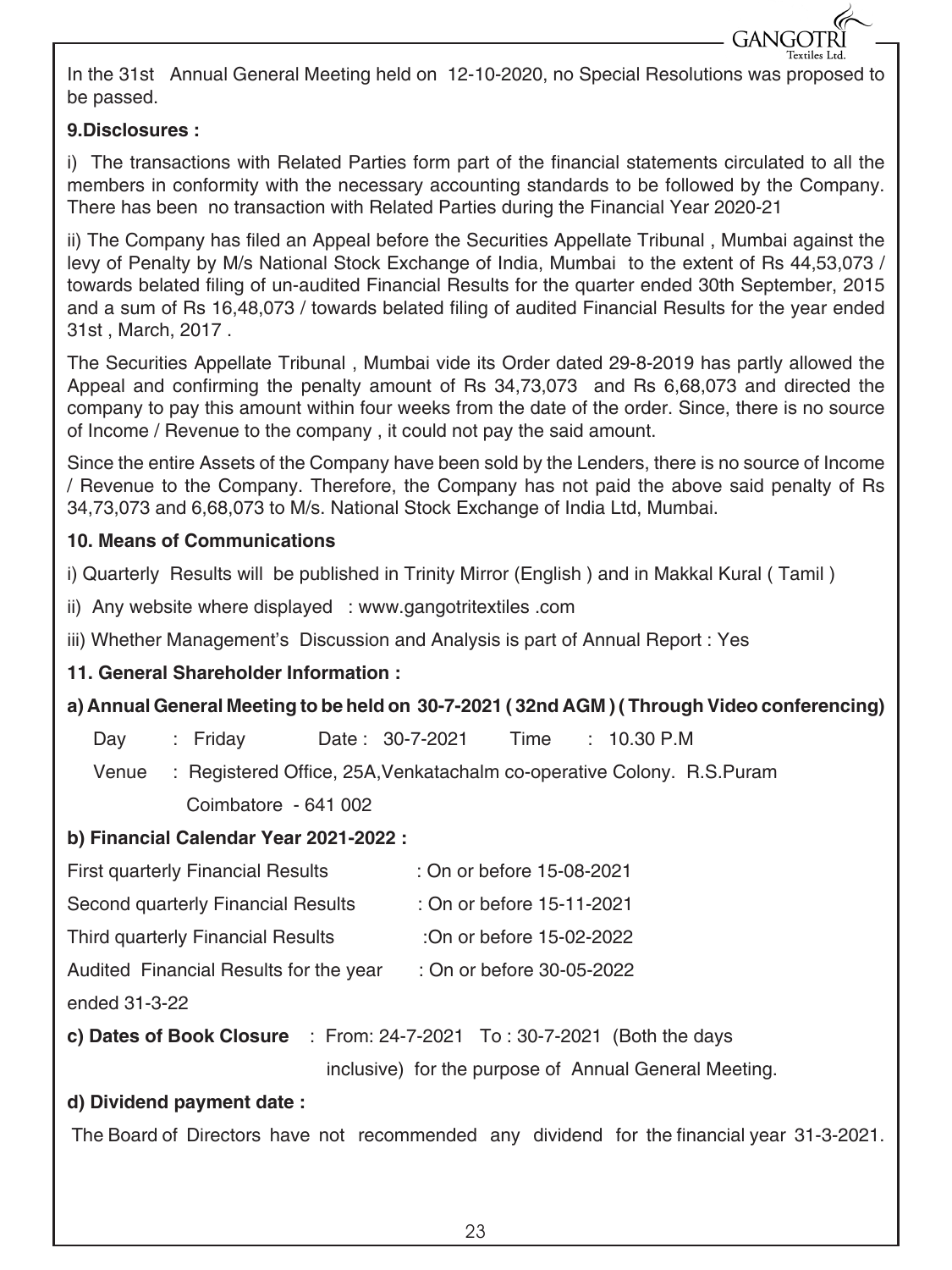#### **e)Listing on Stock Exchanges :**

The Equity Shares of the Company are listed on the following Stock Exchanges.

1.National Stock Exchange of India Ltd 2.Bombay Stock Exchange Limited

3..The Calcutta Stock Exchange Limited.

The Company has not paid the Annual Listing Fee to the above Stock Exchanges since the Financial Year 2016-17.

**GANGO** 

#### **f)Delisting :**

The company had already applied for de-listing of its Equity Shares from The Calcutta Stock Exchange and the order for de-listing is still awaited from them.

#### **g)Market Price Data :**

Since the Company has not paid the Annual Listing Fee to the Stock Exchanges for the last six years, the Trading of the Equity shares of the Company has been suspended in the above Stock Exchanges.

#### **13. Registrar and Share Transfer Agents :**

The Company has appointed Registrar and Share Transfer Agents for share transfers. The name and address of the Registrar and Share Transfer Agents is as under.

> M/s. S.K.D.C. Consultants Limited Kanapathy Towers, 3rd Floor 1391 / A-1, Sathy Road Coimbatore – 641 006 Phone No : 0422 – 4958995 Fax No : 0422 – 2539837 E-mail : info@skdc\_ consultants.com

#### **14. Share Transfer System :**

Share Transfers are registered and returned within a maximum period of 30 days from the date of receipt. If the documents are clear, the transfers are completed normally within one week and returned within 15 days. The Transfer Agents have been authorized to put through the transfers expeditiously.

#### **15. Distribution of Shareholding : (As on 31-3-2021)**

| <b>No of Shares</b>      | <b>No of Shareholders</b> | Percentage | <b>No of Shares</b> | Percentage |
|--------------------------|---------------------------|------------|---------------------|------------|
| 5000<br>-                | 9,373                     | 96.37      | 58,83,124           | 18.04      |
| 10000<br>5001<br>٠       | 202                       | 2.08       | 14,76,257           | 4.53       |
| 20000<br>10001<br>٠      | 70                        | 0.72       | 9,92,228            | 3.04       |
| 20001<br>30000<br>۰.     | 23                        | 0.24       | 6,06,230            | 1.86       |
| 40000<br>30001<br>$\sim$ | 15                        | 0.15       | 5,06,300            | 1.55       |
| 50000<br>40001<br>٠      | 5                         | 0.05       | 2,37,336            | 0.73       |
| $-100000$<br>50001       | 15                        | 0.15       | 11,48,382           | 3.52       |
| 100001 and above         | 23                        | 0.24       | 2, 17, 64, 777      | 66.73      |
| Total                    | 9,726                     | 100.00     | 3,26,14,634         | 100.00     |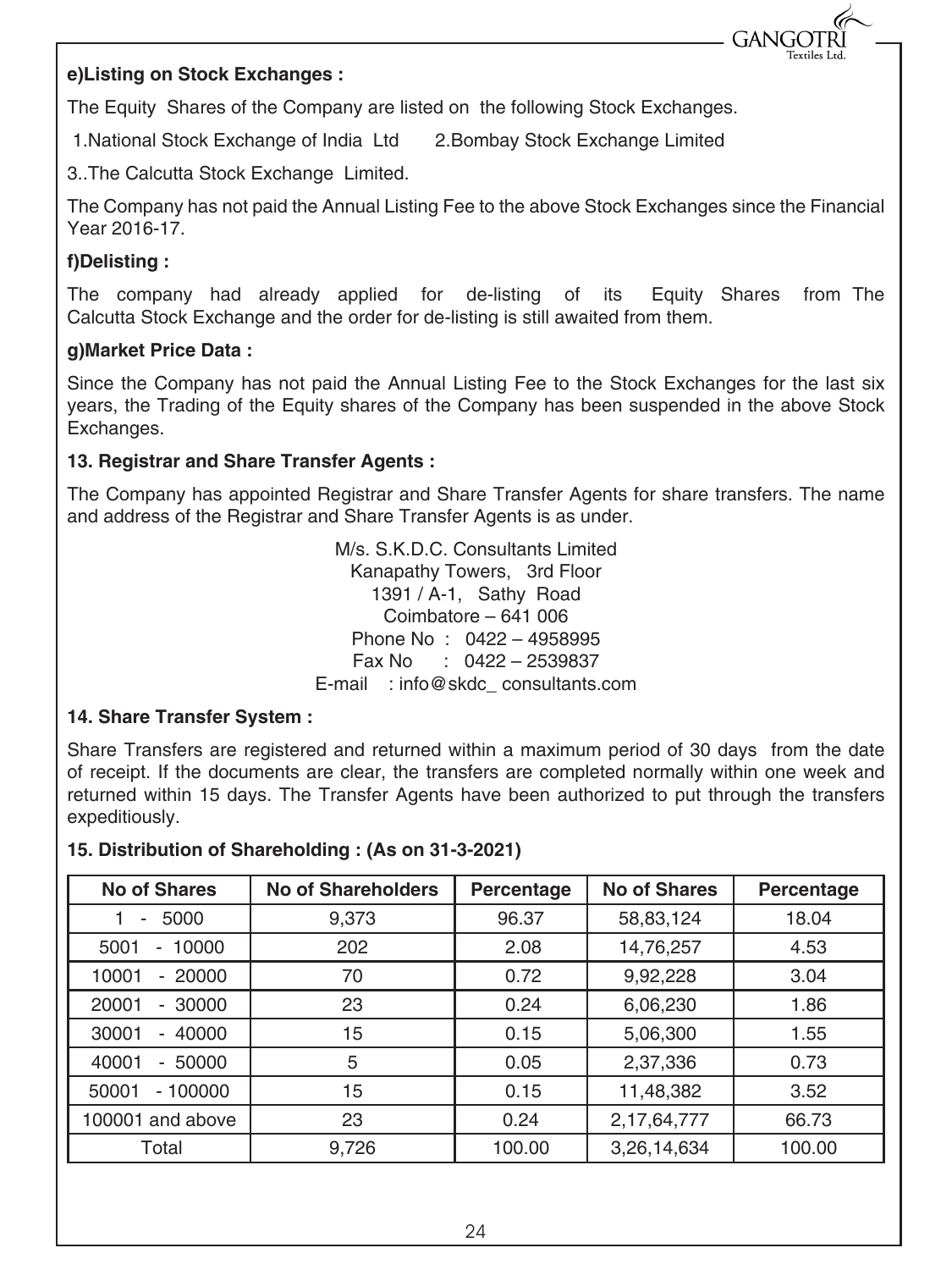|                                |                          | Textiles Ltd. |
|--------------------------------|--------------------------|---------------|
| Category                       | <b>No of Shares held</b> | Percentage    |
| Promoters                      | 80,00,457                | 24.530        |
| <b>Mutual Funds</b>            | 1.600                    | 0.005         |
| Financial Institutions / Banks | 12,37,500                | 3.794         |
| <b>Bodies Corporate</b>        | 20,89,269                | 6.406         |
| <b>NRI</b>                     | 60,793                   | 0.186         |
| <b>Insurance Companies</b>     | 9,73,219                 | 2.984         |
| <b>General Public</b>          | 2,02,51,796              | 62,095        |
| <b>TOTAL</b>                   | 3,26,14,634              | 100.000       |

#### **16.Dematerialisation of Equity Shares :**

As on 31-3-2021 shares representing 98.686-% percentage of the total paid up capital of the Company is held in dematerialized form with NSDL and CDSL.

#### **17. Plant Location**

Does not arise , since the Lenders have sold the entire Units of the company through e-auction.

#### **18. Address for correspondence : ( Registered Office )**

25A, Venkatachalam Co-operative Colony, R.S.Puram , Coimbatore - 641 002

#### **19. Other disclosures**

a) There were no materially significant Related Party Transaction that would have potential conflict with the interest of the company at large.

b) A certificate about the disqualification of Directors obtained from the Company Secretary in practice is annexed to this Report.

c) As per the provision of Sexual Harassment of women at work place ( Prevention, Prohibition and Redressal ) Act 2013 the company has continued with an Internal Compliance Committee.

During the year 2020-21, no compliant was received by the Committee. As such there are no complaints pending at the end of the Financial Year.

d) The company is fully compliant with the Corprate Governance requirements as specified by Regulation 17 to 27 and clauses (b) to (i) of sub regulation (2) of Regulation 46 of the Listing Obligation and Disclosure Requirements ) Regulation,2015

#### **20. Chief Executive Declaration on Code of Conduct.**

I hereby declare that the Board of Directors of the Company have adopted a Code of Conduct for the Board Members and Senior Management of the Company and the same has also been posted in the website of the Company and that all the Board Members and Senior

Management Personnel to whom this Code of Conduct is applicable have affirmed the compliance of Code of Conduct during the year 2020-21

#### **COIMBATORE MANOJ KUMAR TIBREWAL**

**GANGOTE** 

**29-4-2021 MANAGING DIRECTOR**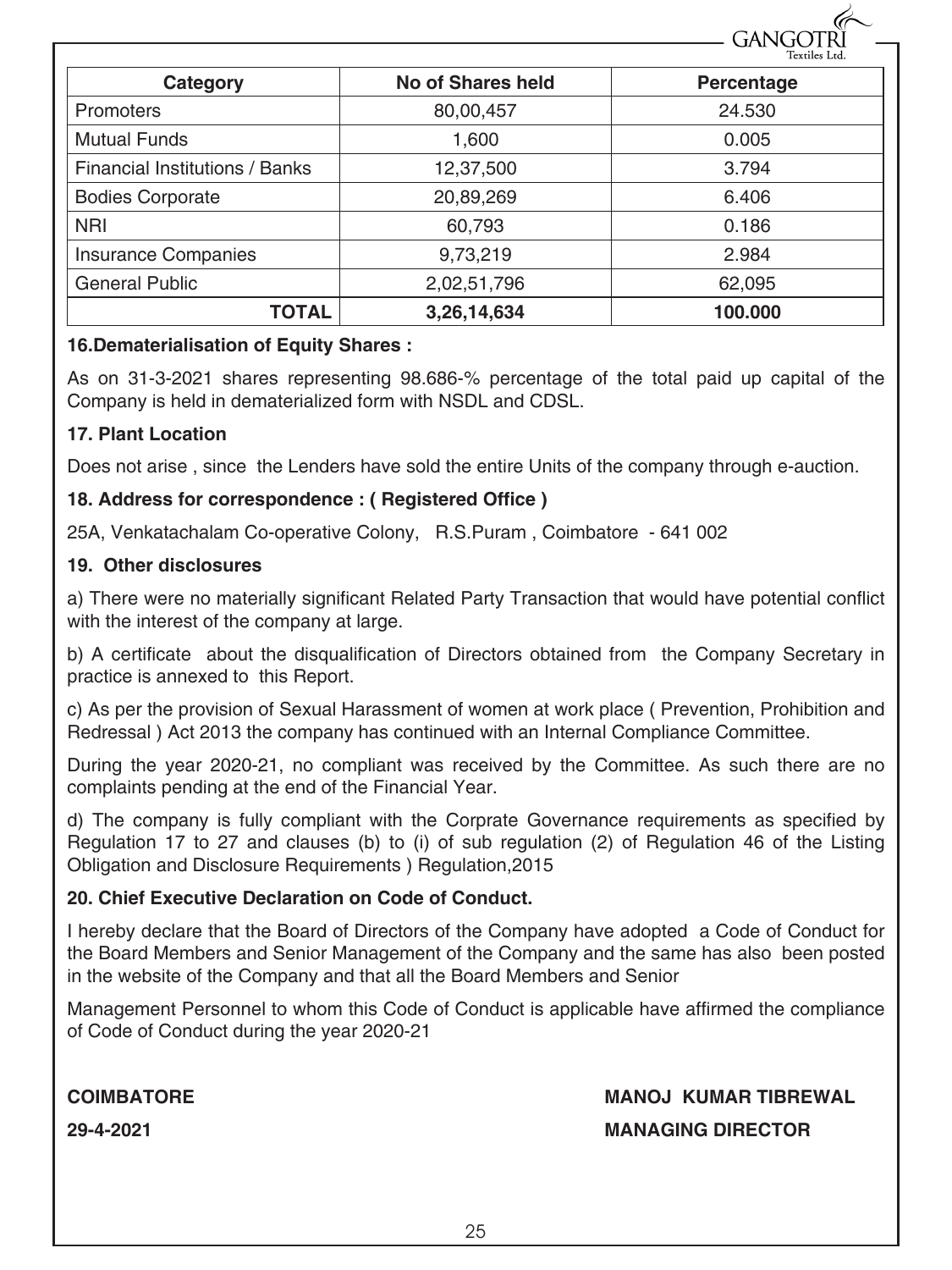#### **20. CEO / CFO Certificate**

We certify that

a) We have reviewed financial statements and cash flow statements for the year ended 31st March, 2021 and that to the best of our knowledge and belief :

i) these statements do not contain any materially untrue statement or omit any material fact or contain statements that might be misleading

ii) these statements together present a true and fair view of the Company's affairs and are in compliance with existing accounting standards, applicable laws and regulations.

b) There are, to the best of our knowledge and belief, no transactions entered into by the Company during the year which are fraudulent, illegal or violative of the Company's Code of Conduct.

c) We accept responsibility for establishing and maintaining internal controls for financial reporting and that we have evaluated the effectiveness of internal control systems of the Company pertaining to the financial reporting and we have disclosed to the Auditors and the Audit Committee, deficiencies in the design or operation of such internal controls, if any, of which we are aware and the steps we have taken or propose to take to rectify these deficiencies.

d) We have indicated to the Auditors and the Audit Committee

- i) significant changes in internal control over financial reporting during the year;
- ii) significant changes in accounting policies during the year ,

iii) instances of significant fraud of which we have become aware and the involvement therein, if any, of the Management, or an employee having a significant role in the Company's internal control system over financial reporting. NIL

#### **COIMBATORE MANOJ KUMAR TIBREWAL**

**GANG** 

#### **29-4-2021 MANAGING DIRECTOR**

The above Corporate Governance Report has been placed before the Board of Directors at their meeting held on 29 -6-2020 and the same was approved thereat.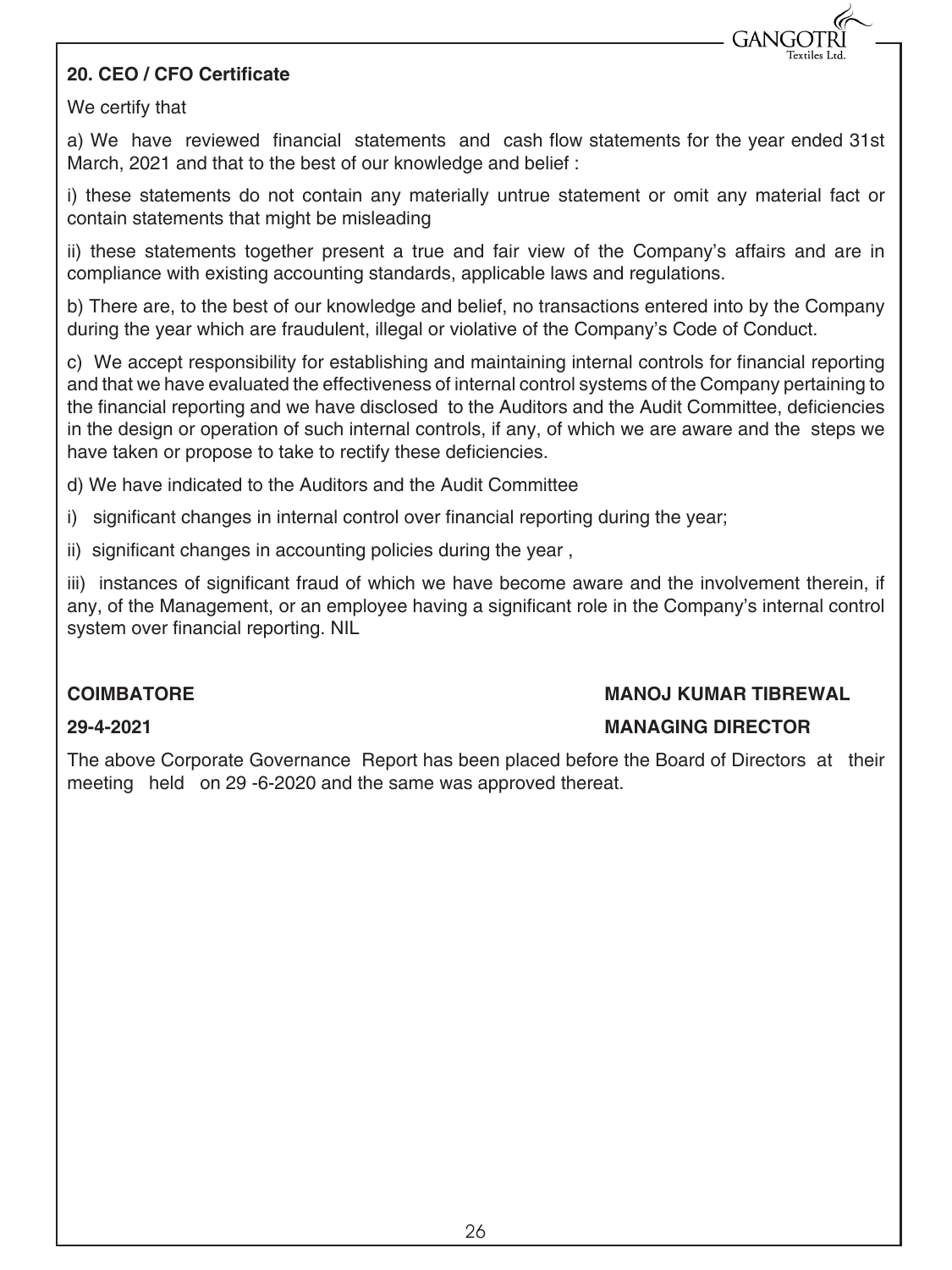#### **AUDITORS CERTIFICATE ON COMPLIANCE WITH THE CONDITIONS OF CORPORATE GOVERNANCE UNDER CLAUSE 49 OF THE LISTING AGREEMENT**

#### **TO**

The Members of Gangotri Textiles Limited

We have reviewed the implementation of Corporate Governance procedures by Gangotri Textiles Limited during the year ended 31st March, 2021, as stipulated in Clause 49 of the Listing Agreement with Stock Exchanges with the relevant records and documents maintained by the Company , furnished to us for our review and the report on Corporate Governance as approved by the Board of Directors.

The compliance of conditions of Corporate Governance is the responsibility of the Management. Our examination was limited to a review of procedures and implementation thereof , adopted by the Company for ensuring the compliance of conditions of Corporate Governance. It is neither an audit nor an expression of opinion on the financial statements of the Company

In our opinion and to the best of our information and according to the explanation given to us, we certify that the Company has complied with in all material respect, the conditions of Corporate Governance as stipulated in Clause 49 of the above mentioned Listing Agreement.

We state that in respect of investor's grievances received during the year ended 31st March, 2021, no investor grievances are un-attended / pending for a period exceeding one month against the Company as certified by the Registrars of the Company and details presented to the Share Transfer cum Investors Grievance Committee of the Company.

We further state that such compliance is neither an assurance as to the future viability of the Company nor the efficiency or effectiveness with which the management has conducted the affairs of the company.

> **For. K.N Swamy & Co Chartered Accountants**

**GANGOTR** 

**Coimbatore** 29/04/2021

**K.NarayanaSWAMY Partner Firm Regn No : 004321S Membership No : 018956**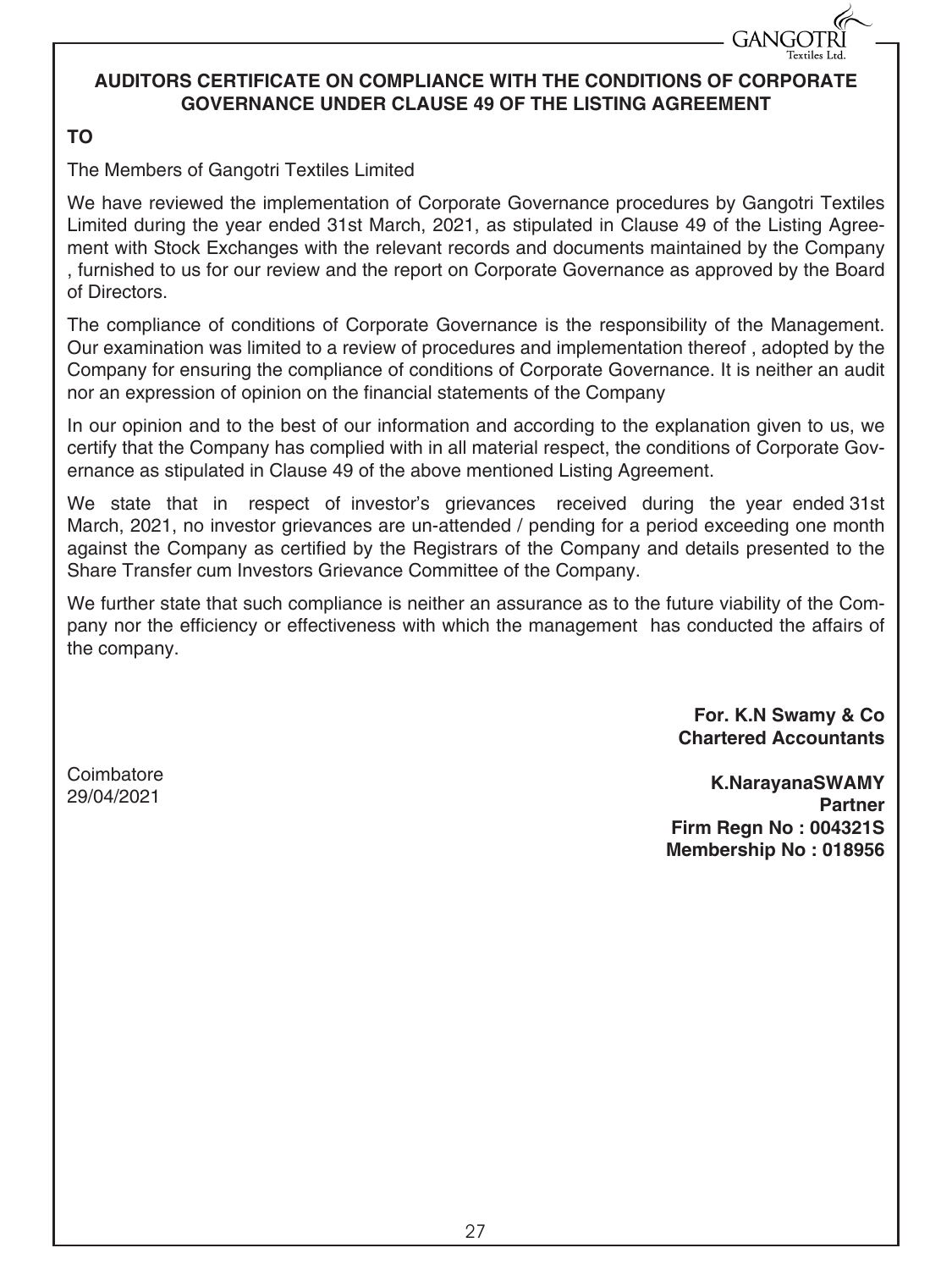#### **CERTIFICATE OF NON-DISQUALIFICATION OF DIRECTORS**

#### **[ Pursuant to Regulation 34(3) and Schedule V, Part C, Clause 10(i) of SEBI ( Listing Obligations and Disclosure Requirements ) Regulations, 2015**

To

The Members of Gangotri Textiles Limited

I have examined the relevant Registers, Records, Forms, Returns and Diclosures received from the Directors of M/s Gangotri Textiles Limited having CIN L17115TZ1989PLC002491 and having Registered Office at 25 A, Venkatachalam Co-operative Colony, R.S Puram, Coimbatore -641 002 ( hereinafter referred to as the Company ) produced before me by the company for the purpose of issuing this Certificate, in accordance with Regulation 34(3) and Schedule V, Part C, Clause 10(i) of SEBI ( Listing Obligations and Disclosure Requirements ) Regulations, 2015.

In my opinion and to the best of my information and according to the verificatios including the Directors' Identification Number ( DIN) status at the portal www.mca.gov.in as considered necessary and explanations furnished to me by the Company, I hereby certify that none of the Directors on the Board of the Company as stated below for the Financial Year ending 31st March, 2021, have been debarred or disqualified from being appointed or continuing as Directors of companies by the Securities and Exchange Board of India , Ministry of Corporate Affairs, or any other Statutory Authority subject to the following remarks given below.

| $\overline{\text{S.N}}$ | <b>Name of the Director</b> | <b>DIN</b> | Date of            | <b>Date of Cessation</b>                     |
|-------------------------|-----------------------------|------------|--------------------|----------------------------------------------|
|                         |                             |            | <b>Appointment</b> |                                              |
| 1.                      | Sri. Manoj Kumar Tibrewal   | 00806653   | 28-09-2002         |                                              |
| 2.                      | Sri. Mohanlal Tibrewal      | 00811853   | 09-05-1951         |                                              |
| 3.                      | Rayans Pillai Joshua        | 00045589   | 30-10-2009         |                                              |
| 4.                      | R.Elango                    | 06747166   | 6-8-2013           | 31.1.2019 *Subject to remarks<br>given below |
| 5.                      | Smt. M.V.Suryaprabha        | 05210644   | 12-11-2014         |                                              |
| 6.                      | Sri. N.Venkatesan           | 07029257   | 12-11-2014         |                                              |
| 7.                      | Sri. A.R.Muralidhran        | 07087606   | 14-02-2017         | Resigned w.e.f 1-8-2020                      |
| 8.                      | Sri.Subbian Sivashanmugam   | 08299022   | 11-12-2018         |                                              |

\* The Company has passed a resolution in the Board Meting held on 31-1-2019 for removal of Mr.R.Elango , Nominee Director of M/s United Bank of India due to absenting himself from 28-5- 2015 to till date. The removal of Mr.R.Elango is not reflected in MCA portal

\* Mr.A.R.Muralidharan , Independent Director has resigned w.e.f 1-8-2020

Ensuring the eligibility for the appointment / continuity of every Director on the Board is the responsibility of the Management of the Company. My responsibility is to express an opinion on these on my verification .

This certificate is neither an assurance as to the future viability of the company nor the efficiency or effectiveness with which the Management has conducted the affairs of the company.

> **V.M.VENNILA Practising Company Secretary Membership No : 6740 C.P.No: 7425 UDIN: F006740C000160036**

**GANGOTR** 

**Coimbatore** 29/04/2021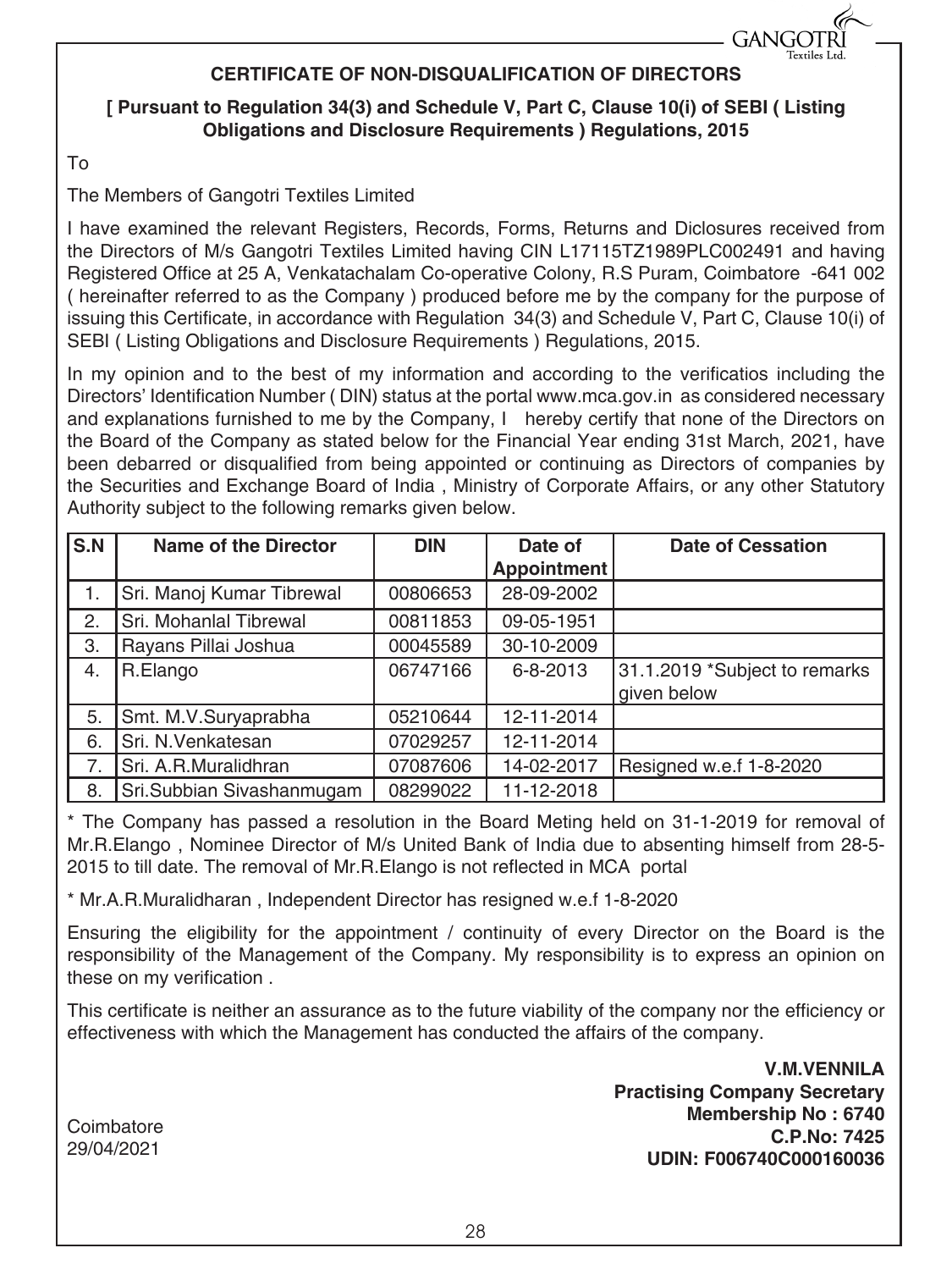

#### **AUDITOR CERTIFICATE**

#### **( Listing Obligations and Disclosure Requirements ) Regulations, 2015)**

To

The Members of Gangotri Textiles Limited

We have examined the compliance of conditions of Corporate Governance by M/s Gangotri Textiles Limited for the year ended 31st March, 2021 as specified in relevant provisons of SEBI ( Listing Obligations and Disclosure Requirements ) Regulations, 2015.

The compliance of conditions of Corporate Governance is the responsibility of the Management. Our examination was limited to procedures and implementation thereof, adopted by the company for ensuring the compliance of conditions of Corporate Governance It is neither an audit nor an expression of opinion on the Financial Statements of the Company.

In our opinion and to the best of our information and according to the explanations given to us , we certify that the company has complied with the conditions of Corporate Governance as stipulated in the above mentioned SEBI ( Listing Obligations and Disclosure Requirements ) Regulations, 2015.

On the basis of representation received from the Registrar and Share Transfer Agents of the Company and on the basis of records maintained by the Stakeholders Relationship of the Company, we state that no Investor grievance is pending for a period exceeding one month.

We further state that such compliance is neither an assurance as to the future viability of the company nor the efficiency or effectiveness with which the Management has conducted the affairs of the company.

> **For. K.N Swamy & Co Chartered Accountants**

**Coimbatore** 29/04/2021

**K.NarayanaSWAMY Partner Firm Regn No : 004321S Membership No : 018956**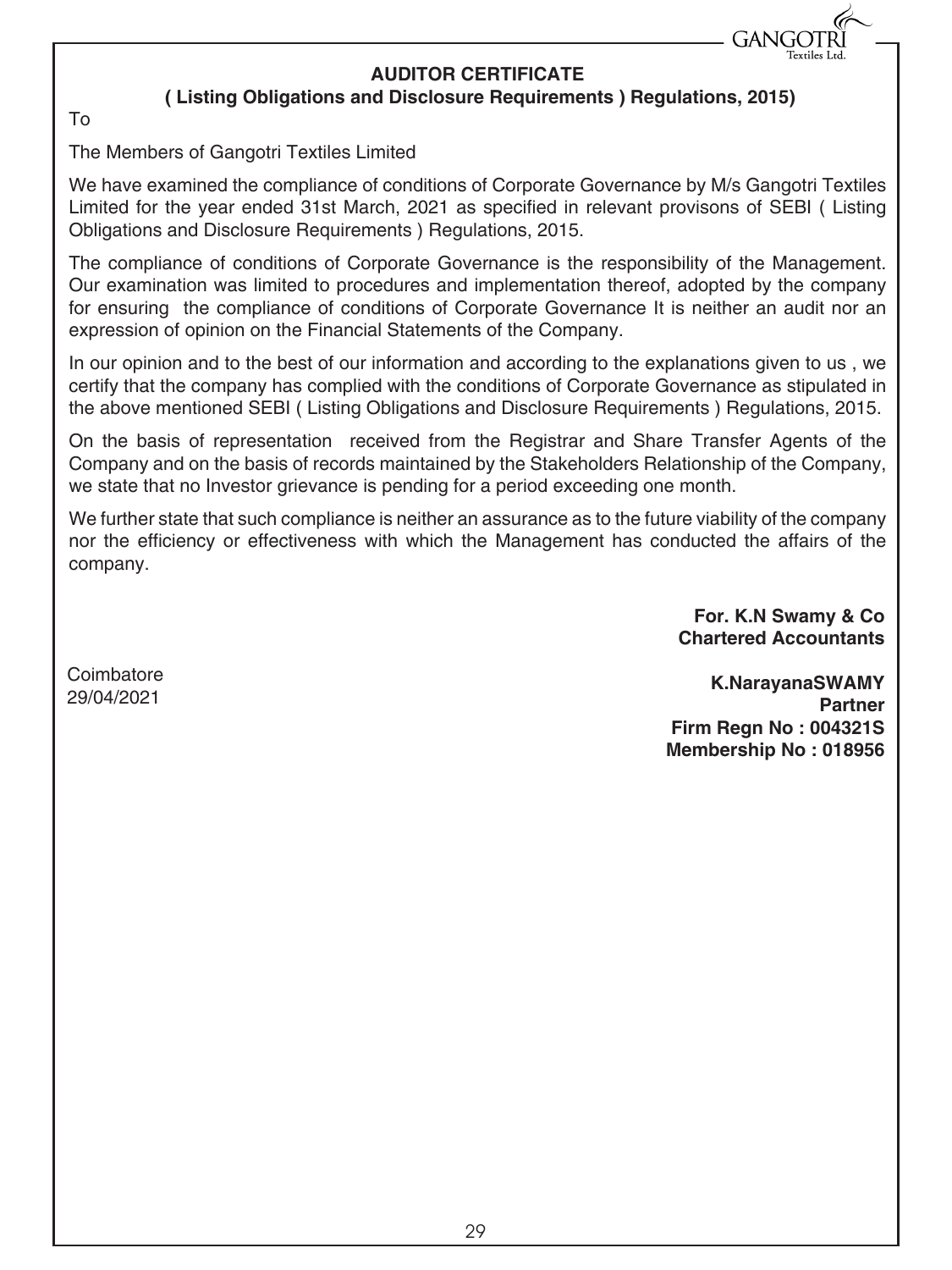

#### **FORM NO MGT -9**

#### **EXTRACT OF ANNUAL RETURN AS ON THE FINANCIAL YEAR ENDED 31-3-2021**

[ Pursuant to Section 92 (3) of the Companies Act, 2013 and Rule 12 (1) of the Companies ( Management and Administration ) Rules 2014 ]

#### **I. Registration and Other Details**

| 1. | <b>CIN</b>                                                                    | L17115TZ1959PLC002491                                                                                                                                                                                                                        |  |  |
|----|-------------------------------------------------------------------------------|----------------------------------------------------------------------------------------------------------------------------------------------------------------------------------------------------------------------------------------------|--|--|
| 2. | <b>Registration Date</b>                                                      | 26-07-1989                                                                                                                                                                                                                                   |  |  |
| 3. | Name of the Company                                                           | <b>GANGOTRI TEXTILES LIMITED</b>                                                                                                                                                                                                             |  |  |
| 4. | Category / Sub -category of the   Public Limited Company<br>company           |                                                                                                                                                                                                                                              |  |  |
| 5. | Address of the Registered Office and<br>contact details                       | No 25 Venkatachalam Co-Operative Colony,<br>R.S Puram,<br>Coimbatore - 641 002<br>Tamil Nadu<br><b>Contact Details</b><br>Sri. Manoj Kumar Tibrewal<br><b>Managing Director</b><br>Phone: $0422 - 4332100$<br>Mail Id: manoj.tibre@gmail.com |  |  |
| 6. | <b>Whether Listed Company</b>                                                 | Yes                                                                                                                                                                                                                                          |  |  |
| 7. | Name, Address and contact details of<br>the Registrar & Share Transfer Agents | M/s S.K.D.C Consultants Limited<br>Kanapathy Towers, 3rd Floor<br>1391 / A1, Sathy Road, Ganapathy<br>Coimbatore - 641 002                                                                                                                   |  |  |

#### **II Principal Business Activities of the Company.**

All the business activities contributing 10% or more of the Total Turnover of the Company shall be stated :-

| S.N | Name and description of the                          | NIC Code of the Product / | Percentage of the Total  |
|-----|------------------------------------------------------|---------------------------|--------------------------|
|     | main product / services                              | Service                   | Turnover of the Company. |
|     | No business activities carried<br>out by the Company | -                         |                          |

#### **III. Particulars of Holding, Subsidiary and Associate Companies**

| S.N | Name and Address<br>of the Company | CIN/ GLN   | Holding/ Subsidiary<br>' Associate | Percentage of<br>Shares held | Applicable<br>Section |
|-----|------------------------------------|------------|------------------------------------|------------------------------|-----------------------|
|     | <b>NIL</b>                         | <b>NIL</b> | <b>NIL</b>                         | <b>NIL</b>                   | <b>NIL</b>            |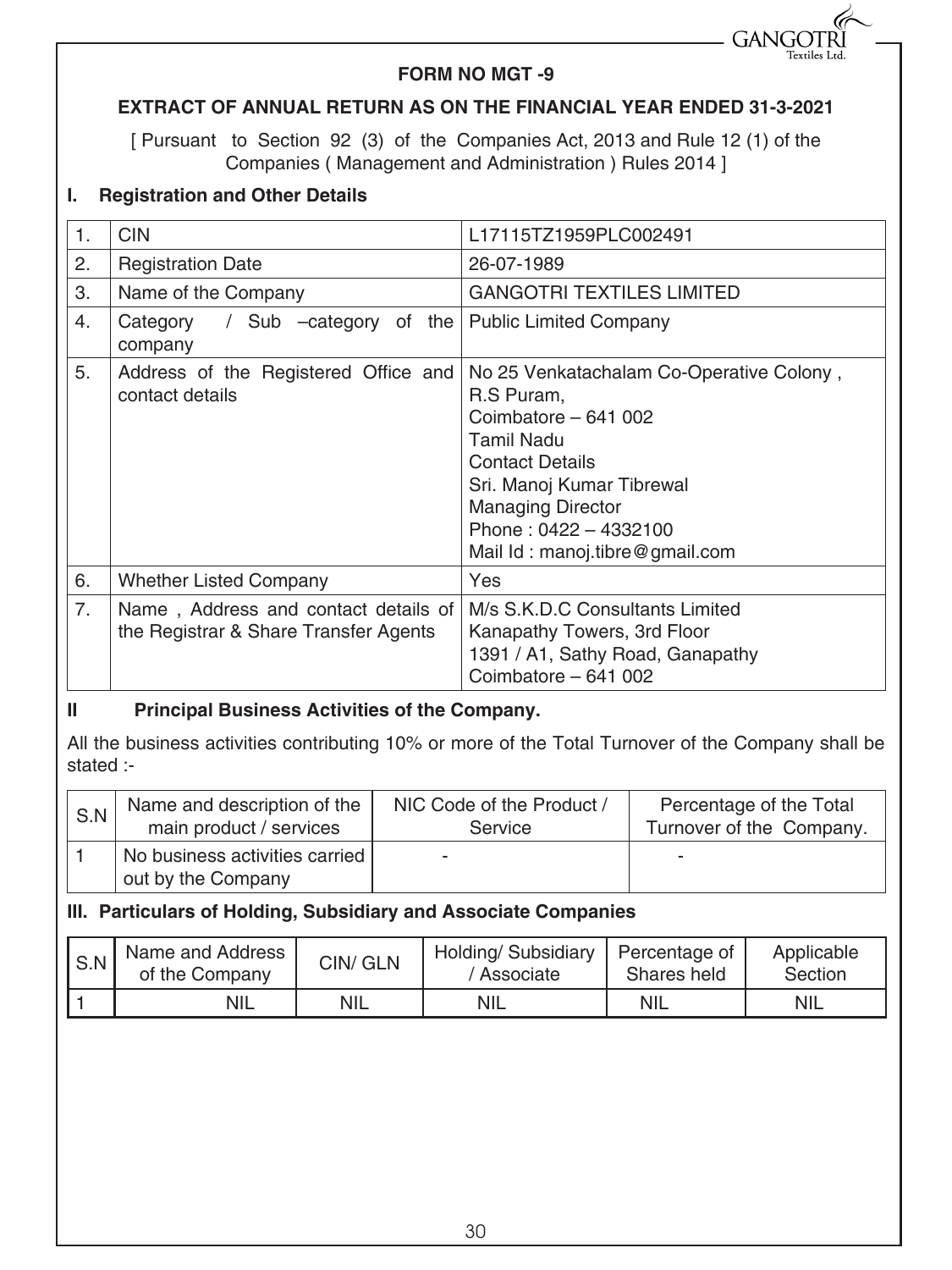|                                                                                        |            |            |                                       |                                  |            |                                       |            | GANGOTRI                         |                       |
|----------------------------------------------------------------------------------------|------------|------------|---------------------------------------|----------------------------------|------------|---------------------------------------|------------|----------------------------------|-----------------------|
| IV. Shareholding Pattern (Equity Share Capital break-up as percentage to Total Equity) |            |            |                                       |                                  |            |                                       |            | Textiles Ltd.                    |                       |
|                                                                                        |            | the year   | No of shares held at the beginning of |                                  |            | No of shares held at the end the year |            | $%$ of<br>change                 |                       |
| Category                                                                               | Demat      | Physical   | Total                                 | $%$ to<br>Total<br><b>Shares</b> | Demat      | Physical                              | Total      | $%$ to<br>Total<br><b>Shares</b> | during<br>the<br>year |
| <b>A.Promoter</b>                                                                      |            |            |                                       |                                  |            |                                       |            |                                  |                       |
| 1. Indian                                                                              |            |            |                                       |                                  |            |                                       |            |                                  |                       |
| a)Individual/HUF                                                                       | 8000457    | NIL        | 8000457                               | 24.53                            | 8000457    | <b>NIL</b>                            | 8000457    | 24.53                            | 0                     |
| b) Central                                                                             | <b>NIL</b> | <b>NIL</b> | <b>NIL</b>                            | <b>NIL</b>                       | <b>NIL</b> | <b>NIL</b>                            | <b>NIL</b> | <b>NIL</b>                       | <b>NIL</b>            |
| c) State Govt                                                                          | <b>NIL</b> | <b>NIL</b> | <b>NIL</b>                            | <b>NIL</b>                       | <b>NIL</b> | <b>NIL</b>                            | <b>NIL</b> | <b>NIL</b>                       | <b>NIL</b>            |
| d) Bodies<br>Corporate                                                                 | <b>NIL</b> | <b>NIL</b> | NIL                                   | <b>NIL</b>                       | <b>NIL</b> | <b>NIL</b>                            | <b>NIL</b> | <b>NIL</b>                       | <b>NIL</b>            |
| e) Banks/ Fl                                                                           | <b>NIL</b> | <b>NIL</b> | <b>NIL</b>                            | <b>NIL</b>                       | <b>NIL</b> | <b>NIL</b>                            | <b>NIL</b> | <b>NIL</b>                       | <b>NIL</b>            |
| f) Any other                                                                           | <b>NIL</b> | <b>NIL</b> | <b>NIL</b>                            | <b>NIL</b>                       | <b>NIL</b> | <b>NIL</b>                            | <b>NIL</b> | <b>NIL</b>                       | <b>NIL</b>            |
| <b>Sub Total A1</b>                                                                    | 8000457    |            | 8000457                               | 24.53                            | 8000457    |                                       | 8000457    | 24.53                            | 0                     |
| 2) Foreign                                                                             |            |            |                                       |                                  |            |                                       |            |                                  |                       |
| a) NRI Individual                                                                      | <b>NIL</b> | <b>NIL</b> | <b>NIL</b>                            | <b>NIL</b>                       | <b>NIL</b> | <b>NIL</b>                            | <b>NIL</b> | <b>NIL</b>                       | <b>NIL</b>            |
| b) Bodies<br>Corporate                                                                 | <b>NIL</b> | <b>NIL</b> | <b>NIL</b>                            | <b>NIL</b>                       | <b>NIL</b> | <b>NIL</b>                            | <b>NIL</b> | <b>NIL</b>                       | <b>NIL</b>            |
| c) Institutions                                                                        | <b>NIL</b> | <b>NIL</b> | <b>NIL</b>                            | <b>NIL</b>                       | <b>NIL</b> | <b>NIL</b>                            | <b>NIL</b> | <b>NIL</b>                       | <b>NIL</b>            |
| d) Qualified<br>Foreign Investor                                                       | <b>NIL</b> | <b>NIL</b> | <b>NIL</b>                            | <b>NIL</b>                       | <b>NIL</b> | <b>NIL</b>                            | <b>NIL</b> | <b>NIL</b>                       | <b>NIL</b>            |
| e)Any other                                                                            | <b>NIL</b> | <b>NIL</b> | <b>NIL</b>                            | <b>NIL</b>                       | <b>NIL</b> | <b>NIL</b>                            | <b>NIL</b> | <b>NIL</b>                       | <b>NIL</b>            |
| <b>Sub Total A2</b>                                                                    | <b>NIL</b> | <b>NIL</b> | <b>NIL</b>                            | <b>NIL</b>                       | <b>NIL</b> | <b>NIL</b>                            | <b>NIL</b> | <b>NIL</b>                       | <b>NIL</b>            |
| Total                                                                                  |            |            |                                       |                                  |            |                                       |            |                                  |                       |
| Shareholding<br>of Promoter<br>and Promoter<br>Group<br>$A = A1 + A2$                  | 8000457    |            | 8000457                               | 24.53                            | 8000457    |                                       | 8000457    | 24.53                            | $\bf{0}$              |
| <b>B. Public</b><br>Shareholding                                                       |            |            |                                       |                                  |            |                                       |            |                                  |                       |
| 1. Institutions                                                                        |            |            |                                       |                                  |            |                                       |            |                                  |                       |
| a)Mutual Funds<br>/ UTI                                                                | 1600       | <b>NIL</b> | 1600                                  | 0.005                            | 1600       | <b>NIL</b>                            | 1600       | 0.005                            | $\mathbf 0$           |
| b) Venture<br>Capital Funds                                                            | <b>NIL</b> | <b>NIL</b> | <b>NIL</b>                            | <b>NIL</b>                       | <b>NIL</b> | <b>NIL</b>                            | <b>NIL</b> | <b>NIL</b>                       | <b>NIL</b>            |
| c) Alternative<br>Invvestment<br>Funds                                                 | <b>NIL</b> | <b>NIL</b> | <b>NIL</b>                            | <b>NIL</b>                       | <b>NIL</b> | <b>NIL</b>                            | <b>NIL</b> | <b>NIL</b>                       | <b>NIL</b>            |
| d) Foreign<br>Portfolio<br>Investors                                                   | <b>NIL</b> | <b>NIL</b> | <b>NIL</b>                            | <b>NIL</b>                       | <b>NIL</b> | <b>NIL</b>                            | <b>NIL</b> | <b>NIL</b>                       | <b>NIL</b>            |
| e) Banks/FI                                                                            | 1237500    | <b>NIL</b> | 1237500                               | 3.794                            | 1237500    | <b>NIL</b>                            | 1237500    | 3.794                            | 0                     |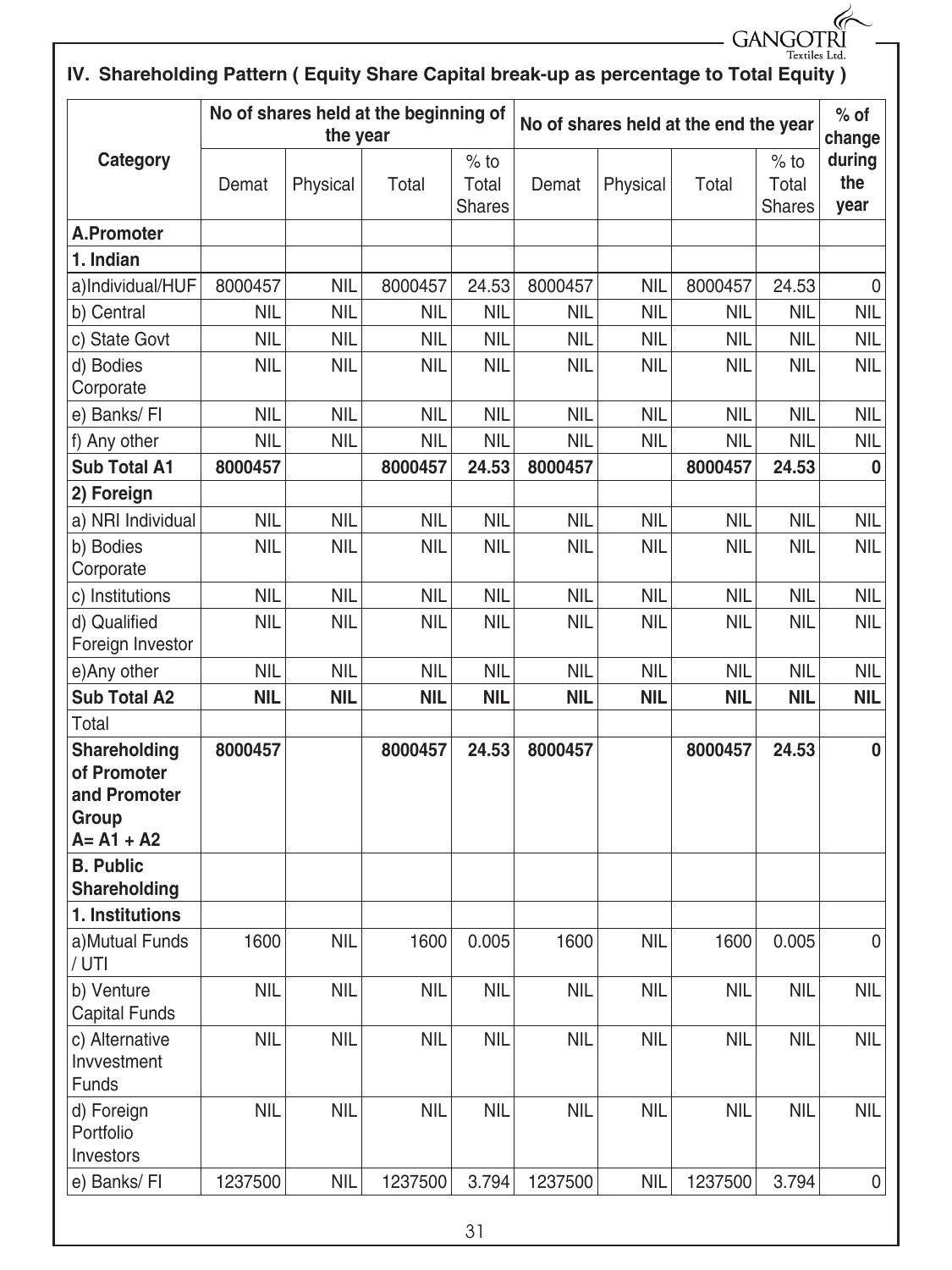|                                                                                    |                                                   |            |            |                           |                 |            |                                       | GANGOT<br>Textiles Ltd           |                       |
|------------------------------------------------------------------------------------|---------------------------------------------------|------------|------------|---------------------------|-----------------|------------|---------------------------------------|----------------------------------|-----------------------|
|                                                                                    | No of shares held at the beginning of<br>the year |            |            |                           |                 |            | No of shares held at the end the year |                                  | $%$ of<br>change      |
| Category                                                                           | Demat                                             | Physical   | Total      | $%$ to<br>Total<br>Shares | Demat           | Physical   | Total                                 | $%$ to<br>Total<br><b>Shares</b> | during<br>the<br>year |
| f)Provident /<br><b>Pention Funds</b>                                              | <b>NIL</b>                                        | NIL        | <b>NIL</b> | <b>NIL</b>                | <b>NIL</b>      | NIL        | <b>NIL</b>                            | <b>NIL</b>                       | <b>NIL</b>            |
| g) Insurance<br>Companies                                                          | 973219                                            | <b>NIL</b> | 973219     | 2.984                     | 973219          | <b>NIL</b> | 973219                                | 2.984                            | $\mathbf{0}$          |
| h) Others                                                                          | <b>NIL</b>                                        | <b>NIL</b> | <b>NIL</b> | <b>NIL</b>                | <b>NIL</b>      | <b>NIL</b> | <b>NIL</b>                            | <b>NIL</b>                       | <b>NIL</b>            |
| <b>Sub Total B1</b>                                                                | 2212319                                           | <b>NIL</b> | 2212319    | 6.783                     | 2212319         | <b>NIL</b> | 2212319                               | 6.783                            | $\bf{0}$              |
| 2.Central/<br>StateGovt/<br>President of pf<br>India                               | <b>NIL</b>                                        | <b>NIL</b> | <b>NIL</b> | <b>NIL</b>                | <b>NIL</b>      | <b>NIL</b> | <b>NIL</b>                            | <b>NIL</b>                       | <b>NIL</b>            |
| 3.Non<br>-Institutions                                                             |                                                   |            |            |                           |                 |            |                                       |                                  |                       |
| a) Bodies<br>Corporate-<br>Indian                                                  | 2791800                                           | 18800      | 2810600    | 8.618                     | 2070469         | 18800      | 2089269                               | 6.406                            | $-2.212$              |
| b) Individuals<br>holding nominal<br>share capital<br>upto Rs 1.00<br>lakh         | 7415365                                           | 407340     | 7822705    | 23.985                    | 7406460         | 407340     | 7813800                               | 23.959                           | $-0.026$              |
| c) Individuals<br>holding nominal<br>share capital in<br>excess of Rs<br>1.00 lakh | 10571709                                          | <b>NIL</b> | 10571709   | 32.414                    | 11304039        | <b>NIL</b> | 11304039                              | 34.66                            | 2.246                 |
| c) Others                                                                          | <b>NIL</b>                                        | <b>NIL</b> | <b>NIL</b> | <b>NIL</b>                | <b>NIL</b>      | <b>NIL</b> | <b>NIL</b>                            | <b>NIL</b>                       | <b>NIL</b>            |
| 3. Trust                                                                           | 1000                                              | <b>NIL</b> | 1000       | 0.003                     | 1000            | <b>NIL</b> | 1000                                  | 0.003                            | 0                     |
| 4. NRI                                                                             | 75969                                             | <b>NIL</b> | 75969      | 0.233                     | 60793           | <b>NIL</b> | 60793                                 | 0.186                            | $-0.047$              |
| 5) Clearing<br>Members                                                             | 22156                                             | <b>NIL</b> | 22156      | 0.068                     | 19712           | <b>NIL</b> | 19712                                 | 0.06                             | $-0.008$              |
| 6) HUF                                                                             | 1097719                                           | <b>NIL</b> | 1097719    | 3.366                     | 1113245         | <b>NIL</b> | 1113245                               | 3.413                            | 0.047                 |
| <b>Sub Total B2</b>                                                                | 21975718                                          | 426140     | 22401858   |                           | 68.687 21975718 | 426140     | 22401858                              | 68.687                           | $\bf{0}$              |
| <b>Total Public</b><br>Shareholding B=<br>$B1 + B2 + B3$                           | 24188037                                          | 426140     | 24614177   |                           | 75.74 24188037  | 426140     | 24614177                              | 75.47                            | $\mathbf{0}$          |
| Shares held by<br>Custodian for<br><b>GDR &amp; ADR</b>                            | <b>NIL</b>                                        | <b>NIL</b> | <b>NIL</b> | <b>NIL</b>                | <b>NIL</b>      | <b>NIL</b> | <b>NIL</b>                            | <b>NIL</b>                       | <b>NIL</b>            |
| <b>Grand Total</b><br>$A+B+C$                                                      | 32188494                                          | 426140     | 32614634   |                           | 100 32188494    | 426140     | 32614634                              | 100                              | $\bf{0}$              |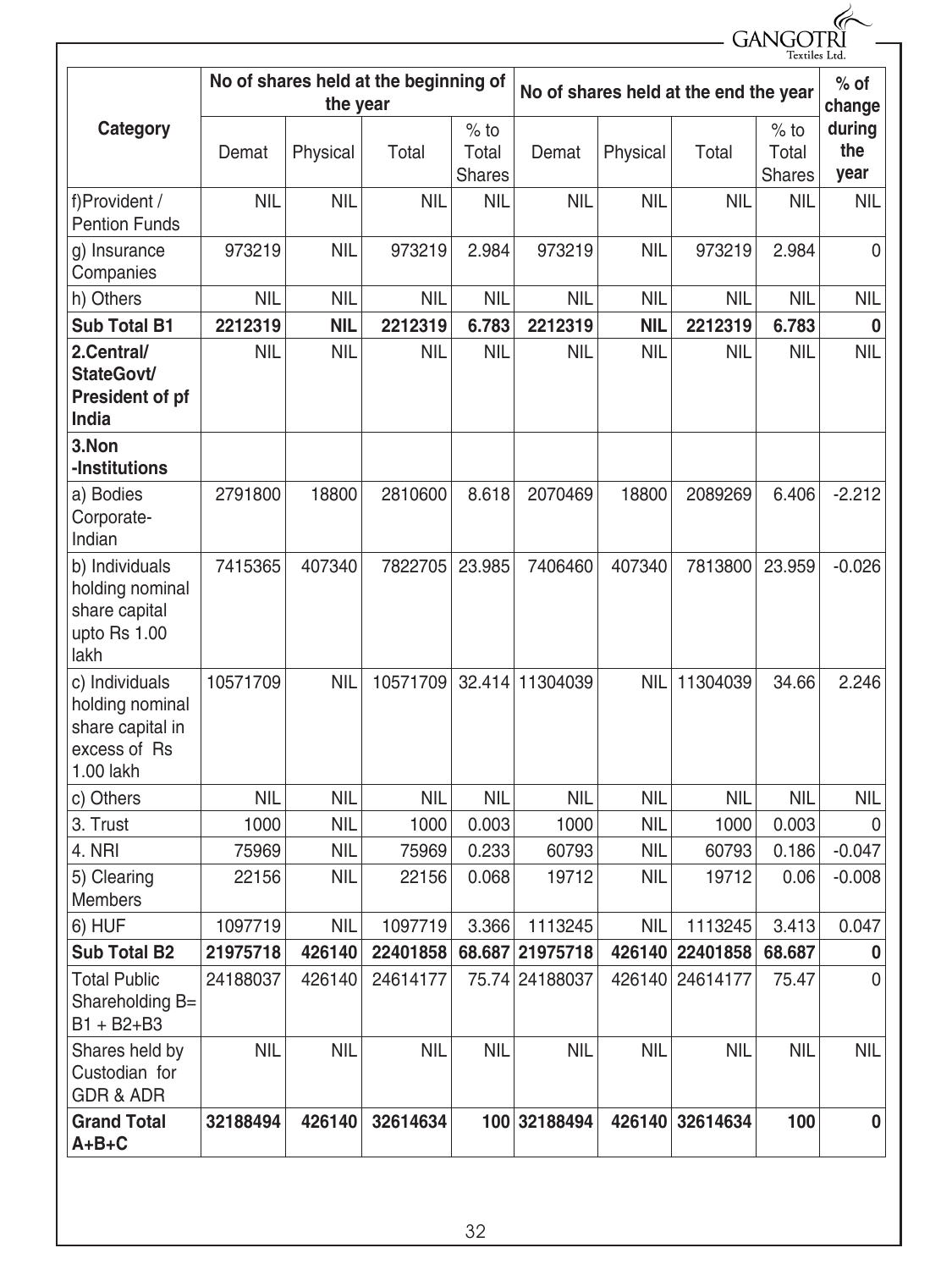**GANGOTR Textiles** Ltd

#### **V. (a) Shareholding of Promoters**

|                |                             | No of shares held at the<br>beginning of the year |                                                |                                                              | No of shares held at the end the | $\%$                                           |                                                              |                              |
|----------------|-----------------------------|---------------------------------------------------|------------------------------------------------|--------------------------------------------------------------|----------------------------------|------------------------------------------------|--------------------------------------------------------------|------------------------------|
| S.N            | <b>Name</b>                 | No of<br><b>Shares</b>                            | $%$ of<br>Total<br>shares<br>of the<br>Company | % of shares<br>pledged /<br>encumbered<br>to total<br>shares | No of<br><b>Shares</b>           | $%$ of<br>Total<br>shares<br>of the<br>Company | % of shares<br>pledged /<br>encumbered<br>to total<br>shares | <b>During</b><br>the<br>year |
| 1              | Manoj Kumar<br>Tibrewal     | 171200                                            | 0.525                                          | 0.000                                                        | 171200                           | 0.525                                          | 0.000                                                        | 0.000                        |
| 2              | Mohanlal<br>Tibrewal        | 2000                                              | 0.006                                          | 0.000                                                        | 2000                             | 0.006                                          | 0.000                                                        | 0.000                        |
| 3              | Anita Tibrewal              | 5233661                                           | 16.047                                         | 75.000                                                       | 5233661                          | 16.047                                         | 75.000                                                       | 0.000                        |
| $\overline{4}$ | Manoj Kumar<br>Tibrewal-HUF | 2192596                                           | 6.723                                          | 94.060                                                       | 2192596                          | 6.723                                          | 94.060                                                       | 0.000                        |
| 5              | Umang<br>Tibrewal           | 194000                                            | 0.595                                          | 0.000                                                        | 194000                           | 0.595                                          | 0.000                                                        | 0.000                        |
| 6              | Mayank<br>Tibrewal          | 207000                                            | 0.635                                          | 0.000                                                        | 207000                           | 0.635                                          | 0.000                                                        | 0.000                        |
|                | <b>TOTAL</b>                | 8000457                                           | 24.531                                         | 74.841                                                       | 8000457                          | 24.531                                         | 74.841                                                       | 0.000                        |

**(b) Change in Promoter's Shareholding ( please specify if there is no change )** 

|                                                                                                                                                                                     | Shareholding at the beginning<br>of the year |                                              | Shareholding at the end of the<br>year |                                            |  |
|-------------------------------------------------------------------------------------------------------------------------------------------------------------------------------------|----------------------------------------------|----------------------------------------------|----------------------------------------|--------------------------------------------|--|
| <b>Description</b>                                                                                                                                                                  | No of shares                                 | $%$ of the total<br>shares of the<br>Company | No of shares                           | % of the total<br>shares of the<br>Company |  |
| At the beginning of the year                                                                                                                                                        | 8000457                                      | 24.530                                       | 8000457                                | 24.530                                     |  |
| Date wise Increase /<br>Decease in Promoter's<br>shareholding during the<br>year specifying the reasons<br>for increase/ decrease<br>allotment transfer/bonus /<br>sweat Equity etc | <b>NIL</b>                                   | <b>NIL</b>                                   | <b>NIL</b>                             | <b>NIL</b>                                 |  |
| At the end of the year                                                                                                                                                              | 8000457                                      | 24.530                                       | 8000457                                | 24.530                                     |  |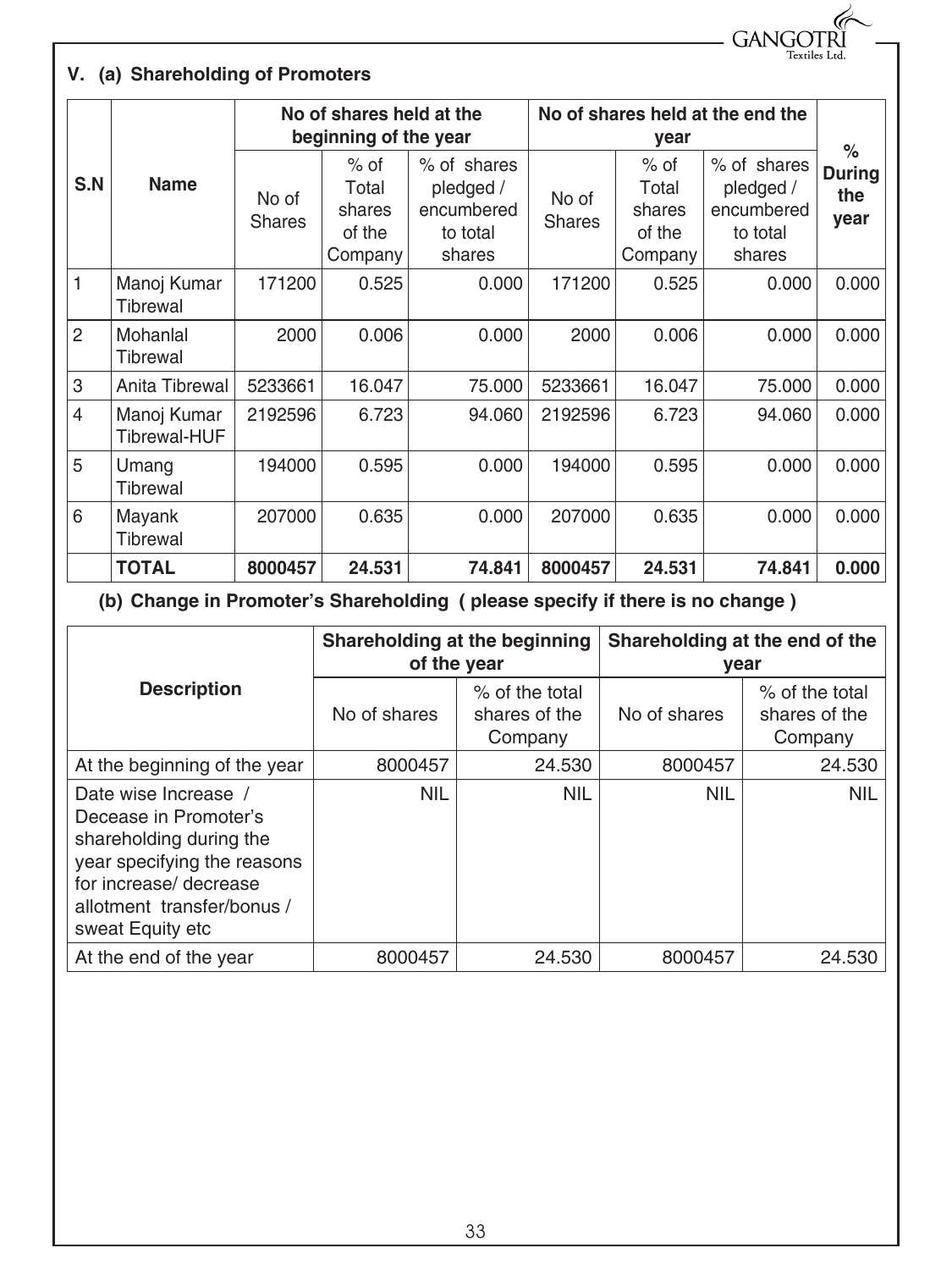

#### **VI. Shareholding Pattern of Top 10 Shareholders ( other than Directors, Promoters and Holders of GDRs and ADRs )**

|                | <b>Name</b>                            | Shareholding at the<br>beginning of the year |        | Shareholding at the<br>end of the year |        |
|----------------|----------------------------------------|----------------------------------------------|--------|----------------------------------------|--------|
|                |                                        | No of<br>shares                              | $\%$   | No of<br>shares                        | $\%$   |
| 1              | Leema Roos M                           | 3348066                                      | 10.266 | 3348066                                | 10.266 |
| $\overline{2}$ | Mrs Usha Devi Tibrewal                 | 1768531                                      | 5.423  | 1768531                                | 5.423  |
| 3              | <b>BSEL Infrastructure Reality Ltd</b> | 1473188                                      | 4.517  | 1473188                                | 4.517  |
| 4              | Mr. Ramesh Kumar Tibrewal              | 1310816                                      | 4.019  | 1310816                                | 4.019  |
| 5              | M/s United India Insurance Company Ltd | 973219                                       | 2.984  | 973219                                 | 2.984  |
| 6              | M/s.State Bank of India                | 816084                                       | 2.502  | 816084                                 | 2.502  |
| $\overline{7}$ | Mr. Ramesh Kumar Tibrewal (HUF)        | 676000                                       | 2.073  | 676000                                 | 2.073  |
| 8              | Mr. Sengottuvelu Senthinathan          | 600000                                       | 1.840  | 600000                                 | 1.840  |
| 9              | M/s Rasi Seeds Private Ltd             | 600000                                       | 1.840  | 600000                                 | 1.840  |
| 10             | M/s Canara Bank                        | 421416                                       | 1.292  | 421416                                 | 1.292  |

#### **VII Shareholdings of Directors and KMP**

|   | <b>Name</b>                    | Shareholding at the<br>beginning of the year |       | Shareholding at the<br>end of the year |       |
|---|--------------------------------|----------------------------------------------|-------|----------------------------------------|-------|
|   |                                | No of                                        | $\%$  | No of                                  | $\%$  |
|   |                                | shares                                       |       | shares                                 |       |
|   | Mr. Manoj Kumar Tibrewal       | 2192596                                      | 6.723 | 2192596                                | 6.723 |
| 2 | Mr. Manoj Kumar Tibrewal (HUF) | 171200                                       | 0.525 | 171200                                 | 0.525 |
| 3 | MR. Mohanlal Tibrewal          | 2000                                         | 0.006 | 2000                                   | 0.006 |

### **VIII Indebtness :** As on 31-3-2021

| <b>Description</b>                                  | <b>Secured Loans excluding Deposits (Rs)</b> |
|-----------------------------------------------------|----------------------------------------------|
| Indebtedness at the beginning of the Financial Year |                                              |
| 1) Principal Amount                                 | 240,46,84,989                                |
| 2) Interest Due but not paid                        |                                              |
| 3) Interest accrued but not due                     |                                              |
| Total                                               | 240,46,84,989                                |
| Changes during the Financial Year                   |                                              |
| Indebtedness at the end of the Financial Year       |                                              |
| 1) Principal Amount                                 | 240.46.84.989                                |
| 2) Interest Due but not paid                        |                                              |
| 3) Interest accrued but not due                     |                                              |
| Total                                               | 240,46,84,989                                |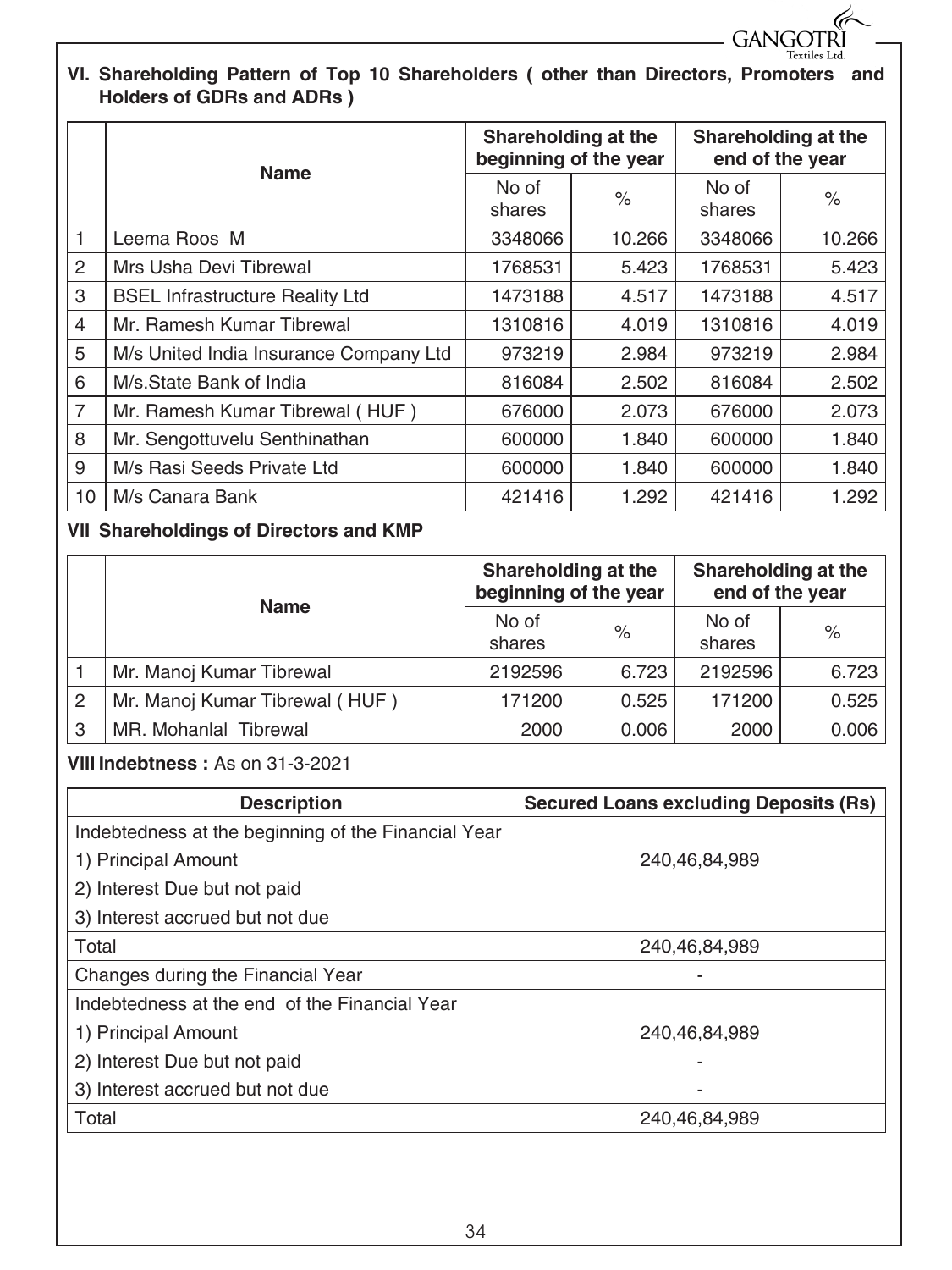**GANGOTR Textiles** Ltd

#### **IX. Remuneration to Directors and Key Managerial Personnel :**

#### **(a) Managing Director and Executive Director**

| S.N            | <b>Particulars of</b> | <b>Name of the Directors</b> | <b>Total</b>             |               |
|----------------|-----------------------|------------------------------|--------------------------|---------------|
|                | <b>Remuneration</b>   | Manoj Kumar Tibrewal         | <b>Mohanlal Tibrewal</b> | <b>Amount</b> |
|                | <b>Gross Salary</b>   | Not Paid                     | Not Paid                 | <b>NIL</b>    |
| $\overline{2}$ | <b>Stock Option</b>   | <b>NIL</b>                   | <b>NIL</b>               | <b>NIL</b>    |
| 3              | <b>Sweat Equity</b>   | <b>NIL</b>                   | <b>NIL</b>               | <b>NIL</b>    |
| 4              | Commission            | <b>NIL</b>                   | <b>NIL</b>               | <b>NIL</b>    |
| 5              | <b>Others</b>         | <b>NIL</b>                   | <b>NIL</b>               | <b>NIL</b>    |
|                | <b>Total</b>          | <b>NIL</b>                   | <b>NIL</b>               | <b>NIL</b>    |

#### **(b) Other Directors**

| <b>Particulars of</b><br><b>Remuneration</b>                            |                     | Name of the Directors    |                          |                        |              |  |
|-------------------------------------------------------------------------|---------------------|--------------------------|--------------------------|------------------------|--------------|--|
| Independent<br><b>Directors</b>                                         | Mr.<br>N.Venkatesan | Mrs. M.V.<br>Suryaprabha | Mr. A.R.<br>Muralidharan | Mr.S.<br>Sivashanmugam |              |  |
| Fee for attending the<br>Board Meeting and<br><b>Committee Meetings</b> | 28,000              | 25,200                   | 5,000                    | 24,000                 | 82,200       |  |
| Commission                                                              | <b>NIL</b>          | NIL                      | <b>NIL</b>               |                        | NIL          |  |
| <b>Others</b>                                                           | <b>NIL</b>          | NIL                      | <b>NIL</b>               |                        | NIL          |  |
| Total                                                                   | 28,000              | 25,200                   | 5,000                    |                        | 82,200       |  |
| <b>Other Non-</b><br><b>Executive Directors</b>                         | Mr. R.P. Joshua     |                          |                          |                        | <b>Total</b> |  |
| Fee for attending the<br>Board Meeting and<br><b>Committee Meetings</b> | 44,000<br>20,000    |                          |                          |                        |              |  |
| Commission                                                              | NIL                 |                          |                          |                        | NIL          |  |
| <b>Others</b>                                                           |                     | <b>NIL</b>               |                          |                        |              |  |
| Total                                                                   |                     | 20,000                   |                          |                        | 44,000       |  |

#### **IX. Remuneration to Key Managerial Personnel – other than Managing Director and Executive Director**

| S.N            | <b>Particulars of Remuneration</b> | Name of the KMP<br><b>Company Secretary</b> | <b>Total</b> |
|----------------|------------------------------------|---------------------------------------------|--------------|
|                | <b>Gross Salary</b>                | 65,000                                      | 65,000       |
| $\overline{2}$ | <b>Stock Option</b>                | <b>NIL</b>                                  | <b>NIL</b>   |
| 3              | <b>Sweat Equity</b>                | <b>NIL</b>                                  | <b>NIL</b>   |
| $\overline{4}$ | Commission                         | <b>NIL</b>                                  | <b>NIL</b>   |
| 5              | <b>Others</b>                      | <b>NIL</b>                                  | <b>NIL</b>   |
|                | Total                              | 65,000                                      | 65,000       |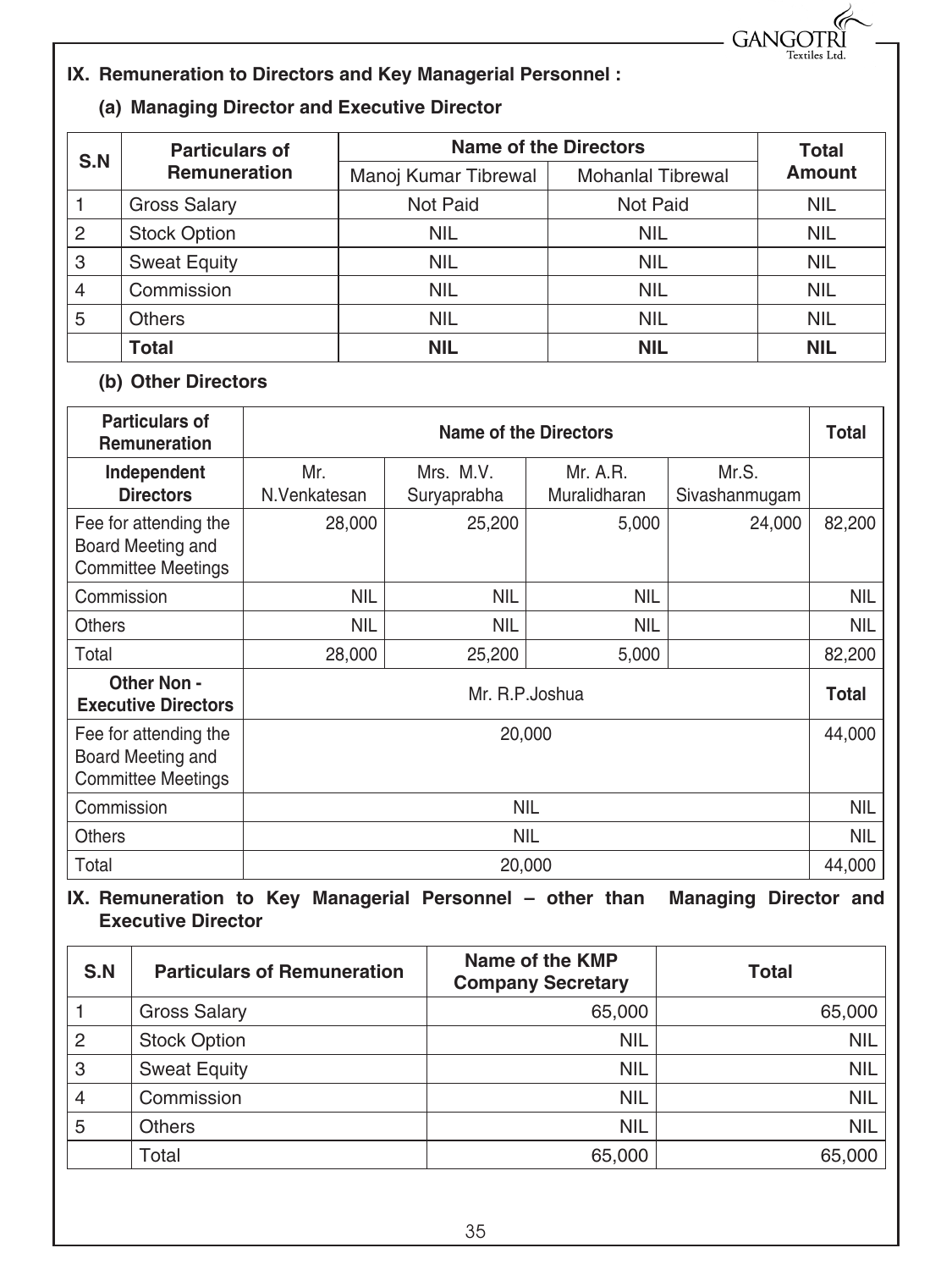$-$  GANGOTRI

### **X. Penalties / Punishment / Compounding Offences**

| Section of the<br><b>Type</b><br><b>Companies Act</b> |            | <b>Brief</b><br><b>Description</b> | <b>Details of Penalty</b><br>/ Punishment /<br>Compounding<br>Offences etc | <b>Authority</b> | <b>Appeal</b><br>made If any |
|-------------------------------------------------------|------------|------------------------------------|----------------------------------------------------------------------------|------------------|------------------------------|
| A. Company                                            |            |                                    |                                                                            |                  |                              |
| Penalty                                               | <b>NIL</b> | <b>NIL</b>                         | <b>NIL</b>                                                                 | <b>NIL</b>       | <b>NIL</b>                   |
| Punishment                                            | <b>NIL</b> | <b>NIL</b>                         | <b>NIL</b>                                                                 | <b>NIL</b>       | <b>NIL</b>                   |
| Compounding                                           | <b>NIL</b> | <b>NIL</b>                         | <b>NIL</b>                                                                 | <b>NIL</b>       | <b>NIL</b>                   |
| <b>B. Directors</b>                                   |            |                                    |                                                                            |                  |                              |
| Penalty                                               | <b>NIL</b> | <b>NIL</b>                         | <b>NIL</b>                                                                 | <b>NIL</b>       | NIL.                         |
| Punishment                                            | <b>NIL</b> | <b>NIL</b>                         | <b>NIL</b>                                                                 | <b>NIL</b>       | NIL.                         |
| Compounding                                           | <b>NIL</b> | NIL                                | <b>NIL</b>                                                                 | <b>NIL</b>       | NIL                          |
| C. Other officers in default                          |            |                                    |                                                                            |                  |                              |
| Penalty                                               | <b>NIL</b> | <b>NIL</b>                         | <b>NIL</b>                                                                 | <b>NIL</b>       | <b>NIL</b>                   |
| Punishment                                            | <b>NIL</b> | <b>NIL</b>                         | <b>NIL</b>                                                                 | NIL              | NIL.                         |
| Compounding                                           | <b>NIL</b> | <b>NIL</b>                         | <b>NIL</b>                                                                 | <b>NIL</b>       | <b>NIL</b>                   |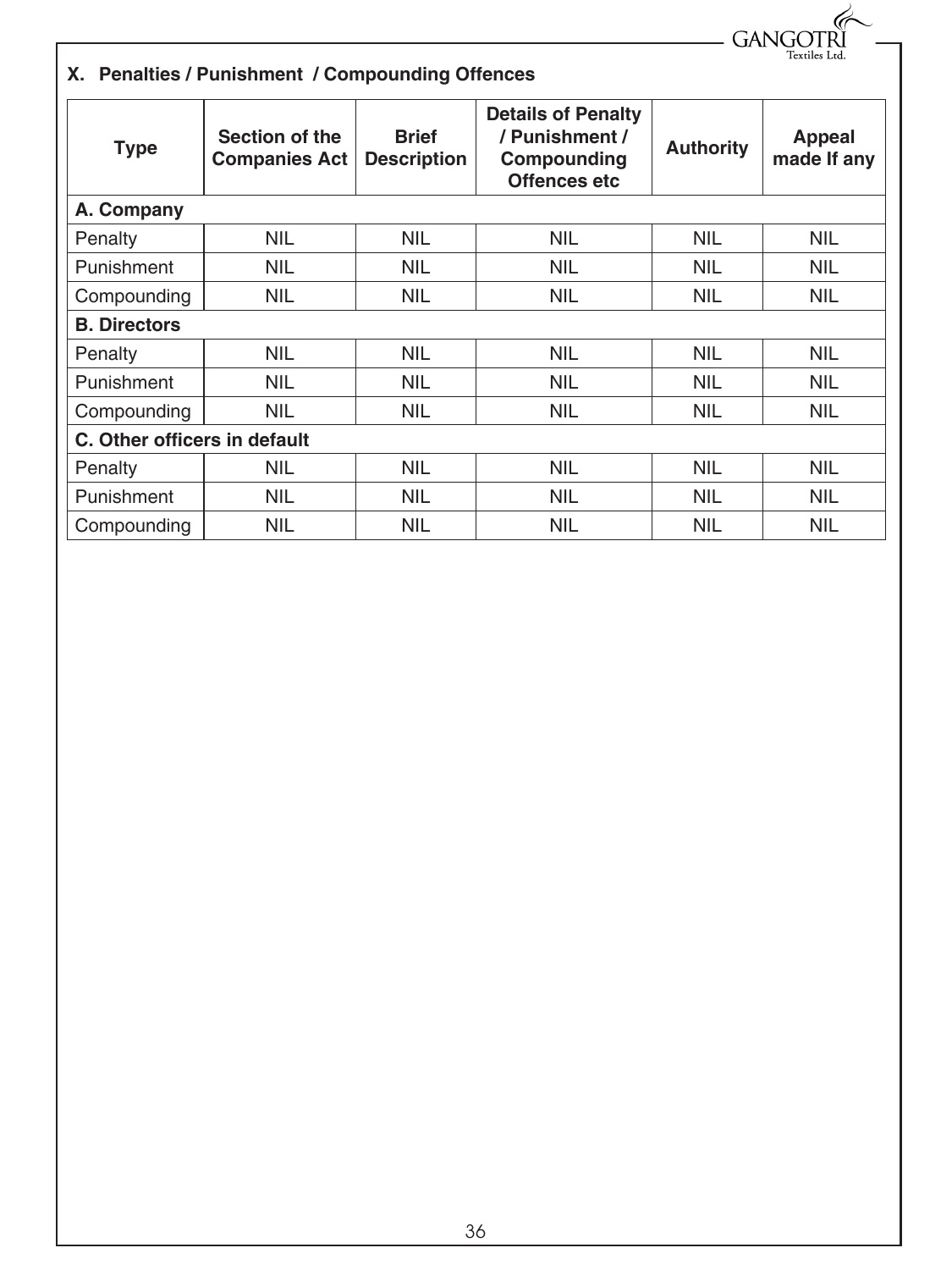

#### **FORM MR-3**

#### **SECRETARIAL AUDIT REPORT FOR THE FINANCIAL YEAR ENDED 31-03-2021**

(Pursuant to section 204 (1) of the Companies Act 2013 and rule No 9 of the Companies (Appointment and remuneration of Managerial personnel) Rules, 2014.)

#### **To,**

#### **The Members, GANGOTRI TEXTILES LIMITED COIMBATORE.**

I have conducted the secretarial audit of the compliance of applicable statutory provisions and the adherence to good corporate practices by M/s GANGOTRI Textiles Ltd. (herein after called the company). Secretarial Audit was conducted in a manner that provided me a reasonable basis for evaluating the corporate conducts/statutory compliances and expressing my opinion thereon.

Based on my verification of the Company's books, papers, minute books, forms and returns filed and other records maintained by the company and also the information provided by the Company, its officers, agents and authorized representatives during the conduct of the secretarial audit, I hereby report that in my opinion , the company has, during the audit period covering the financial year ended on 31- 03-2021 complied with the statutory provisions listed hereunder and also that the Company has proper Board-processes and compliancemechanism in place to the extent, in the manner and subject to the reporting made hereinafter:

I have examined the books, papers, minute books, forms and returns filed and other records maintained by the Company for the financial year ended on 31-03-2021 according to the provisions of

- (i) The Companies Act, 2013 (the act) and the rules made there under;
- (ii) The Securities Contracts (Regulation) Act, 1956 ("SCRA") and the rules made there under;
- (iii) The Depositories Act, 1996 and the Regulations and Bye-laws framed there under;
- (iv) Foreign Exchange Management Act, 1999 and the rules and regulations made there under to the extent of Foreign Direct Investment, Overseas Direct Investment and External Commercial Borrowings
- (v) The following Regulations and Guidelines prescribed under the Securities and Exchange Board of India Act, 1992 ("SEBI Act") :-
	- (a) The securities and Exchange Board of India (Substantial Acquisition of Shares and Takeovers) Regulations, 2011;
	- (b) The Securities and Exchange Board of India (Prohibition of Insider Trading) Regulations, 1992;
	- (c) The Securities and Exchange Board of India (Issue of Capital and Disclosure Requirements) Regulations, 2009;
	- (d) The Securities and Exchange Board of India (Employee Stock option Scheme and Employee Stock purchase Scheme) Guidelines, 1999;
	- (e) The Securities and Exchange Board of India (Issue and Listing of Debt Securities) Regulations, 2008;
	- (f) The Securities and Exchange Board of India (Registrars to an issue and Share Transfer Agents) Regulations, 1993 regarding the Companies Act and dealing with client;
	- (g) The Securities and Exchange Board of India (Delisting of Equity Shares) Regulations, 2009; and
	- (h) The Securities and Exchange Board of India (Buyback of Securities) Regulations,1998;
	- (i) The Securities and Exchange Board of India (Listing Obligation and Disclosure Requirement) Regulations, 2015
- (vi) The other laws that are applicable to the company are as follows
	- a. Income Tax Act, 1961
	- b. The Sales Tax Act, 1956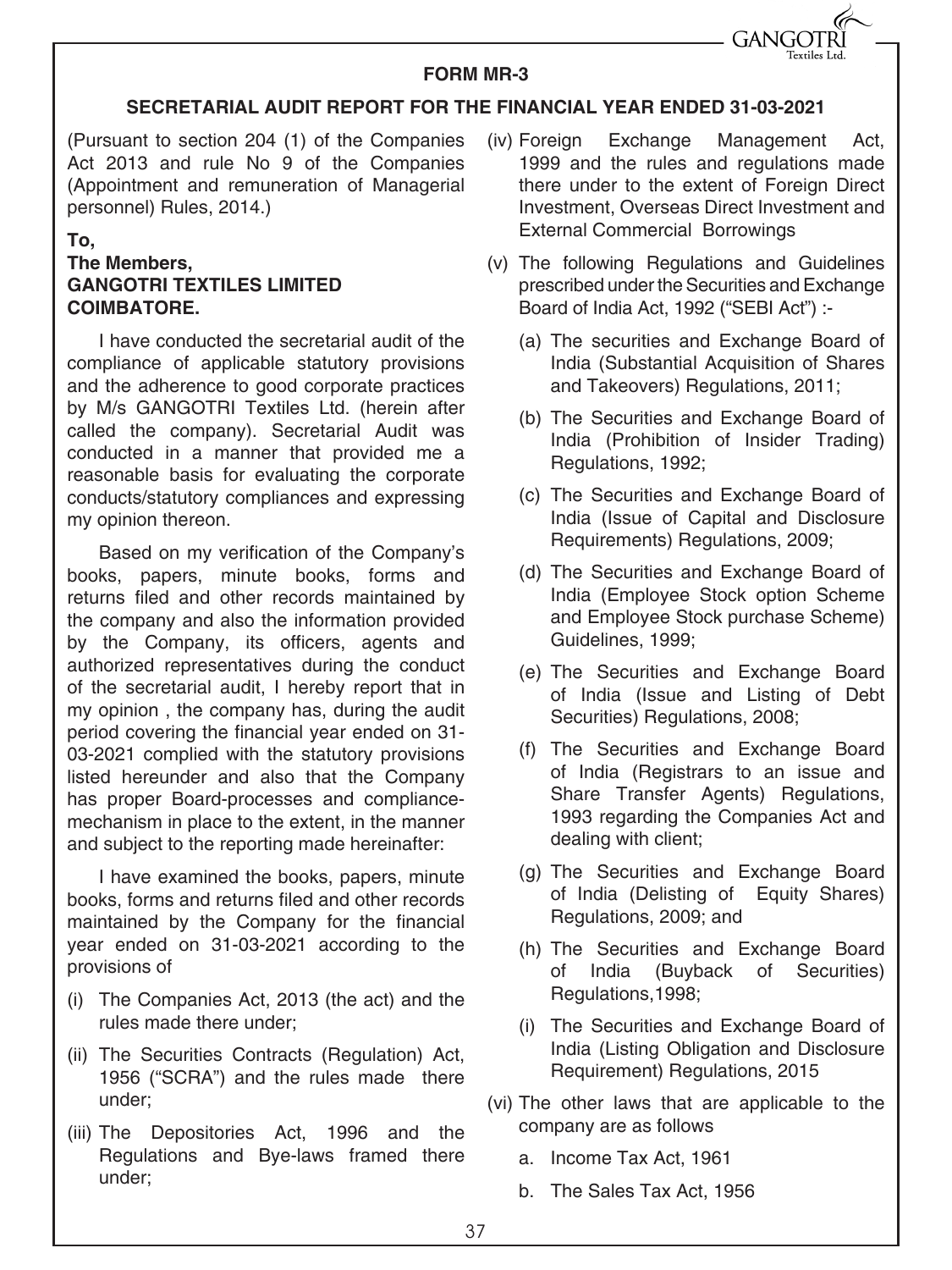**GANGOTRI** 

- c. Central Excise Act, 1944
- d. Factories Act, 1948
- e. Industrial Dispute Act, 1948
- f. The Payment Of Wages Act, 1936
- g. The Minimum Wages Act, 1948
- h. Employees State Insurance Act, 1948
- i. Employees Provident Funds And Miscellaneous Provisions Act, 1952
- j. The Payment Of Bonus Act, 1965
- k. The Payment Of Gratuity Act, 1972
- l. The Maternity Benefit Act, 1961
- m. The Child Labour (Prohibition And Regulation) Act, 1986
- n. The Industrial Employment (Standing Order) Act, 1946
- o. The Employees Compensation Act, 1923
- p. The Apprentice Act, 1961
- q. Equal Remuneration Act, 1976
- r. Additional Duties of Excise (Textiles and Textile Articles) Act, 1978
- s. Textiles Committee Act, 1963
- t. Textiles (Development and Regulation) Order, 2001
- u. Textiles (Consumer Protection) Regulations, 1988
- v. SARFAESI Act 2002
- w. Foreign Trade (Development & Regulation) Act, 1992
- x. Customs Act, 1962
- y. Goods and Service Tax Act, 2017

I have also examined compliance with the applicable clauses of the following:

- (j) Secretarial Standards issued by The Institute of Company Secretaries of India.
- (k) The Listing Agreements entered into by the Company with Calcutta Stock Exchange, National Stock Exchange and Bombay Stock Exchanges.

During the period under review the Company has complied with the applicable provisions of the Act, Rules, Regulations, Guidelines, Standards etc. mentioned above subject to the following observations:

- 1. Listing fee not paid for the Financial Year 2016-17, 2017-2018, 2018-19 and 2019- 2020 and 2020-21.
- 2. Since the Company is not the going concern the Company has updated the website only to a certain extent.
- 3. The office of the Commissioner of Customs, Chennai have imposed penalty to the extent of Rs 1,53,77,000/ towards non-fulfillment of Export Obligation. The company has sent a reply to the Commissioner of customs, Chennai on 9-2-2016 stating that since the entire assets of the company
- 4. have been sold by the Lenders, the company is neither having any machinery to fulfill Export Obligation nor any source of Income to pay the demand and requested to drop further proceeding in this regard. M/s State Bank of India, Stressed Asset Management Branch, Coimbatore has filed a Writ Petition in W.P 24864 / 15 before the Hon'ble High Court, Chennai challenging that the Customs Department is not having a First Charge on the properties put to e-auction under the provision of SARFAESI Act contending that the SARFAESI Act, overrules the Customs Act on priority basis. The Director of Revenue Intelligence, Coimbatore have also filed a Miscellaneous Petition praying to permit them to implead as third Respondent in W.P No 24864 /15 . The above matters are subjudice.
- 5. The Company has received a demand notice dated 20/01/2016 from Commissioner of Customs vide notification No.97/2004 proposing a penalty of Rs.55,90,28,760 for non fulfillment of export obligation covering 45 E.P.C.G Licences. The Company has filed an Appeal before the Appellate Forum, New Delhi. The matter is sub-judice.
- 6. M/s National Stock Exchange of India , Mumbai has levied penalty of Rs 8,03,073 / due to belated submission of audited financial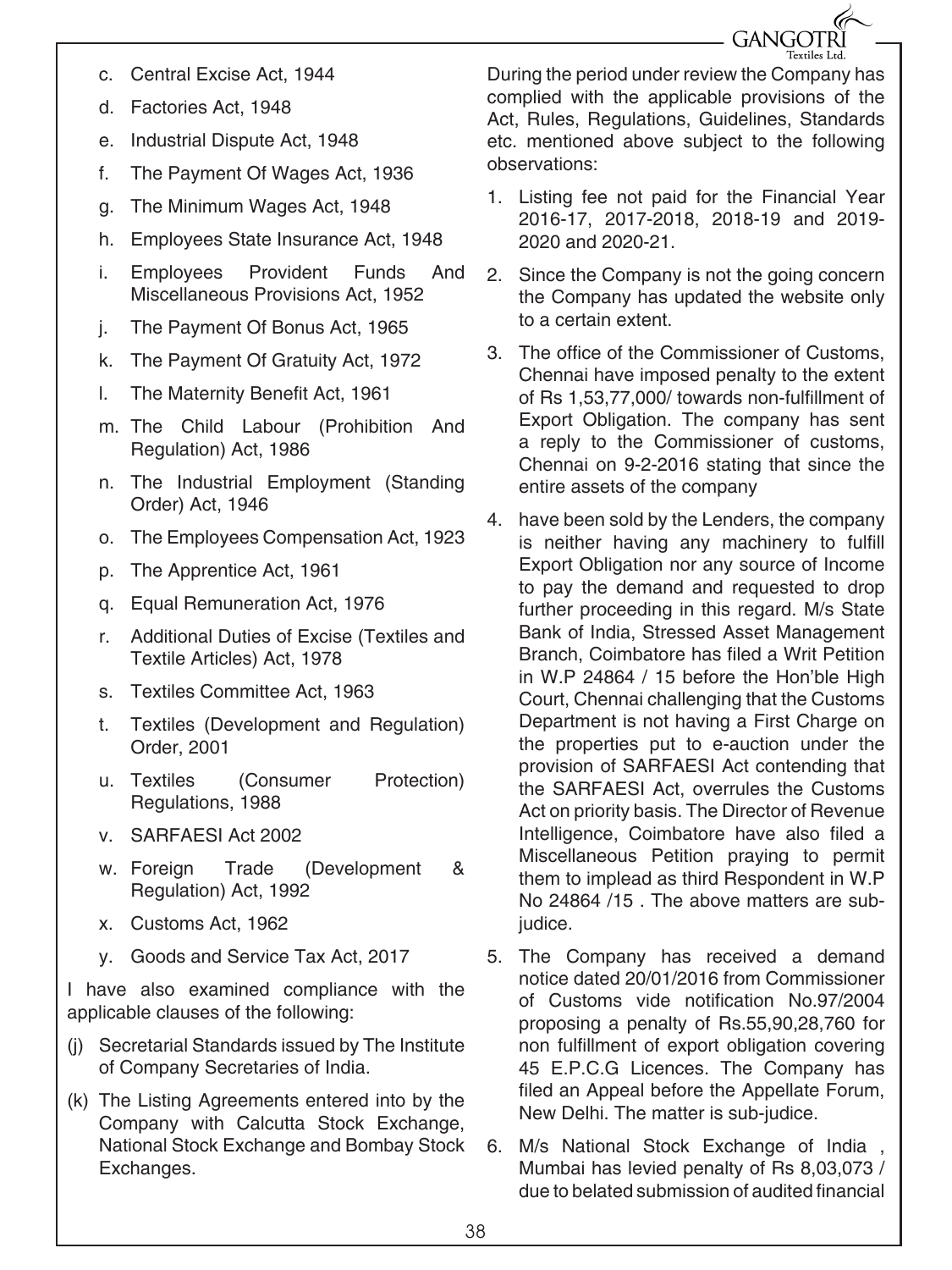results for the year ended 31-3-2017 under Regulation 33(d) of SEBI (Listing Obligation and Disclosure Requirement) Regulation 2015- For violation of Regulation 33 of the LODR Regulations, 2015. As per the order received the Fine payable is reduced to Rs.6,68,073.

- 7. The lenders have initiated SARFAESI proceedings for the recovery of the loan and sold the entire assets of the company which includes Nine Manufacturing units, five windmills and three vacant lands and adjusted the entire sale proceedings against the due from the company. Therefore the Company is not a going concern and all the employees have left the service of the company.
- 8. The Commissioner of Income tax, Coimbatore vide his order dated 28/09/2016 dismissed the appeal (Appeal No.148/15- 16) and Confirmed penalty under section 271(1)(c) amounting to Rs.7,30,48,153. The Company has filed appeal before the Income tax Appellate Tribunal, Chennai. The Tribunal has also dismissed the appeal and the Company has filed an
- 9. appeal before Chennai, High Court and it is sub judice. The High Court of Judicature at Madras vide its judgement in TCA dated 25-08-2020 has dismissed the appeal and confirmed the penalty. Against this, the Company has filed a Review Application No.99/2020 in the same Court for reconsideration. The High Court of judicature at Madras vide its Judgement in Review Application No.99 of 2020 dated 16/12/2020 dismissed the said review application. The Company is preferring an Appeal in the Hon'ble Supreme Court of India, New Delhi against the order of the High Court.
- 10. NSE has levied penalty of Rs. 34,68,073 due to belated submission of un-audited financial results for the quarter ended 30-09-2015 under Clause 41 of the Listing Agreement. The Company has filed an appeal before the appellate forum, contesting the said penalty. As per the order received the penalty is determined as Rs.34,73,073.

11. Resolution has been passed by the Shareholders in Annual General Meeting held on 27/09/2019 to voluntarily wind up the affairs of the company with consent of the Board of Directors.

**GANGOTRI** Textiles Ltd.

- 12. NSE has levied penalty of Rs. 5,900 for Nonappointment of qualified Company Secretary for the quarter ended 30/06/2020 under the regulation 6 of SEBI (LODR) Regulations, 2015. The Company has not filled the vacant position of Company Secretary which arised due to the death of Mr. Maxim Joseph, Company Secretary on 26/12/2019. The Management states that the Company has given advertisement in English and Tamil Newspapers, but there was no response.
- 13. NSE has levied penalty of Rs. 3,65,800 for Non disclosure of related party transactions for the half year ended 30th September, 2020 under Regulation 23(9) of SEBI(LODR) Regulations 2015, The Company has filed the return belatedly on 21-01-2021 and submitted a request to waive the fine amount.
- 14. BSE had made a reminder for Non payment of Annual Listing fee. It has been intimated that, if ALF is not paid before the cut of period of 28/10/2020 the exchange will proceed with compulsory delist of equity shares directing the Promoters to acquire the delisted Equity Shares from the shareholders under SEBI (Delisting of Equity Shares) Regulation 2009. The Company has given a reply stating that due to financial crisis, the promoters are not in a position to acquire the Equity shares held by the public and the Company is not in the position to pay the arrear Annual Listing Fee.
- 15. Mr. Elango was under the composition of Board of Directors of the Company holding the position of Nominee director, appointed by M/s. United Bank of India (herein after referred to as "BANK") and presently he has been retired from his services. The Company states that it has not received any intimation/ letters/notice withdrawing his nomination from United Bank of India. During the tenure of his office Mr. Elango was absented himself continuously from attending the Board meeting for more than three years therefore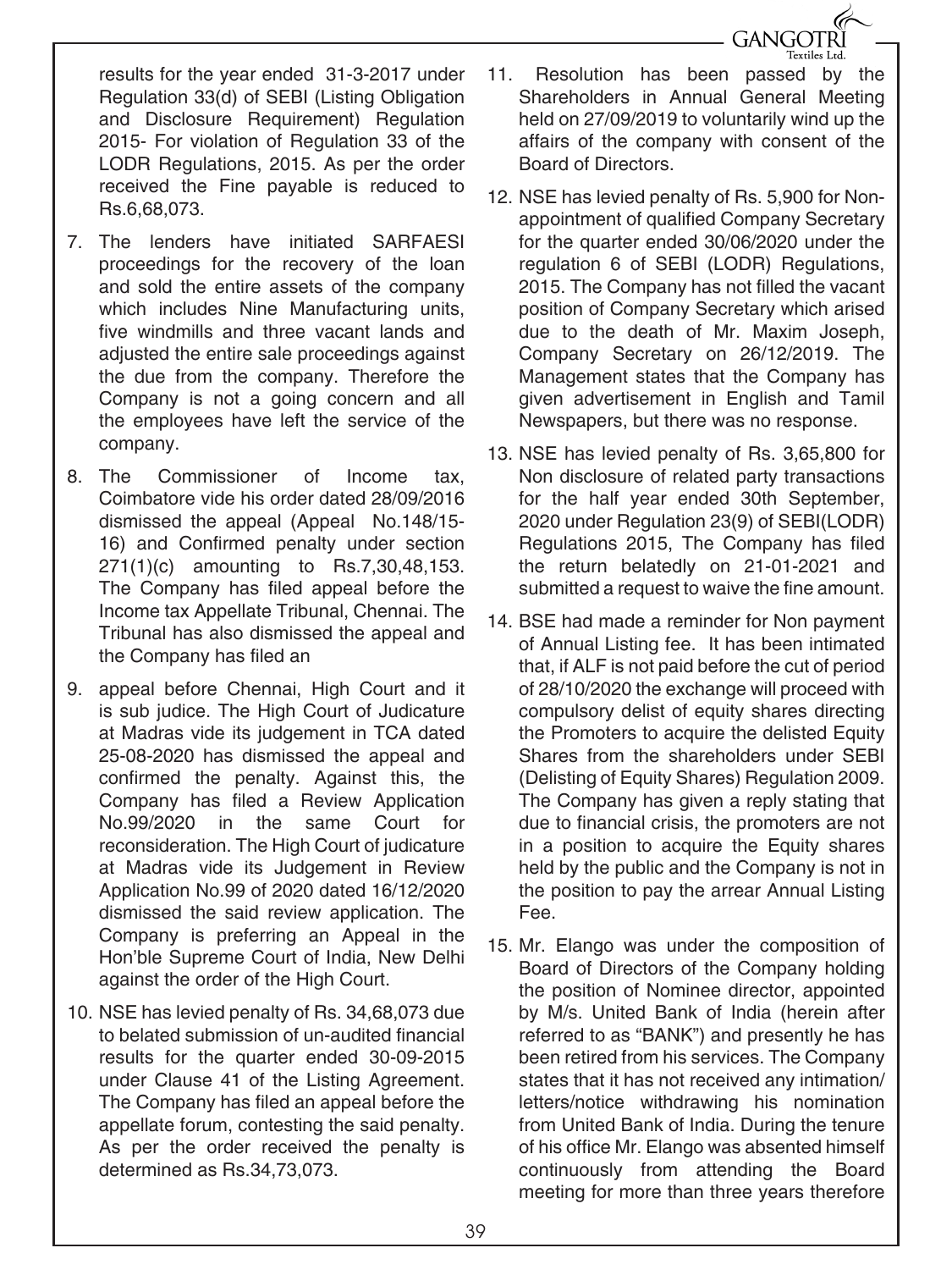

by virtue of the provisions of Companies act, 2013 the board in their meeting held on 31st January 2019 discussed and decided to remove his directorship from the board.

16. The Company does not have a Company Secretary w.e.f 26/12/2019. The Annual return of the Company for the FY 2019-2020 has been signed only by the directors.

#### I further report that

The Board of Directors of the Company is duly constituted with proper balance of Executive Directors, Non Executive Directors.

Adequate notice is given to all directors to schedule the Board Meetings, agenda and detailed notes on agenda were sent at least seven days in advance and a system exists for seeking and obtaining further information and clarifications on the agenda items before the meeting and for meaningful participation at the meeting.

Majority decision is carried through while the dissenting members' views are captured and recorded as part of the minutes

I further report that all the Board Meetings and the Annual General Meeting was conducted only through audio visual means.

I further report that there are adequate systems and processes in the company commensurate with the size and operations of the company to monitor and ensure compliance with applicable laws, rules, regulations and guidelines.

I further report that the application made for delisting with Calcutta Stock Exchange is in process.

I further report that it has been noted at the time of audit that the bankers have sold the entire assets of the Company for recovery of dues under SARFAESI ACT, 2002.

I further state that due to COVID-19 pandemic and lockdown, it is not possible to verify each documents physically. The soft copies of the documents submitted by the management and the information provided by them has been considered while preparing this report.

> **V.M.VENNILA Practising Company Secretary Membership No : 6740 C.P.No: 7425 UDIN: F006740C000160036**

**Coimbatore** 08/05/2021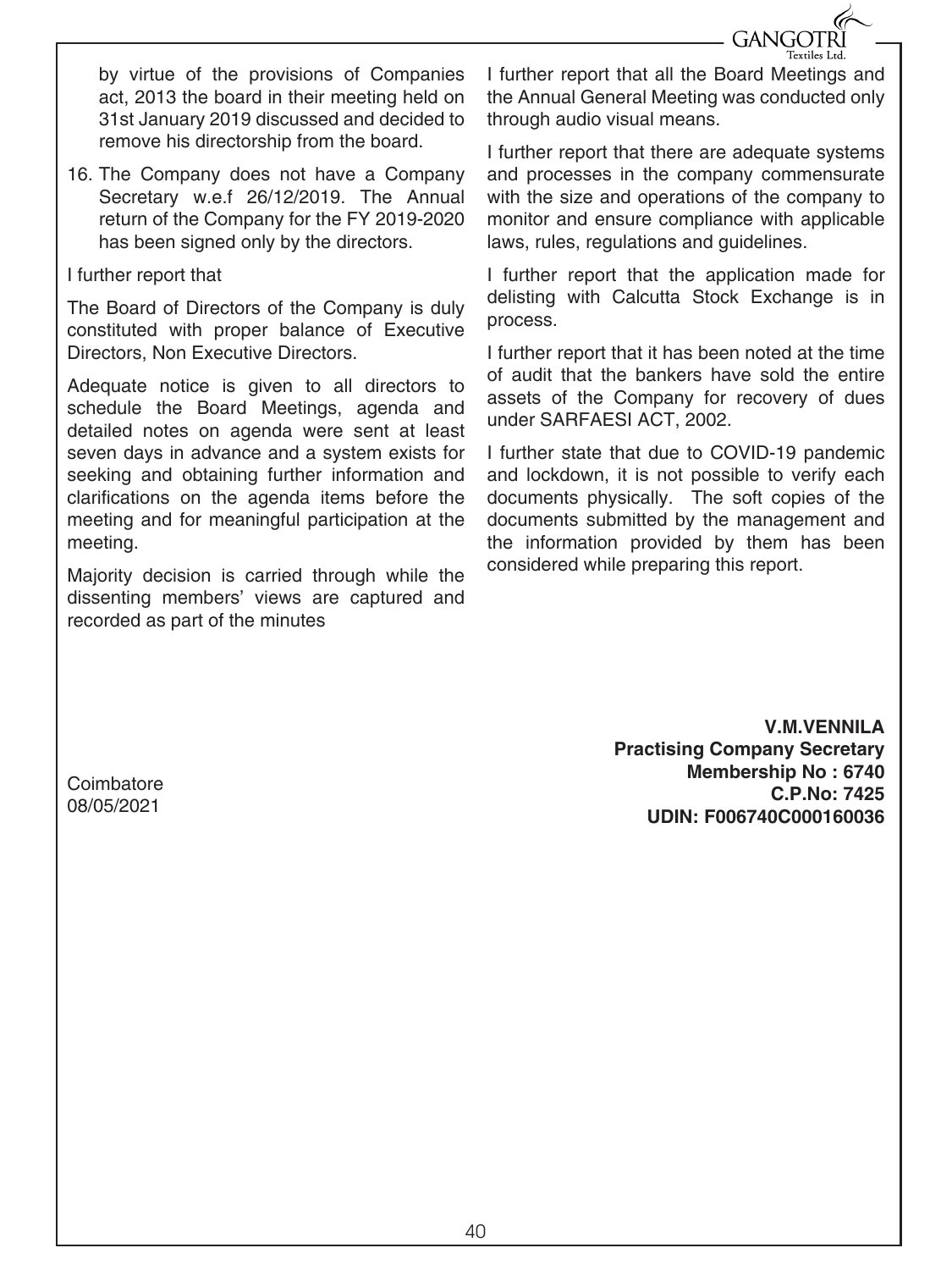

#### **INDEPENDENT AUDITOR'S REPORT**

#### **TO THE MEMBERS OF M/s. GANGOTRI TEXTILES LIMITED**

#### **Report on the IND AS Financial Statements**

We have audited the accompanying IND AS financial statements of GANGOTRI TEXTILES LIMITED ("the Company"), which comprise the Balance Sheet as at March 31, 2021, the Statement of Profit and Loss (including Other Comprehensive Income), the Cash Flow Statement and the Statement of Changes in Equity for the year then ended and a summary of the significant accounting policies and other explanatory information. (hereinafter referred to IND AS financial statements).

#### **Management's Responsibility for the IND AS Financial Statements**

The Company's Board of Directors is responsible for the matters stated in Section 134 (5) of the Companies Act, 2013 ("the Act") with respect to the preparation of these IND AS financial statements that give a true and fair view of the financial position, financial performance (including other comprehensive income), cash flows and changes in equity of the Company in accordance with the Indian Accounting Standards (IND AS) prescribed under section 133 of the Act read with the Companies (Indian Accounting Standards) Rules, 2015, as amended, and other accounting principles generally accepted in India. This responsibility also includes maintenance of adequate accounting records in accordance with the provisions of the Act for safeguarding the assets of the Company and for preventing and detecting frauds and other irregularities; selection and application of appropriate accounting policies; making judgments and estimates that are reasonable and prudent; and design, implementation and maintenance of adequate internal financial controls, that were operating effectively for ensuring the accuracy and completeness of the accounting records, relevant to the preparation and presentation of the IND AS financial statements that give a true and fair view and are free from material misstatement, whether due to fraud or error.

#### **Auditors' Responsibility**

Our responsibility is to express an opinion on these IND AS financial statements based on our audit. In conducting our audit, we have taken into account the provisions of the Act, the accounting and auditing standards and matters which are required to be included in the audit report under the provisions of the Act and the Rules made there under and the Order issued under section 143 (11) of the Act. We conducted our audit of the IND AS financial statements in accordance with the Standards on Auditing specified under Section 143 (10) of the Act. Those Standards require that we comply with ethical requirements and plan and perform the audit to obtain reasonable assurance about whether the IND AS financial statements are free from material misstatement. An audit involves performing procedures to obtain audit evidence about the amounts and the disclosures in the IND AS financial statements. The procedures selected depend on the auditor's judgment, including the assessment of the risks of material misstatement of the IND AS financial statements,

whether due to fraud or error. In making those risk assessments, the auditor considers internal financial control relevant to the Company's preparation of the IND AS financial statements that give a true and fair view in order to design audit procedures that are appropriate in the circumstances. An audit also includes evaluating the appropriateness of the accounting policies used and the reasonableness of the accounting estimates made by the Company's directors, as well as evaluating the overall presentation of the IND AS financial statements. We believe that the audit evidence obtained by us is sufficient and appropriate to provide a basis for our audit opinion on the IND AS financial statements

#### **BASIS FOR QUALIFIED OPINION**

1. In our opinion, there prevails material uncertainty related to events / conditions which eventually / collectively cast significant doubts on going concern assumption. The Board of Directors in their meeting held on 06.08.2019 decided to voluntarily wind up the Company. A special resolution to this effect was also brought before the shareholders for their approval in the 30th AGM of the Company held on 27.09.2019.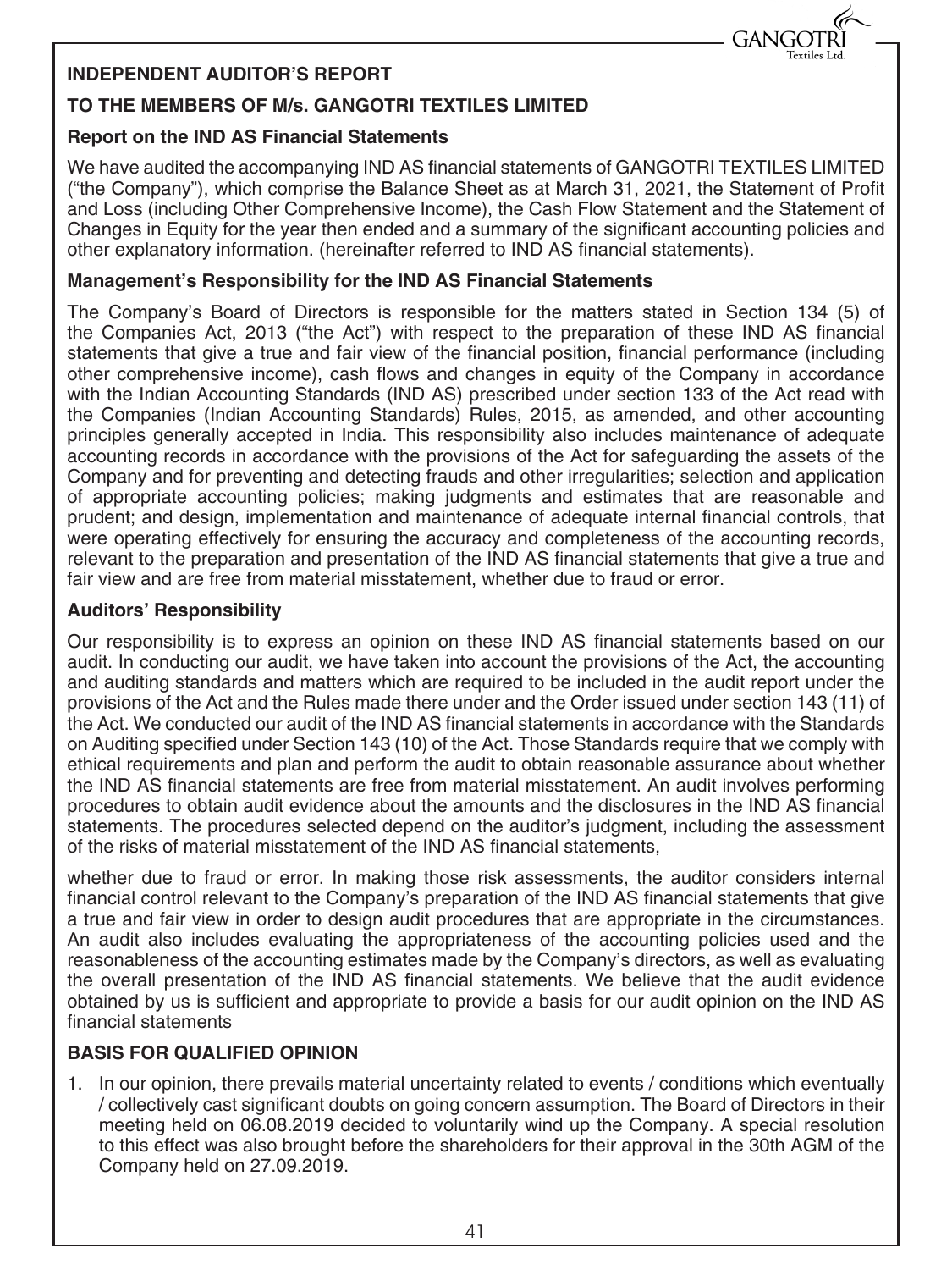2. The interest provisions for all Loans from Banks has not been worked out since the date of taking over of assets by the bank. We could not able to quantify the interest amount.

**GANGOTRI** extiles Ltd.

3. The balances shown under Secured loans and Balances with bank. Confirmation of balance is yet to be given by the Bankers. Hence, the balances reflected under these two heads are as per the books of account of the company.

#### **QUALIFIED OPINION**

In our opinion and to the best of our information and according to the explanations given to us, except for the effects of the matter described in the Basis for Qualified Opinion paragraph above, the aforesaid IND AS financial statements give the information required by the Act in the manner so required and give a true and fair view in conformity with the accounting principles generally accepted in India, of the state of affairs of the Company as at March 31, 2021, and its profit, total comprehensive income, the cash flows and the changes in equity for the year ended as on that date

#### **KEY AUDIT MATTERS**

Key Audit Matters are those matters that, in our professional judgments, were of most significance in our audit of the financial statements of the current period. These matters were addressed in the contexts of our audit of the financial statements as a whole, and in forming our opinion there on, and we do not provide a separate opinion on these matters. We have nothing to report in this regard.

Information other than the Financial Statements and Auditor's Report thereon;

- (i) The Company's Board of Directors is responsible for the other information. The other information comprised the Management Discussion and Analysis, Board's Report including Annexures to Board's Report, Business Responsibility Report, Corporate Governance and Shareholder's Information, but does not include the financial statements and our auditor's report thereon.
- (ii) Our opinion on the financial statements does not cover the other information and we do not express any form of assurance conclusion thereon.
- (iii) In connection with our audit of the financial statements, our responsibility is to read the other information and, in doing so, consider whether the other information is materially inconsistent with the financial statements or our knowledge obtained during the course of our audit or otherwise appears to be materially misstated.
- (iv) If, based on the work we have performed, we conclude that there is a material misstatement of this other information; we are required to report that fact. We have nothing to report in this regard.

#### **MANAGEMENT'S RESPONSIBILITY FOR THE FINANCIAL STATEMENTS**

The Company's Board of Directors is responsible for the matters stated in sec 134 (5) of the act with respect to the preparation of these financial statements that give a true and fair view of the financial position, financial performance including other comprehensive income, cash flows and changes in equity of the company in accordance with the IND AS and other Accounting Principles generally accepted in India. This responsibility also includes Maintenance of adequate accounting records in accordance with the provisions of the act for safeguarding the asset of the company and for preventing and detecting frauds and other irregularities; Selection and application of appropriate accounting policies; making judgments and estimates that are reasonable and prudent; and design, implementation and maintenance of adequate internal financial controls that were operating effectively for ensuring the accuracy and completeness of the accounting records, relevant to the preparation and presentation of the financial statement that give a true and fair view and are free from material misstatement whether due to fraud or error.

In preparing the financial statement, the management is responsible for assessing the company's ability to continue as a going concern, disclosing, as applicable ,matters related to going concern and using the going concern basis of accounting unless management either intends to liquidate the company or to cease operations, or as no realistic alternative but to do so.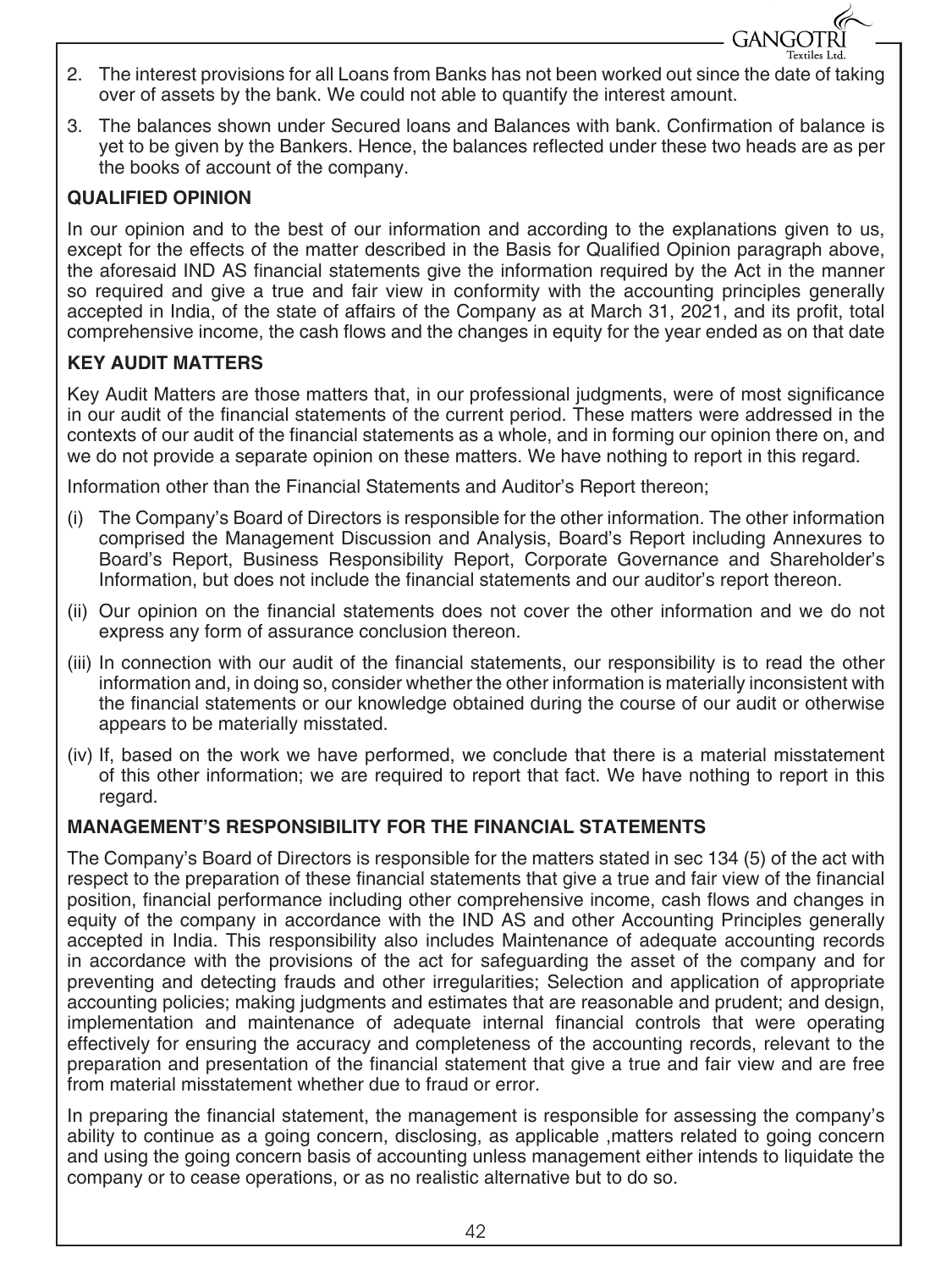Those Board of Directors are also responsible for overseeing the company's financial reporting process.

GANGOTRI Textiles Ltd.

#### **AUDITOR'S RESPONSIBILITY FOR THE AUDIT OF THE FINANCIAL STATEMENTS**

Our objectives are to obtain reasonable assurance about whether the financial statements as a whole are free from material misstatement, whether due to fraud or error, and to issue an auditor's report that includes our opinion. Reasonable assurance is a high level of assurance, but is not a guarantee that an audit conducted in accordance with SAs will always detect a material misstatement when it exists. Misstatements can arise from fraud or error and are considered material if, individually or in aggregate, they could reasonably be expected to influence the economic decisions of users taken on the basis of these financial statements.

As a part of an audit in accordance with SAs, we exercise professional judgment and maintain professional skepticism throughout the audit. We also:

- (i) Identify and assess the risks of material misstatement of the financial statements, whether due to fraud or error, design and perform audit procedures responsive to those risks, and obtain audit evidence that is sufficient and appropriate to provide a basis for our opinion. The risk of not detecting a material misstatement resulting from fraud is higher than for one resulting from error, as fraud may involve collusion, forgery, intentional omissions, misrepresentations, or the override of internal control.
- (ii) Obtain an understanding of internal financial control relevant to the audit in order to design audit procedures that are appropriate in circumstances. Under section 143 (3) (i) of the Act, we are also responsible for expressing our opinion on whether the company has adequate internal financial controls system in place and the operating effectiveness of such controls.
- (iii) Evaluate the appropriateness of accounting policies used and the reasonableness of accounting estimates and related disclosures made by the management.
- (iv) Conclude on the appropriateness of the management's use of the going concern basis of accounting and, based on the audit evidence obtained, whether a material uncertainty exists related to events or conditions that may cast significant doubt on the company's ability to continue as a going concern. If we conclude that a material uncertainty exist, we are required to draw attention in our auditor's report to the related disclosures in the financial statements or, if such disclosures are inadequate, to modify our opinion. Our conclusions are based on the audit evidence obtained up to the date of our auditor's report. However, future events or conditions may cause the Company to cease to continue as a going concern.
- (v) Evaluate the overall presentation, structure and content of the financial statements, including the disclosures, and whether the financial statements represent the underlying transactions and events in a manner that achieves fair presentation.

Materially is the magnitude of misstatements in the financial statements that, individually or in aggregate, makes ir probable that the economic decisions of a reasonably knowledge user of the financial statements may be influenced. We consider quantitative materiality and qualitative factors in (i) planning the scope of our audit work and in evaluating the results of our work; and (ii) to evaluate the effect of any identified misstatements in the financial statements.

We communicate with those charged with governance regarding, among other matters, the planned scope timing of the audit and significant audit findings, including any significant deficiencies in internal control that we identify during our audit.

We also provide those charged with governance with a statement that we have complied with relevant ethical requirements regarding independence, and to communicate with them all relationships and other matters that may reasonably be thought to bear on our independence, and where applicable, related safeguards.

From the matters communicated with those charged with governance, we determine those matters that were of most significance in the audit of the financial statements of the current period and are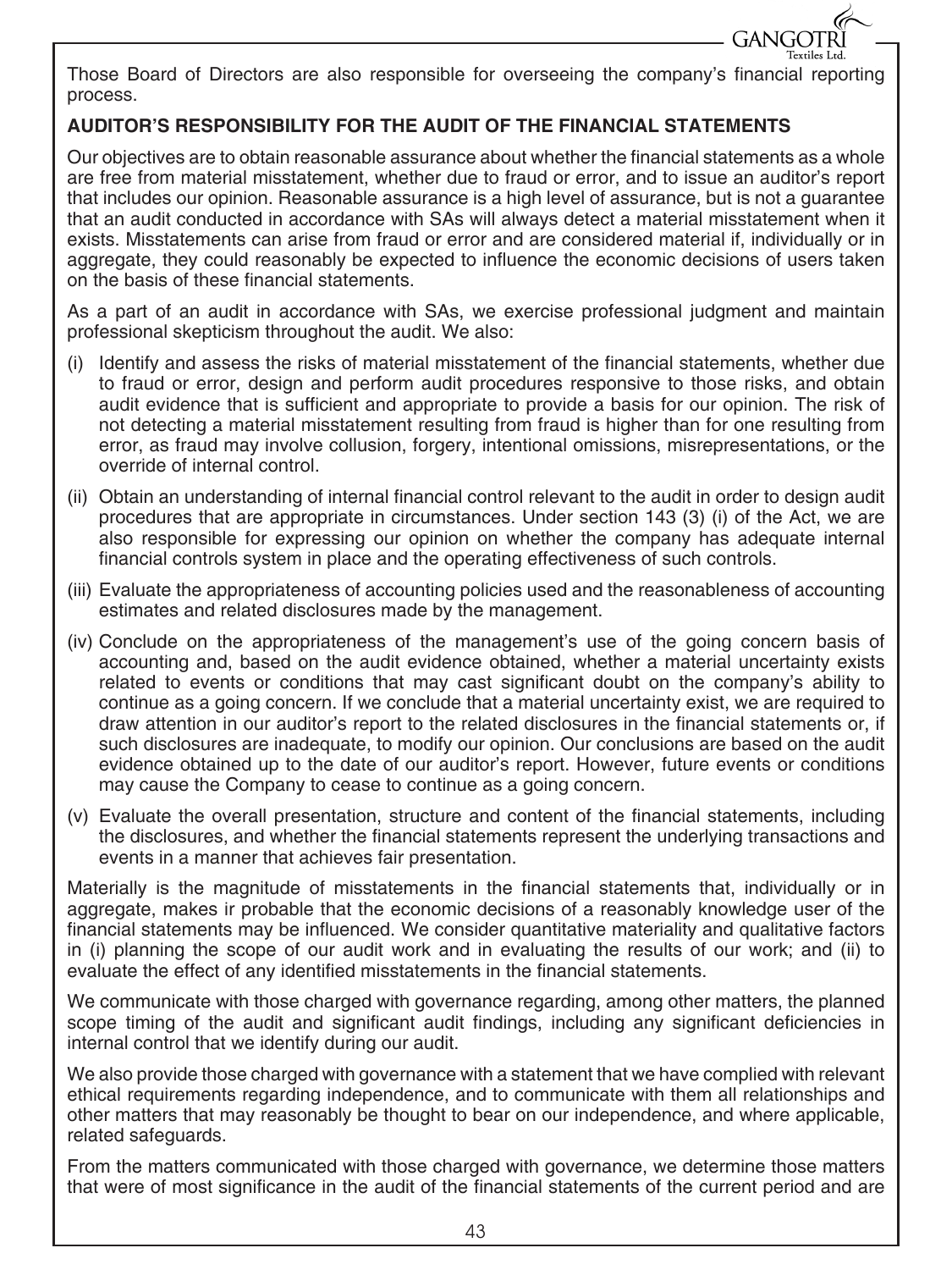therefore the key audit matters. We describe these matters in our auditor's report unless law or regulation precludes public disclosure about the matter or when, in extremely rare circumstances, we determine that a matter should not be communicated in our report because the adverse consequences of doing so would reasonably be expected to outweigh the public interest benefits of such communication.

#### **REPORT ON OTHER LEGAL AND REGULATORY REQUIREMENTS**

- 1. As required by the Companies (Auditor's Report) Order, 2016 ("the Order") issued by the Central Government of India in terms of sub-section (11) of section 143 of the Act, we give in the Annexure A, a statement on the matters specified in the paragraph 3 and 4 of the order.
- 2. As required by Section 143 (3) of the Act, we report that:
	- (a) We have sought and obtained all the information and explanations which to the best of our knowledge and belief were necessary for the purposes of our audit.
	- (b) Except for the effects of the matter described in the Basis for Qualified Opinion paragraph above, in our opinion, proper books of account as required by law have been kept by the Company so far as it appears from our examination of those books;
	- (c) The balance sheet, the statement of profit and loss and the cash flow statement dealt with by this Report are in agreement with the books of account;
	- (d) Except for the effects of the matters described in the basis for qualified opinion paragraph above, the aforesaid IND AS financial statements comply with the Indian Accounting Standards prescribed under section 133 of the Act;
	- (e) The matters described on the Basis for Qualified Opinion paragraph above, in our opinion, may have adverse effect on the functioning of the Company.
	- (f) On the basis of the written representations received from the directors as on 31 March 2021 taken on record by the Board of Directors, none of the directors is disqualified as on 31 March 2021 from being appointed as a director in terms of Section 164 (2) of the Act;
	- (g) The qualification relating to the maintenance of accounts and other matters connected therewith are as stated on the Basis for Qualified Opinion paragraph above
	- (h) with respect to the other matters to be included in the Auditor's Report in accordance with Rule 11 of the Companies (Audit and Auditors) Rules, 2014, in our opinion and to the best of our information and according to the explanations given to us:
		- i. the Company has disclosed the impact of pending litigations on its financial position in its standalone IND AS financial statements – Refer Note 24 to the financial statements;
		- ii. The Company has made provision, as required under the applicable law or accounting standards, for material foreseeable losses, if any, on long-term contracts including derivative contracts.
		- iii. There has been no delay in transferring amounts, required to be transferred, to the Investor Education and Protection Fund by the Company.

**For. K.N Swamy & Co Chartered Accountants** 

GANGOTRI

**K.Narayanaswamy Partner Firm Regn No : 004321S Membership No : 018956**

**Coimbatore** 29/04/2021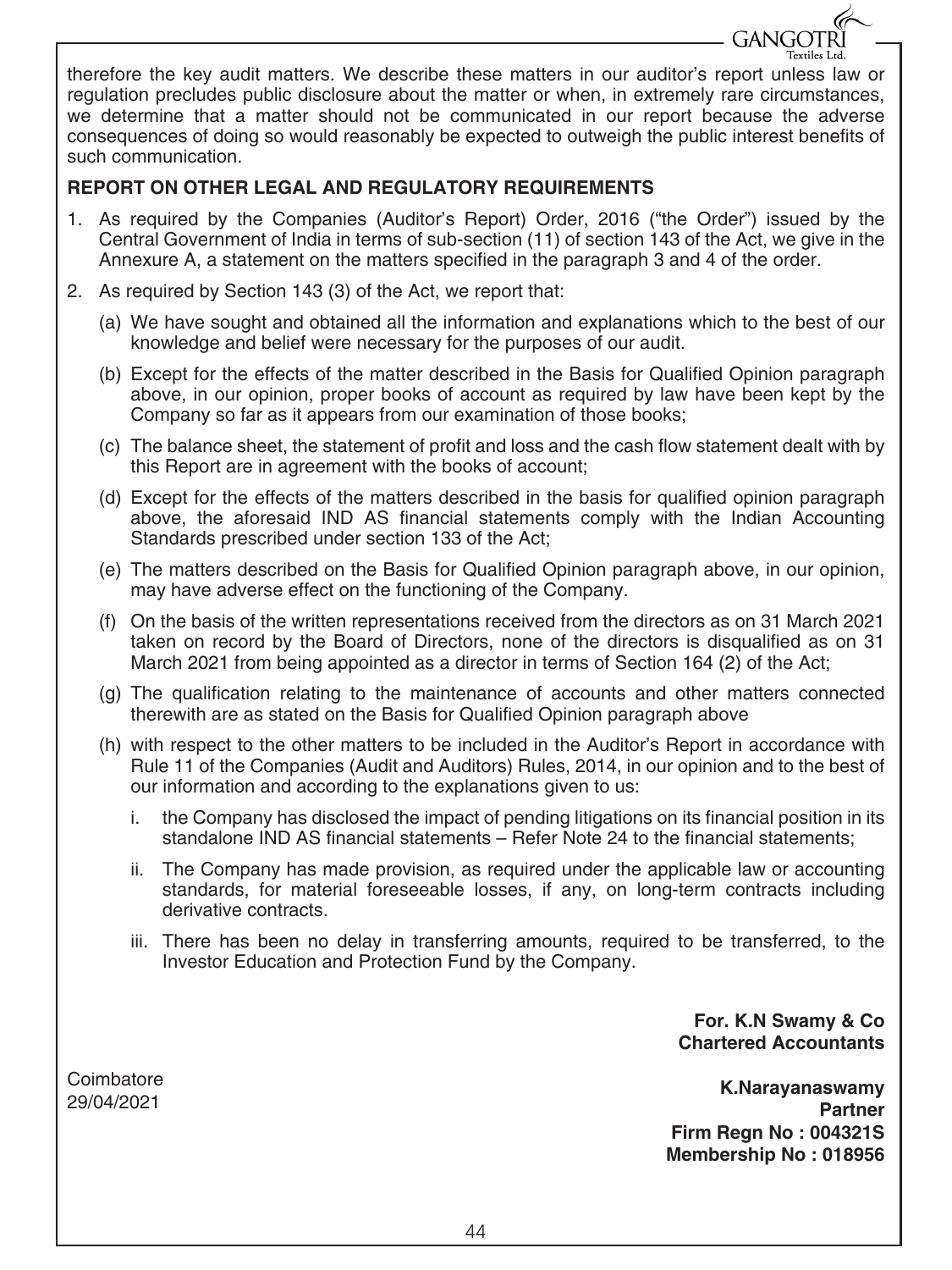

#### **ANNEXURE-A TO THE AUDITORS' REPORT**

The Annexure referred to in Independent Auditors' Report to the members of the Company on the standalone financial statements for the year ended 31 March 2021, we report that:

- I) All the Assets except vehicles are taken over, sold, realized and adjusted against loan dues by the bank.
- II) The Company has not granted any loans, secured or unsecured to companies, firms or other parties covered in the register maintained under section 189 of the Companies Act, 2013 during the year.
- III) The Company has not accepted any deposit from public during the year.
- IV) We have broadly reviewed the records maintained by the company, till the date of possession taken over by the bank, pursuant the Rules made by the Central Government for the maintenance of the cost records under Section 148(1) of the Companies Act. We are of the opinion that, prima facie, the prescribed accounts and records have been made and maintained. We have not, however, made a detailed Examination of the records with a view of determining whether they are accurate or complete
- V)(a)According to the information and explanations given to us and on the basis of our examination of the records of the Company, amount deducted/accrued in the books of account in respect of undisputed statutory dues including Provident Fund, Investor Education and Protection fund, income-tax, Sales-tax, Wealth tax, service Tax, Goods and Service Tax and other material statutory dues have been regularly deposited during the year by the Company with the appropriate authorities, As explained to us, the Company did not have any dues on account of employees' State Insurance, Customs duty and Excise duty except the following.

| Name of the Statute                                | Year    | Nature of<br><b>Dues</b>  | Amount<br>in Lakhs | <b>Status</b>                | Provided in<br>the books<br>of accounts | Amount<br>in Lakhs |
|----------------------------------------------------|---------|---------------------------|--------------------|------------------------------|-----------------------------------------|--------------------|
| <b>Tamilnadu Additional</b><br>Sales Tax Act, 1970 | 1996-97 | Additional<br>Sales Tax   | 20.07              | Supreme<br>Court of India    | Yes                                     | 20.07              |
| Income tax Act 1961                                | 2004-05 | Interest U/S<br>234B/234C | 5.85               | <b>ITAT</b><br>Chennai       | No                                      | 5.85               |
| Income tax Act 1961                                | 2012-13 | Penalty U/s<br>271(1)(c)  | 730.00             | <b>High Court</b><br>Chennai | No                                      | 730.00             |

(b) According to the records of the Company, The Stock Exchanges ( NSE & BSE) have levied fine on the company for the following issues.

| Name of the<br>Exchange         | Fine levied for                                                                                                                                      | Amount    | <b>Status</b>                |
|---------------------------------|------------------------------------------------------------------------------------------------------------------------------------------------------|-----------|------------------------------|
|                                 | Submission of un-audited Financial<br>results for the quarter ended 30-9-2015                                                                        | 34,73,073 | Yet to pay<br>penalty amount |
| M/s National                    | Submission of Audited financial results<br>for the year ended 31-3-2017                                                                              | 6,68,073  | Yet to pay<br>penalty amount |
| Stock Exchange<br>of India Ltd. | F Non-compliance with the Corporate<br>Governance Report for the quarter<br>ended 31-12-2018 (No of Independent<br>Directors in the Board strength.) | 4,18,900  | Not paid                     |
|                                 | Arrears of Annual Listing Fee payable                                                                                                                | 11,81,232 | Not paid                     |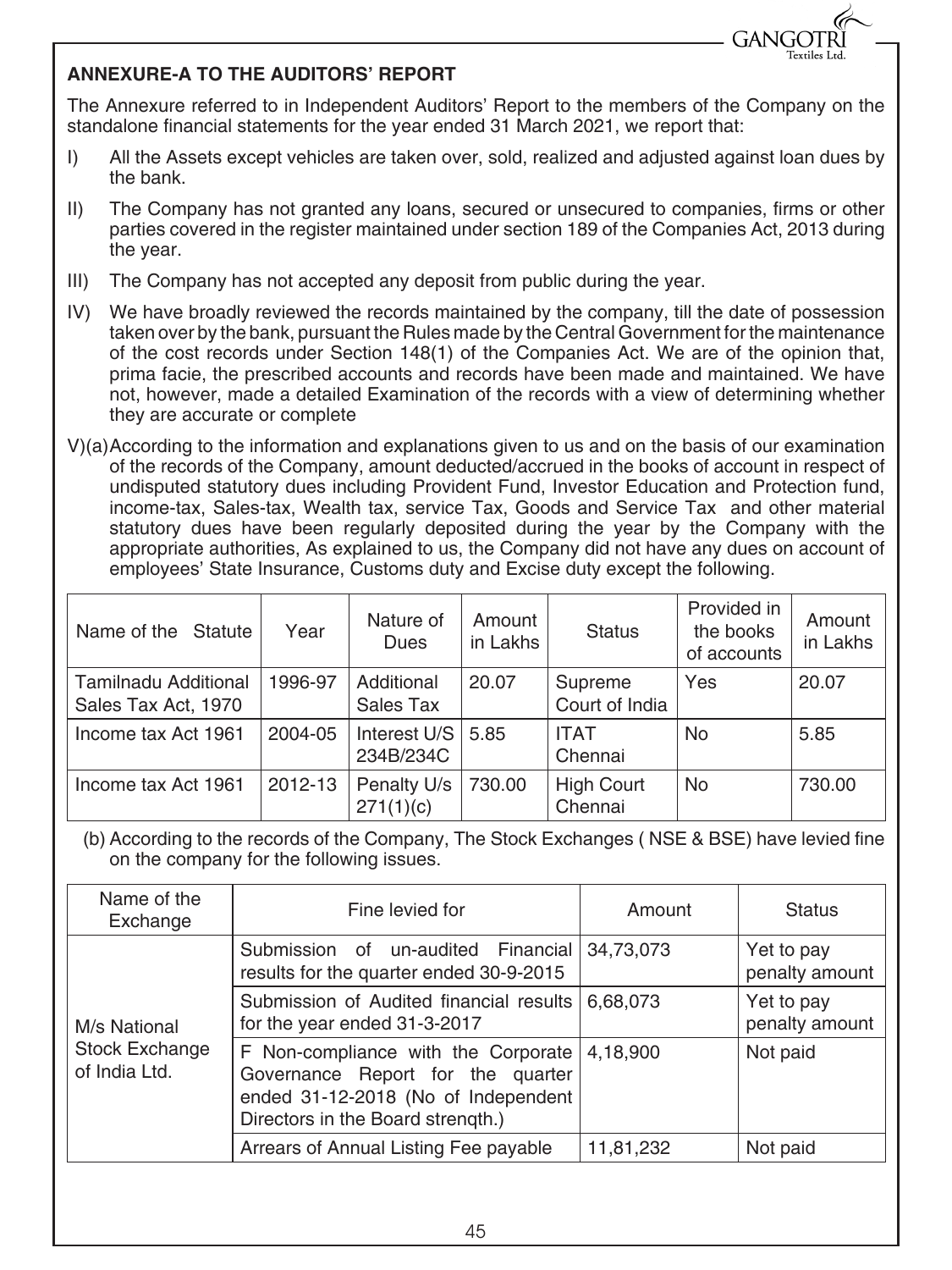|                       |                                                                                                                                                     |          | GANGORI<br>Textiles Ltd. |
|-----------------------|-----------------------------------------------------------------------------------------------------------------------------------------------------|----------|--------------------------|
| M/s Bombay            | Non-compliance with the Corporate<br>Governance Report for the quarter<br>ended 31-12-2018. (No of Independent<br>Directors in the Board strength.) | 4,18,900 | Not paid                 |
| Stock Exchange<br>Ltd | Arrears of Annual Listing Fee Payable                                                                                                               | 9,18,210 | Not Paid                 |
|                       | Submission of un-audited<br>financial<br>results for the quarter ended 31-12-2018<br>in PDF mode.                                                   | 42,000   | Not Paid                 |

- VI The Company has defaulted in repayment of interest and principal to bank and financial institutions.
- VII. During the year, the company has not given any guarantee for loan taken from others, from banks, or financial institution.
- VIII. The company has not obtained any term loan during the year.
- IX. The Company did not raise any money by way of initial public offer or further public offer (including debt instruments) and term loans during the year. Accordingly, paragraph 3 (ix) of the Order is not applicable.
- X. According to the information and explanations given to us, no material fraud by the Company or on the Company by its officers or employees has been noticed or reported during the course of our audit.
- XI. According to the information and explanations give to us and based on our examination of the records of the Company, the Company has not paid/provided for managerial remuneration for the year 2019-20.
- XII. According to the information and explanations given to us and based on our examination of the records of the Company, no transactions with the related parties are in compliance with sections 177 and 188 of the Act where applicable and details of such transactions have been disclosed in the financial statements as required by the applicable accounting standards.
- XIII. The Company is not a Nidhi Co. And therefore clause 3(12) of the Order is not applicable to the **Company**
- XIV. According to the information and explanations given to us and based on our examination of the records of the Company, the Company has not entered into non-cash transactions with directors or persons connected with him. Accordingly, paragraph 3(xv) of the Order is not applicable.
- XV. The Company is not required to be registered under section 45-IA of the Reserve Bank of India Act 1934

**For. K.N Swamy & Co Chartered Accountants** 

G

**Coimbatore** 29/04/2021

**K.Narayanaswamy Partner Firm Regn No : 004321S Membership No : 018956**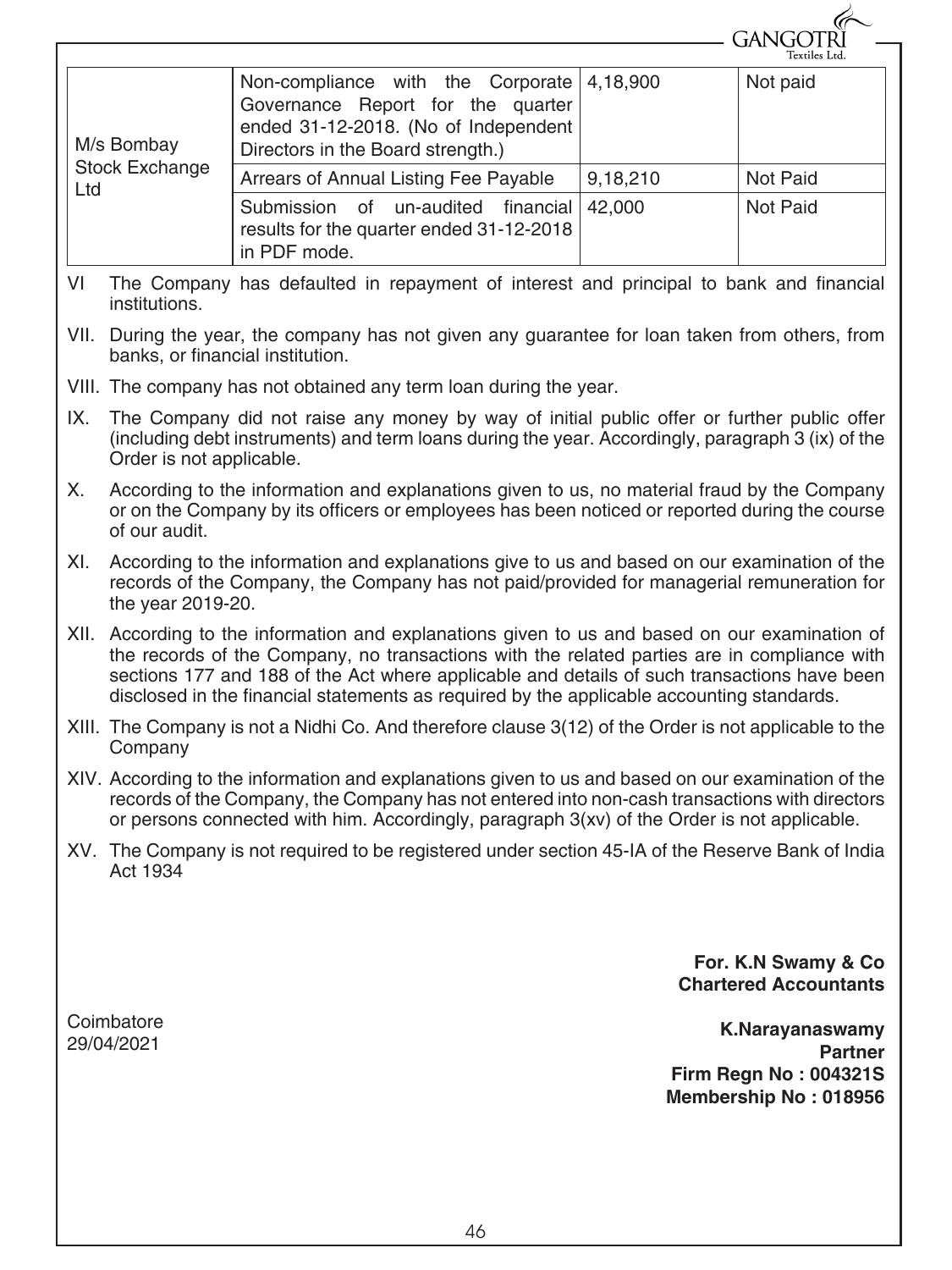

#### **ANNEXURE B" TO THE AUDITOR'S REPORT**

The Annexure referred to in Independent Auditors' Report to the members of the Company on the standalone financial statements for the year ended 31 March 2021, we report that:

Management's Responsibility for Internal Financial Controls

**The Company's management is responsible for establishing and maintaining internal financial** controls based on the internal control over financial reporting criteria established by the Company considering the essential components of internal control stated in the Guidance Note on Audit of Internal Financial Controls over Financial Reporting issued by the Institute of Chartered Accountants of India. These responsibilities include the design, implementation and maintenance of adequate internal financial controls that were operating effectively for ensuring the orderly and efficient conduct of its business, including adherence to company's policies, the safeguarding of its assets, the prevention and detection of frauds and errors, the accuracy and completeness of the accounting records, and the timely preparation of reliable financial information, as required under the Companies Act, 2013.

#### **Auditor's Responsibility**

Our responsibility is to express an opinion on the Company's internal financial controls over financial reporting based on our audit. We conducted our audit in accordance with the Guidance Note on Audit of Internal Financial Controls Over Financial Reporting (the "Guidance Note") and the Standards on Auditing, issued by ICAI and deemed to be prescribed under section 143(10) of the Companies Act, 2013, to the extent applicable to an audit of internal financial controls, both applicable to an audit of Internal Financial Controls and, both issued by the Institute of Chartered Accountants of India. Those Standards and the Guidance Note require that we comply with ethical requirements and plan and perform the audit to obtain reasonable assurance about whether adequate internal financial controls over financial reporting was established and maintained and if such controls operated effectively in all material respects.

Our audit involves performing procedures to obtain audit evidence about the adequacy of the internal financial controls system over financial reporting and their operating effectiveness. Our audit of internal financial controls over financial reporting included obtaining an understanding of internal financial controls over financial reporting, assessing the risk that a material weakness exists, and testing and evaluating the

design and operating effectiveness of internal control based on the assessed risk. The procedures selected depend on the auditor's judgment, including the assessment of the risks of material misstatement of the financial statements, whether due to fraud or error. We believe that the audit evidence we have obtained is sufficient and appropriate to provide a basis for our audit opinion on the Company's internal financial controls systems over financial reporting.

#### **Meaning of Internal Financial Controls over Financial Reporting**

A Company's internal financial control over financial reporting is a process designed to provide reasonable assurance regarding the reliability of financial reporting and the preparation of financial statements for external purposes in accordance with generally accepted accounting principles. A Company's internal financial control over financial reporting includes those policies and procedures that

- (1) Pertain to the maintenance of records that, in reasonable detail, accurately and fairly reflect the transactions and dispositions of the assets of the company;
- (2) Provide reasonable assurance that transactions are recorded as necessary to permit preparation of financial statements in accordance with generally accepted accounting principles, and that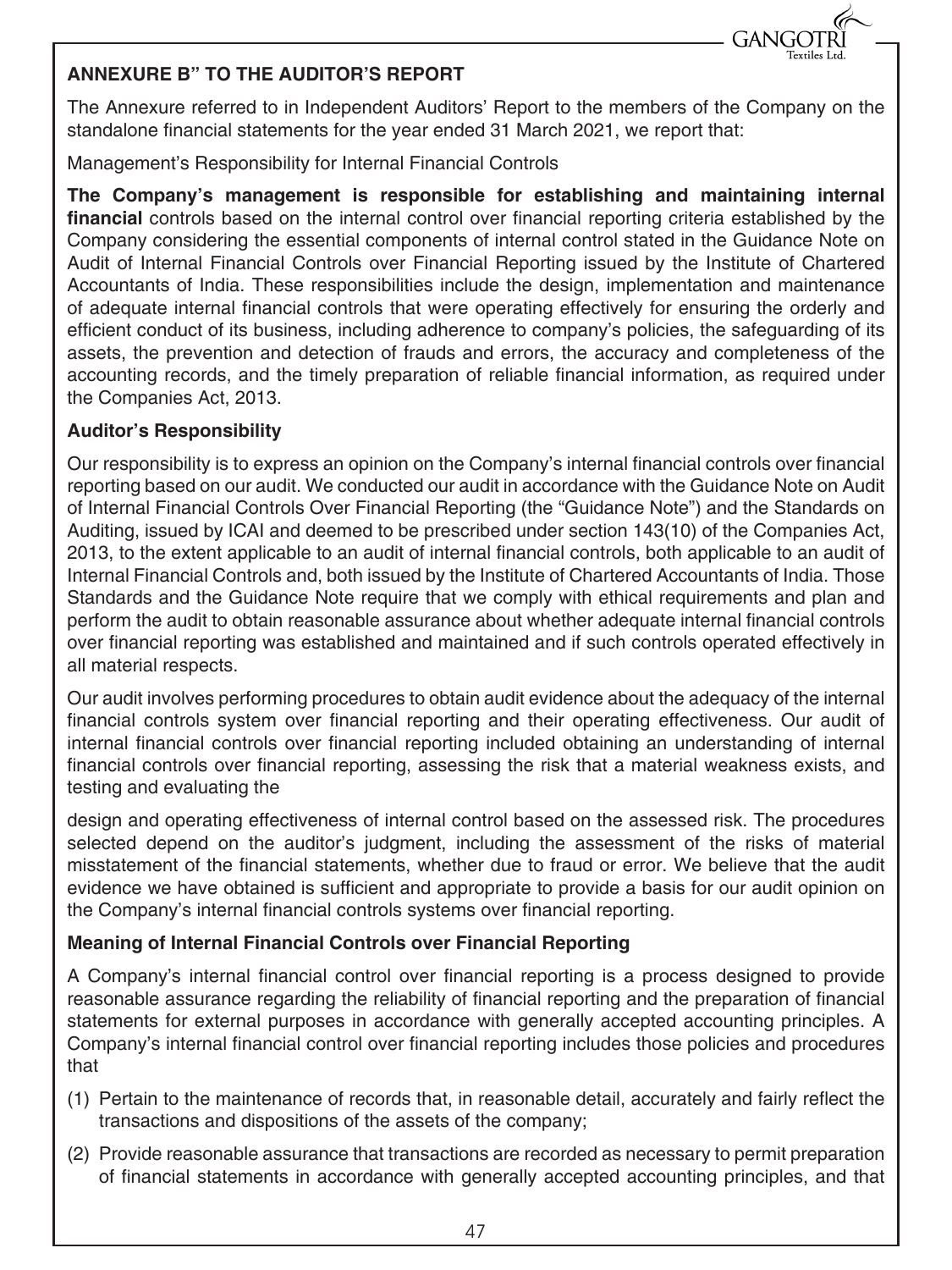receipts and expenditures of the company are being made only in accordance with authorizations of management and directors of the company;

(3) Provide reasonable assurance regarding prevention or timely detection of unauthorized acquisition, use, or disposition of the company's assets that could have a material effect on the financial statements.

#### **Inherent Limitations of Internal Financial Controls over Financial Reporting**

Because of the inherent limitations of internal financial controls over financial reporting, including the possibility of collusion or improper management override of controls, material misstatements due to error or fraud may occur and not be detected. Also, projections of any evaluation of the internal financial controls over financial reporting to future periods are subject to the risk that the internal financial control over financial reporting may become inadequate because of changes in conditions, or that the degree of compliance with the policies or procedures may deteriorate.

#### **Opinion**

 In Our opinion, the Company has, in all material respects, an adequate internal financial controls system over financial reporting and such internal financial controls over financial reporting were operating effectively as at March 31, 2020, based on internal control over financial reporting criteria established by the Company considering the essential components of internal control stated in the Guidance Note on Audit of Internal Financial Controls Over Financial Reporting issued by the ICAI.

> **For. K.N Swamy & Co Chartered Accountants**

**GANGOTR** 

**Coimbatore** 29/04/2021

**K.Narayanaswamy Partner Firm Regn No : 004321S Membership No : 018956**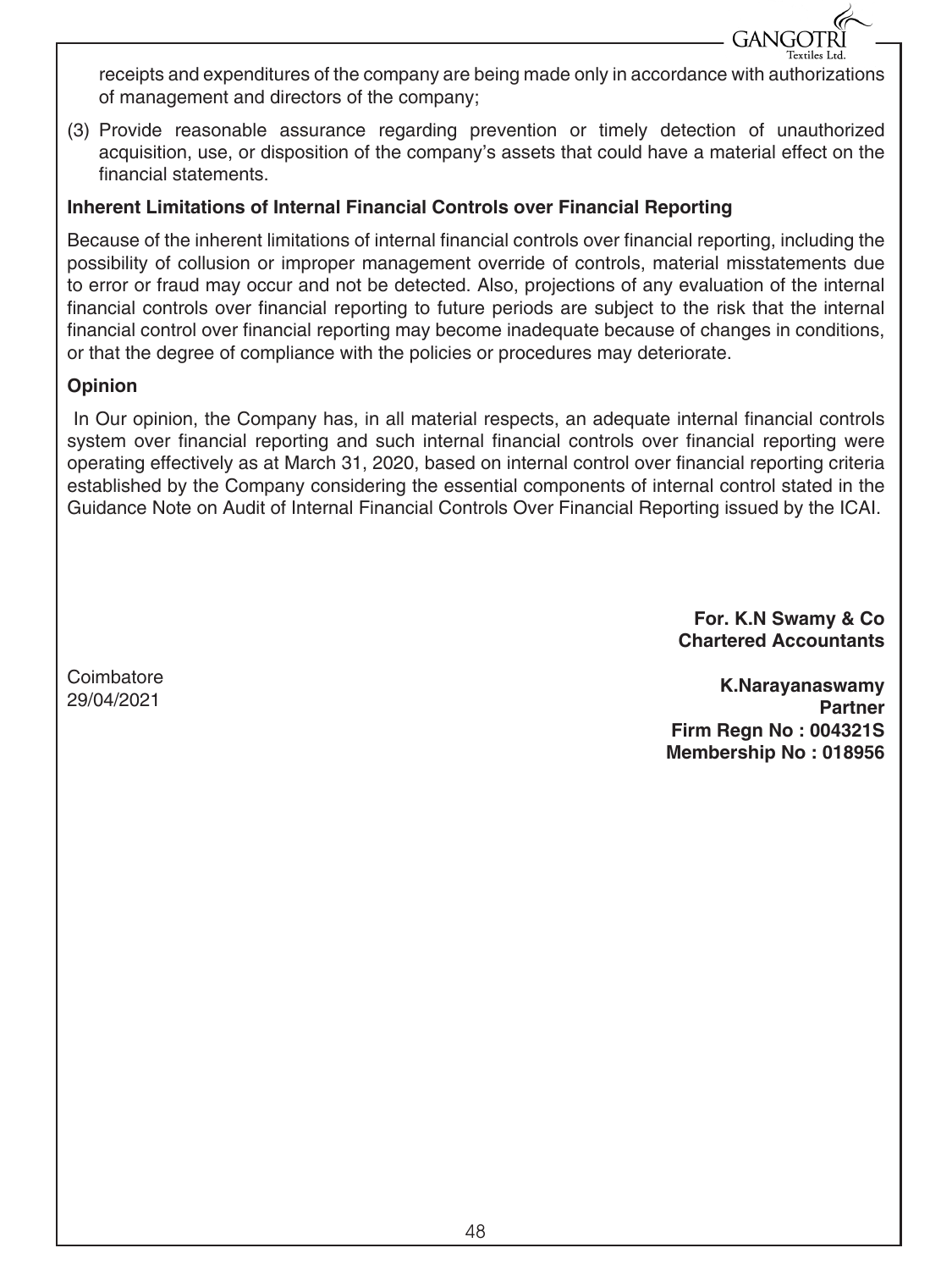GANGOTR Textiles Ltd.

|  |  |  |  |  | <b>BALANCE SHEET AS AT 31.03.2021</b> |
|--|--|--|--|--|---------------------------------------|
|--|--|--|--|--|---------------------------------------|

| <b>Particulars</b>                            | <b>Note No</b> | 31.03.2021 (Rs) | 31.03.2020 (Rs) |
|-----------------------------------------------|----------------|-----------------|-----------------|
| <b>Assets</b>                                 |                |                 |                 |
| <b>Non-Current Assets</b>                     |                |                 |                 |
| (a) Property, Plant and Equipments            | 3              | 239753          | 243382          |
| (b) Financial Assets                          |                |                 |                 |
| (c) Money received against share warrants     |                |                 |                 |
| (2) Share application money pending allotment |                |                 |                 |
| (i) Investments                               | 4              | 150000000       | 150000000       |
| <b>Other Non-Current Assets</b><br>C.         | 5              | 9124079         | 9030895         |
| <b>Current Assets</b>                         |                |                 |                 |
| Inventories<br>a.                             |                |                 |                 |
| <b>Financial Assets</b><br>b.                 |                |                 |                 |
| Investments<br>(i)                            | 6              | 52000           | 52000           |
| (ii) Trade Receivables                        |                |                 |                 |
| (iii) Cash and Cash Equivalents               | 7              | 35493           | 83333           |
| (iv) Bank Balance other than (iii) above      | 8              | 7500            | 7500            |
| <b>Other Current Assets</b><br>C.             | 9              | 14103           | 14103           |
| <b>Total Assets</b>                           |                | 159472928       | 159431213       |
| <b>EQUITY AND LIABILITIES</b>                 |                |                 |                 |
| <b>EQUITY</b>                                 |                |                 |                 |
| <b>Equity Share Cpital</b><br>a.              | 10             | 1067273170      | 1067273170      |
| <b>Other Equity</b><br>b.                     | 11             | -3424658996     | -3424328252     |
| <b>LIABILITES</b>                             |                |                 |                 |
| <b>NON CURRENT LIABILITIES</b>                |                |                 |                 |
| <b>Financial Liabilities</b><br>a.            |                |                 |                 |
| <b>Other Financial Liabilities</b><br>(i)     | 12             | 52977485        | 52110485        |
| b. Other Non-Current Liabilities              | 13             | 55500000        | 55500000        |
| <b>CURRENT LIABILITIES</b>                    |                |                 |                 |
| <b>Financial Liabilities</b><br>а.            |                |                 |                 |
| <b>Trade Payables</b><br>(i)                  | 14             | 577746          | 649536          |
| <b>Other Financial Liabiities</b><br>(ii)     | 15             | 2404684989      | 2404684989      |
| <b>Other Current Liabilities</b><br>b.        | 16             | 3118534         | 3541285         |
| <b>Total liability</b>                        |                | 159472928       | 159431213       |

Vide our Report of Even Date **For K.N.SWAMY & CO** Firm Registration No: 004321S Chartered Accountants

Place : Coimbatore Date : 29.04.2021

**CA.K.NARAYANSWAMY** Membership No. 018956 **MOHANLAL TIBREWAL Managing Director**

**Managing Director**

**MANOJKUMAR TIBREWAL**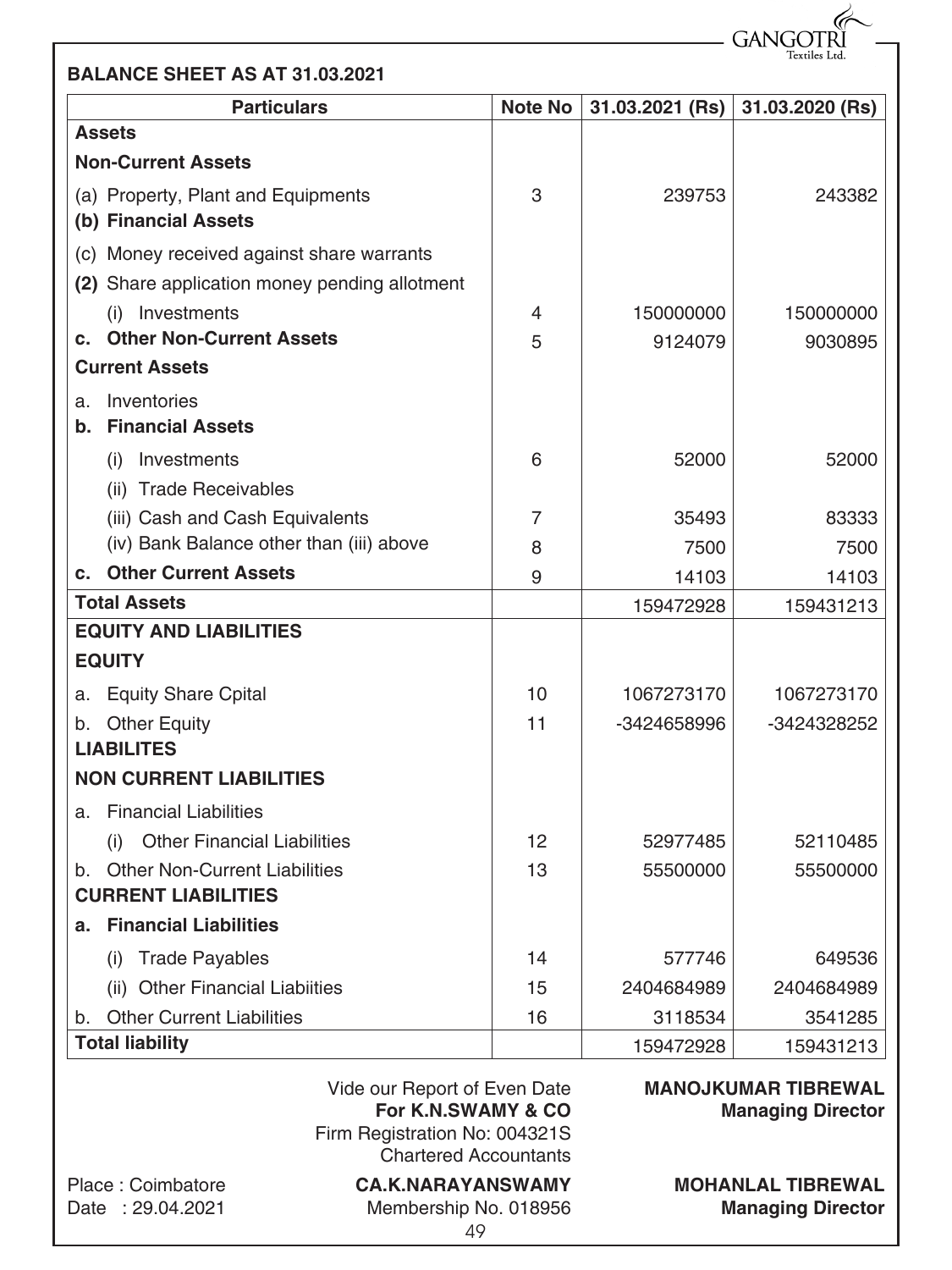## **Statement of Profit and Loss account for the year ended 31st March 2021** GANGOTRI

| <b>Particulars</b>                                                                        | <b>Note</b><br><b>No</b> | 31.03.2021<br>(Rs) | 31.03.2020<br>(Rs) |
|-------------------------------------------------------------------------------------------|--------------------------|--------------------|--------------------|
| <b>INCOME</b>                                                                             |                          |                    |                    |
| Revenue from operations<br>a.                                                             | 17                       | 0                  | 0                  |
| Other Income<br>b.                                                                        | 18                       | 500000             | 2205194            |
| <b>TOTAL</b>                                                                              |                          | 500000             | 2205194            |
| <b>EXPENSES</b>                                                                           |                          |                    |                    |
| <b>Cost of Materials Consumed</b><br>a.                                                   | 19                       | 0                  | 0                  |
| Purchase of Stock-in-Trade                                                                |                          |                    |                    |
| Changes in inventories of Finished Goods, Work in<br>b.<br>Progress and Stock - in- Trade | 20                       | 0                  | 0                  |
| Employee benefit expense<br>c.                                                            | 21                       | 65000              | 153888             |
| <b>Financial costs</b><br>d.                                                              |                          | 0                  | 0                  |
| Depreciation and Amortization Expenses<br>е.                                              | 22                       | 3629               | 3629               |
| f.<br>Other expenses                                                                      | 23                       | 762115             | 2208972            |
| <b>TOTAL</b>                                                                              |                          | 830744             | 2366489            |
| Profit / (Loss) Before Exceptional Items and Tax                                          |                          | -330744            | -161295            |
| Less: Exceptional Items                                                                   |                          | 0                  |                    |
| Profit / (Loss) Before Extrodinary Items and Tax                                          |                          | $-330744$          | -161295            |
| Less: Extraordinary Items                                                                 |                          | 0                  | 0                  |
| Profit / (Loss) Before Tax                                                                |                          | -330744            | $-161295$          |
| Tax expense:                                                                              |                          |                    |                    |
| Current tax<br>(i)                                                                        |                          | 0                  | 0                  |
| (ii) Deferred tax                                                                         |                          | 0                  | 0                  |
| (iii) Tax relating to Earlier years                                                       |                          | O                  | O                  |
| Profit(Loss) for the period from continuing operations                                    |                          | $-330744$          | -161295            |
| Profit/(Loss) from discontinuing operations                                               |                          | 0                  |                    |
| Tax expense of discounting operations                                                     |                          | 0                  | 0                  |
| Profit/(Loss) from Discontinuing operations (After Tax)                                   |                          | 0                  | U                  |
| Profit/(Loss) for the period                                                              |                          | -330744            | $-161295$          |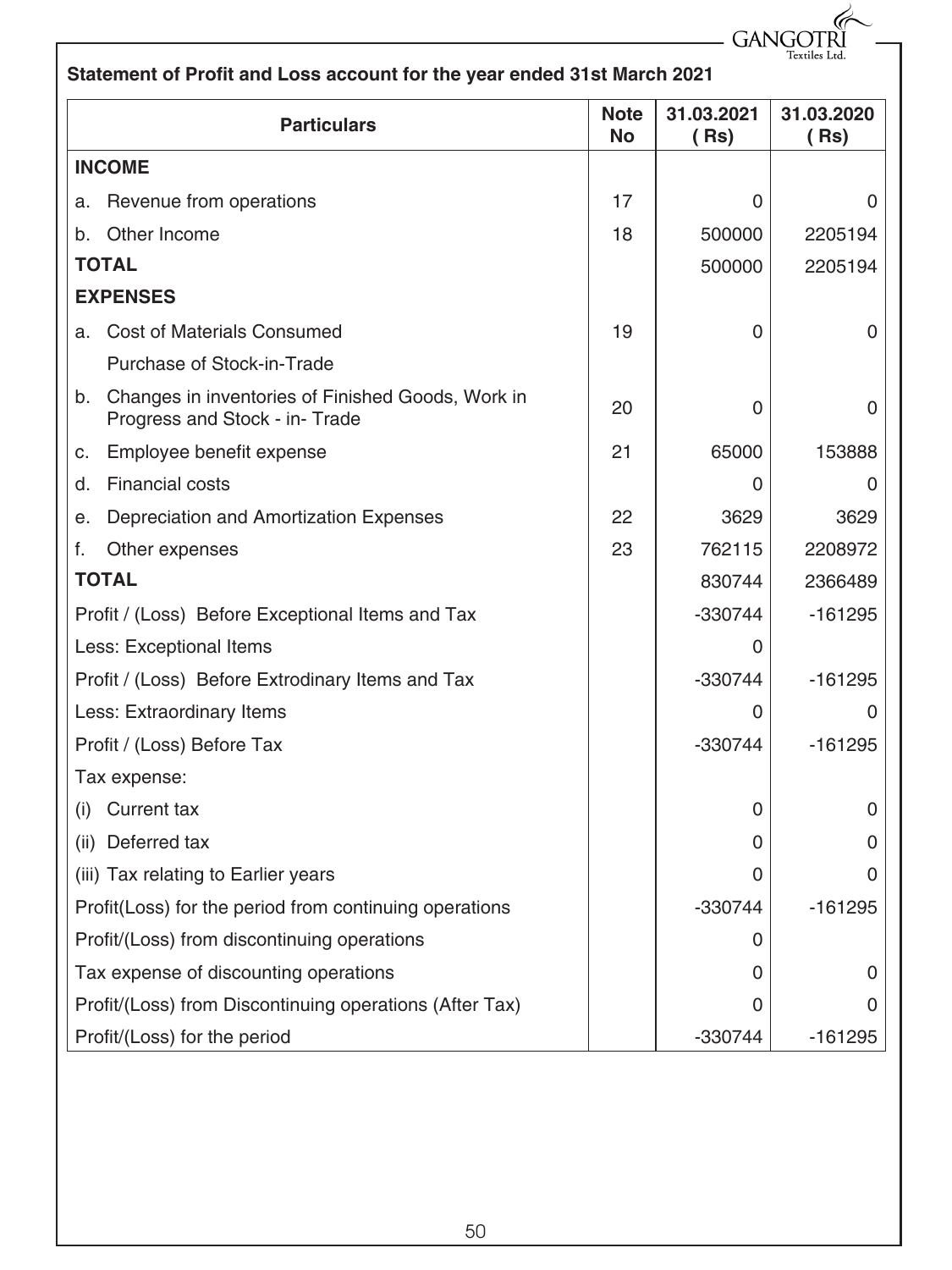|                                                                                     |                          | GANG               |                    |
|-------------------------------------------------------------------------------------|--------------------------|--------------------|--------------------|
| <b>Particulars</b>                                                                  | <b>Note</b><br><b>No</b> | 31.03.2021<br>(Rs) | 31.03.2020<br>(Rs) |
| Other Comprehensive Income/Loss                                                     |                          |                    |                    |
| A. (1) Items that will not be reclassified to Profit or Loss                        |                          |                    |                    |
| a) Remeasurements of the defined benefit Liabities/<br>Assets                       |                          |                    |                    |
| b) Equityn Instruments through other<br>comprehensive Income                        |                          |                    |                    |
| (2) Income Tax relating to items that will not be<br>reclassified to Profit or Loss |                          |                    |                    |
| B. Items that may be reclassified to Profit or Loss                                 |                          |                    |                    |
| Total Comprehensive Income for the period                                           |                          | $-330744$          | $-161295$          |
| (Comprising Profit/ (Loss) and Other Comprehensive Income<br>for the period)        |                          |                    |                    |
| Earning per Equity Share (for continued operation)                                  |                          |                    |                    |
| $(1)$ Basic                                                                         |                          | $-0.01$            | $-0.006$           |
| (2) Diluted                                                                         |                          | $-0.01$            | $-0.006$           |
| Earning per Equity Share (for discontinued operation)                               |                          |                    |                    |
| $(1)$ Basic                                                                         |                          |                    |                    |
| (2) Diluted                                                                         |                          |                    |                    |
| Earning per Equity Share (for discontinued operation and<br>continued operation)    |                          |                    |                    |
| $(1)$ Basic                                                                         |                          | $-0.01$            | $-0.006$           |
| (2) Diluted                                                                         |                          | $-0.01$            | $-0.006$           |

| Vide our Report of Even Date  |
|-------------------------------|
| For K.N.SWAMY & CO            |
| Firm Registration No: 0043215 |
| <b>Chartered Accountants</b>  |

| Place: Coimbatore | <b>CA.K.NARAYANSWAMY</b> | <b>MOHANLAL TIBREWAL</b> |
|-------------------|--------------------------|--------------------------|
| Date: 29.04.2021  | Membership No. 018956    | <b>Managing Director</b> |

**MANOJKUMAR TIBREWAL**

**Managing Director**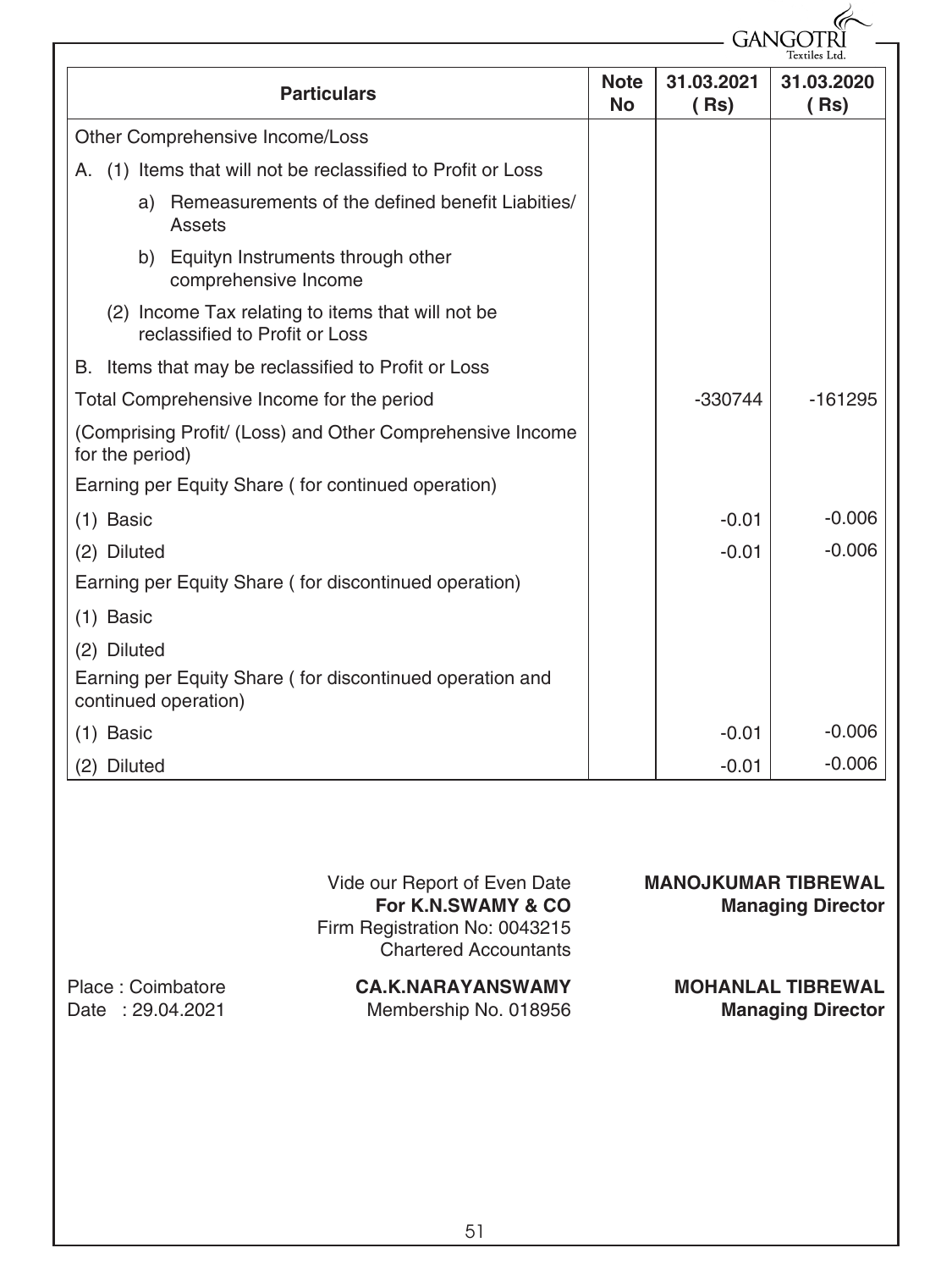

### **STATEMENT OF CHANGES IN EQUITY For the year ended 31st March'21**

#### **1. EQUITY SHARE CAPITAL**

| <b>Particulars</b>                             | <b>Note</b> | <b>Amount (Rs)</b> |
|------------------------------------------------|-------------|--------------------|
| Balance as at 1st April 2018                   | 10          | 1067273170         |
| Change in Equity Share Capital During the year | <b>NIL</b>  | <b>NIL</b>         |
| Balance as at 31st March 2019                  | 10          | 1067273170         |
| Change in Equity Share Capital During the year | <b>NIL</b>  | <b>NIL</b>         |
| Balance as at 31st March 2020                  | 10          | 1067273170         |
| Change in Equity Share Capital During the year | <b>NIL</b>  | <b>NIL</b>         |

#### **2. OTHER EQUITY**

|                                    | Reserve & Surplus |                    |                    |                               |                                                |                |
|------------------------------------|-------------------|--------------------|--------------------|-------------------------------|------------------------------------------------|----------------|
| <b>PARTICULARS</b>                 | <b>NOTE</b>       | Capital<br>Reserve | General<br>Reserve | Share<br>Warrant<br>Forfeited | <b>Securities</b><br><b>Premium</b><br>Reserve | Total<br>in Rs |
| Balance as at 1st April 2019       | 11                | 15474119           | -3930567906        | 8000000                       | 482926830                                      | -3424166957    |
| Profit/Loss for the period         |                   |                    | $-161295$          |                               |                                                | $-161295$      |
| Other Comprehensive Income         |                   |                    |                    |                               |                                                |                |
| Dividends Paid                     |                   |                    |                    |                               |                                                |                |
| Dividends Distribution Tax         |                   |                    |                    |                               |                                                |                |
| Transfer to General Reserve        |                   |                    |                    |                               |                                                |                |
| Balance as at 31st March 2020      |                   | 15474119           | -3930729201        | 8000000                       | 482926830                                      | -3424328252    |
| Profit/Loss for the period         | 11                |                    | -330744            |                               |                                                | -330744        |
| Other Comprehensive Income         |                   |                    |                    |                               |                                                |                |
| Dividends Paid                     |                   |                    |                    |                               |                                                |                |
| Dividends Distribution Tax         |                   |                    |                    |                               |                                                |                |
| <b>Transfer to General Reserve</b> |                   |                    |                    |                               |                                                |                |
| Balance as at 31st March 2021      | 11                | 15474119           | -3931059945        | 8000000                       | 482926830                                      | -3424658996    |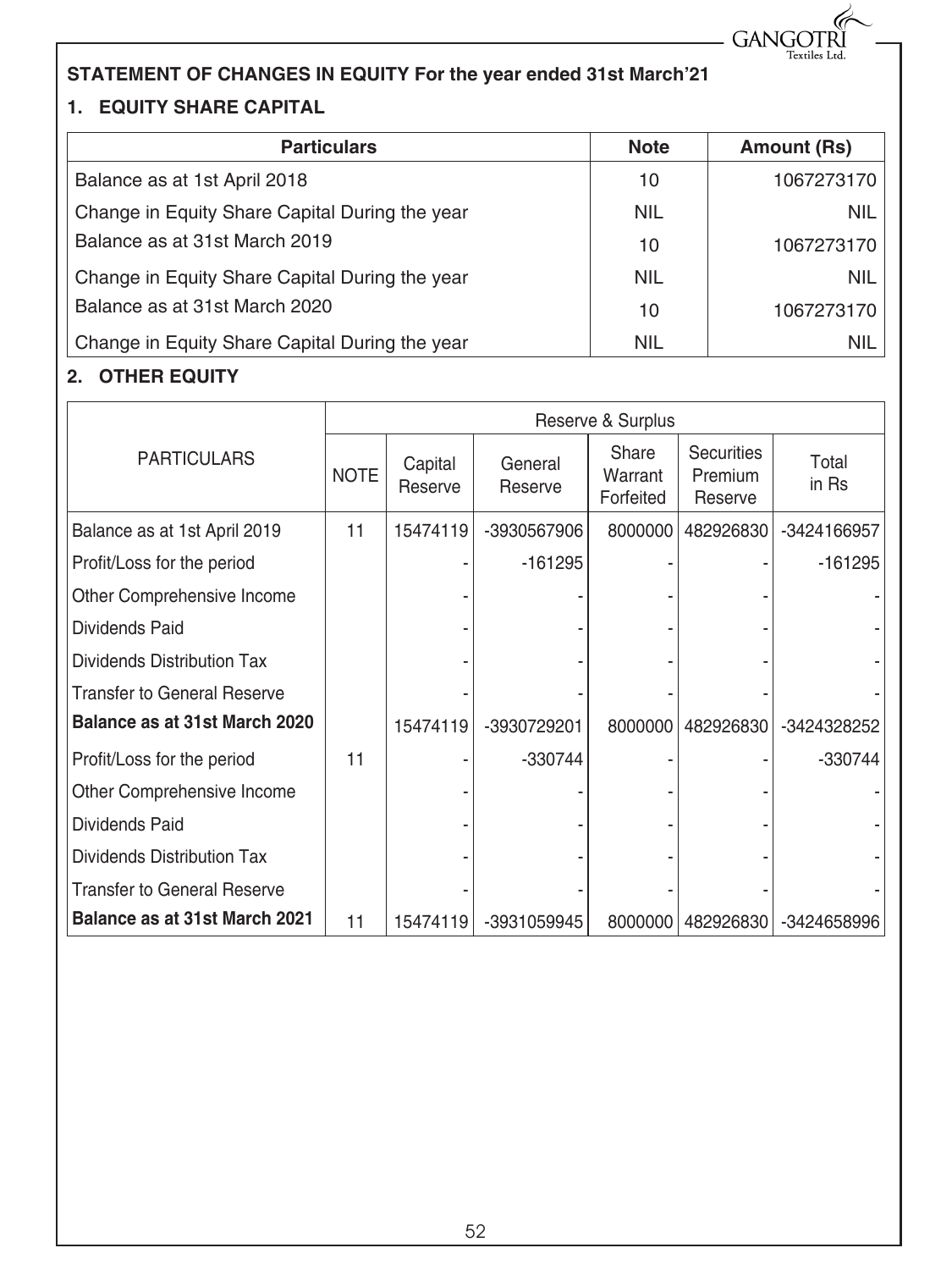PROPERTY, PLANT & EQUIPMENTS **3. PROPERTY , PLANT & EQUIPMENTS** က

The changes in the carrying value of property, plant and equipments for the Year Ended 31st March, 2021 are as follows: **The changes in the carrying value of property, plant and equipments for the Year Ended 31st March, 2021 are as follows:**

| <b>Net Carrying Amount</b>      | As at                                           | 239753  | 239753 |
|---------------------------------|-------------------------------------------------|---------|--------|
|                                 | As at                                           | 243382  | 243382 |
|                                 | $31.03.2021$   31.03.2020   31.03.2021<br>As at | 8145    | 18145  |
| <b>Accumulated Depreciation</b> | <b>Deletions</b>                                |         |        |
|                                 | Turing the<br>year                              | 3629    | 3629   |
|                                 | As at                                           | 14516   | 14516  |
|                                 | Adjustments   31.03.2021   31.03.2020<br>As at  | 257898  | 257898 |
|                                 | Delertion                                       |         |        |
| Tying Amount                    | ditions                                         |         |        |
| Gross Carr                      | 01.04.2020<br>As at                             | 257898  | 257898 |
|                                 | escription<br>Asset                             | ehicles | Total  |
|                                 | $\frac{\circ}{\mathbb{Z}}$<br>co                |         |        |

**The changes in the carrying value of property, plant and Equipment for the Year Ended 31st March, 2020 are as follows:**

The changes in the carrying value of property, plant and Equipment for the Year Ended 31st March, 2020 are as follows:

| <b>Net Carrying Amount</b>      | As at                                         | 243382       | 243382 |
|---------------------------------|-----------------------------------------------|--------------|--------|
|                                 | As at                                         | 14516 247011 | 247011 |
|                                 | 31.03.2021   31.03.2020   31.03.2021<br>As at |              | 14516  |
| <b>Accumulated Depreciation</b> | <b>Deletions</b>                              |              |        |
|                                 | Puring the<br>vear                            | 3629         | 3629   |
|                                 | As at                                         | 10887        | 10887  |
|                                 | \djustments 31.03.2021 31.03.2020<br>As at    | 257898       | 257898 |
|                                 | Delertion /                                   |              |        |
| rying Amount                    | ditions                                       |              |        |
| Gross Carr                      | 01.04.2020<br>As at                           | 257898       | 257898 |
|                                 | escription<br>Asset                           | enicles      | Total  |
|                                 | 是<br>တဲ                                       |              |        |

 $\operatorname*{GANGOTRI}_{\operatorname*{Textiles}\operatorname{Ltd}}$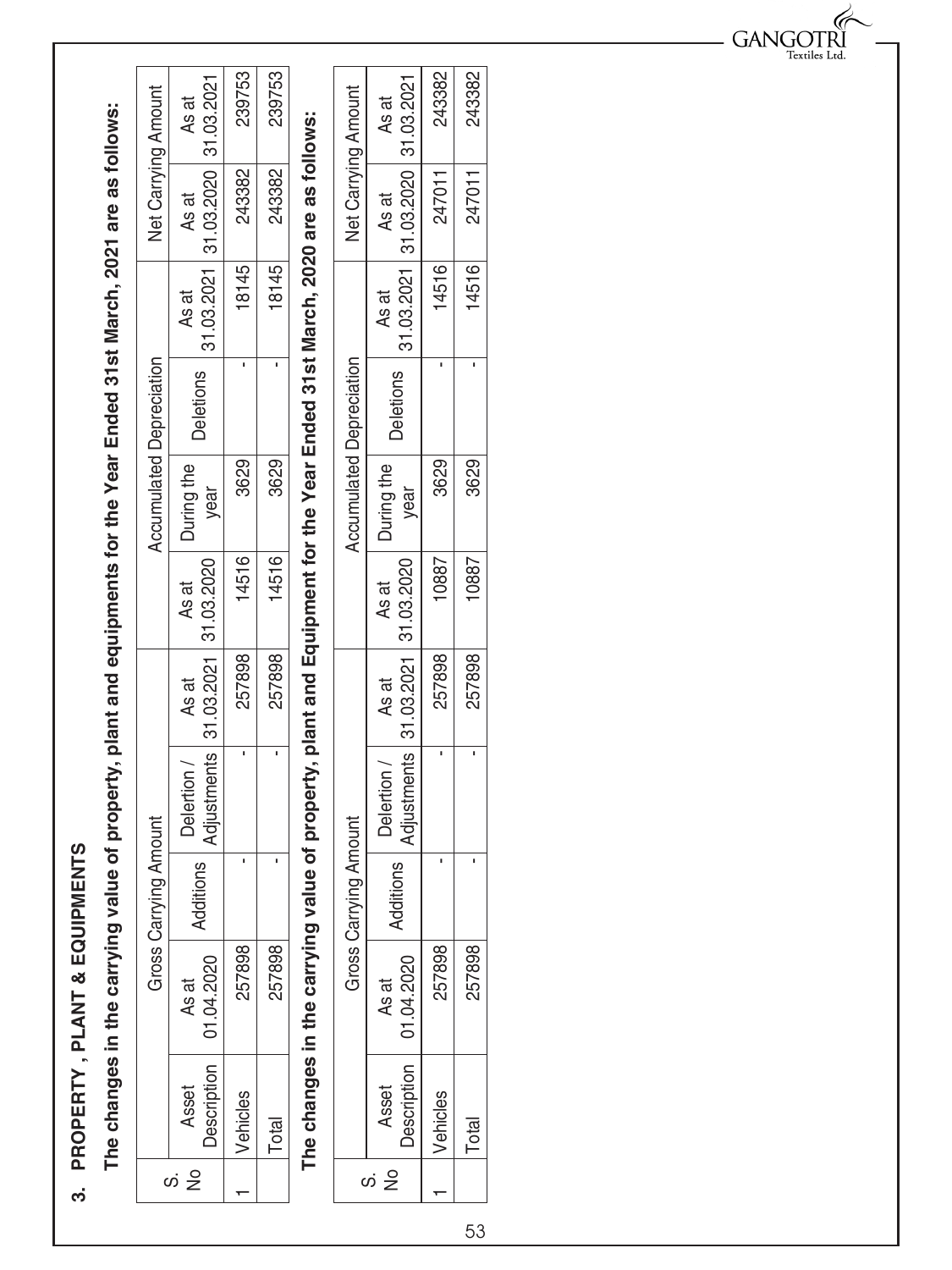$-$  GANGOTRI

#### **NOTES TO ACCOUNTS FOR THE YEAR ENDED 31.03.2021**

#### **4. INVESTMENTS**

| <b>Particulars</b>                                                                                           | 31.03.2021<br>(Rs) | 31.03.2020<br>(Rs) |
|--------------------------------------------------------------------------------------------------------------|--------------------|--------------------|
| <b>UNQUOTED</b>                                                                                              |                    |                    |
| Preference Shares (1,50,00,000 @ 6% Redeemable<br>cumulative                                                 |                    |                    |
| Preference Shares of Rs.10/- each at par                                                                     | 150000000          | 150000000          |
| M/s. Jagannath Textile Co Ltd)                                                                               |                    |                    |
| Total                                                                                                        | 150000000          | 150000000          |
| <b>5. OTHER NON CURRENT ASSETS</b>                                                                           |                    |                    |
| <b>Particulars</b>                                                                                           | 31.03.2021<br>(Rs) | 31.03.2020<br>(Rs) |
| Long Term Trade Receivables<br>(Including Trade Receivables on Deferred Credit Terms)                        |                    |                    |
| <b>Others</b>                                                                                                | 9124079            | 9030895            |
| Total                                                                                                        | 9124079            | 9030895            |
| <b>CURRENT ASSETS</b><br><b>6. INVESTMENTS</b>                                                               |                    |                    |
| <b>Particulars</b>                                                                                           | 31.03.2021<br>(Rs) | 31.03.2020<br>(Rs) |
| <b>QUOTED</b>                                                                                                |                    |                    |
| Equity Shares - 640 IDBI Shares of Rs.10/- each at<br>premium of Rs.120/- each, (Market Value of Rs.45440/-) | 52000              | 52000              |
| Total                                                                                                        | 52000              | 52000              |
| 7. CASH AND CASH EQUIVALENTS                                                                                 |                    |                    |
| <b>Particulars</b>                                                                                           | 31.03.2021<br>(Rs) | 31.03.2020<br>(Rs) |
| Cash in Hand                                                                                                 | 28779              | 32121              |
| <b>Balance with Banks</b>                                                                                    | 6714               | 51212              |
| Total                                                                                                        | 35493              | 83333              |
| <b>8. OTHER BANK BALANCE</b>                                                                                 |                    |                    |
| <b>Particulars</b>                                                                                           | 31.03.2021<br>(Rs) | 31.03.2020<br>(Rs) |
| <b>Bank Deposits</b><br>(Deposits with Origianl Maturity more than 12 Months)                                | 7500               | 7500               |
| Total                                                                                                        | 7500               | 7500               |
| 9. OTHER CURRENT ASSETS                                                                                      |                    |                    |
| <b>Particulars</b>                                                                                           | 31.03.2021<br>(Rs) | 31.03.2020<br>(Rs) |
| <b>Other Receivables</b>                                                                                     | 14103              | 14103              |
| Total                                                                                                        | 14103              | 14103              |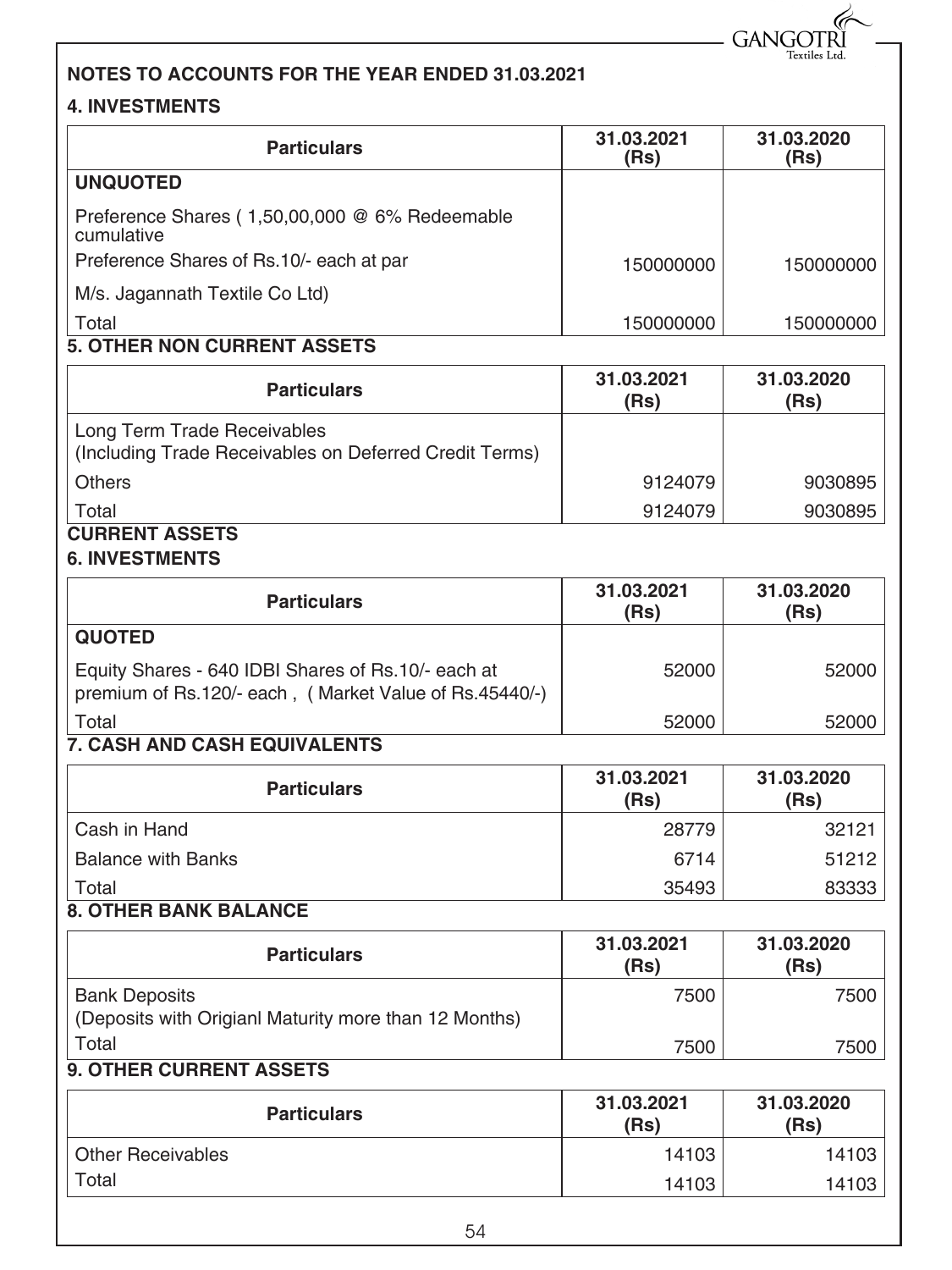- GANGOTRÌ Textiles Ltd.

#### **NOTES TO ACCOUNTS FOR THE YEAR ENDED 31.03.2021**

#### **10. EQUITY SHARE CAPITAL**

| <b>Particulars</b>                                                                                                                                                                                                                                                               | 31.03.2021<br>(Rs) | 31.03.2020<br>(Rs) |
|----------------------------------------------------------------------------------------------------------------------------------------------------------------------------------------------------------------------------------------------------------------------------------|--------------------|--------------------|
| <b>Authorised Share Capital</b>                                                                                                                                                                                                                                                  |                    |                    |
| <b>Authorised</b>                                                                                                                                                                                                                                                                |                    |                    |
| 6,00,00,000 Equity Shares of Rs.5/- each                                                                                                                                                                                                                                         | 300000000          | 300000000          |
| 92,00,000 @ 6.5% Cumulative Preference Shares of<br><b>Rs.100/- each</b>                                                                                                                                                                                                         | 920000000          | 920000000          |
|                                                                                                                                                                                                                                                                                  | 1220000000         | 1220000000         |
| <b>Issued Capital</b>                                                                                                                                                                                                                                                            |                    |                    |
| 3,26,14,634 Equity Shares of Rs.5 each<br>(Of the above 96,00,000 shares of Rs.5/- each fully<br>capitalisation of reserves)                                                                                                                                                     | 163073170          | 163073170          |
| <b>Preference Share Capital</b>                                                                                                                                                                                                                                                  | 904200000          | 904200000          |
| 90,42,000 @ 6.5% Cumulative Redeemable Preference<br>Shares of Rs.100/- each issued at part for consideration<br>other than cash (of this 1/3rd will be redeemed on<br>31.03.2016, another 1/3rd will be Redeemed on 31.03.2017<br>and Final 1/3 will be redeemed on 31.03.2018) | 1067273170         | 1067273170         |
| <b>Subscribed &amp; Paid up</b>                                                                                                                                                                                                                                                  |                    |                    |
| 3,26,14,634 Equity Shares of Rs.5 each fully paid                                                                                                                                                                                                                                | 163073170          | 163073170          |
| 90,42,000 6.5% Cumulative Redeemable Preference<br>Shares of Rs.100/- each fully paid                                                                                                                                                                                            | 904200000          | 904200000          |
| Paid up Share Capital                                                                                                                                                                                                                                                            | 1067273170         | 1067273170         |

#### **11. OTHER EQUITY**

| <b>Particulars</b>                      | 31.03.2021<br>(Rs) | 31.03.2020<br>(Rs) |
|-----------------------------------------|--------------------|--------------------|
| a.General Reserve                       |                    |                    |
| <b>Opening Balance</b>                  | -3930729201        | -3930567906        |
| <b>Prior Year Taxes</b>                 |                    |                    |
| Profit/(Loss) for the year              | $-330744$          | $-161295$          |
| <b>Closing Balance</b>                  | -3931059945        | -3930729201        |
| <b>b. Capital Reserves</b>              |                    |                    |
| <b>Opening Balance</b>                  | 15474119           | 15474119           |
| Less: Transfer to Profit & Loss account |                    |                    |
| <b>Closing Balance</b>                  | 15474119           | 15474119           |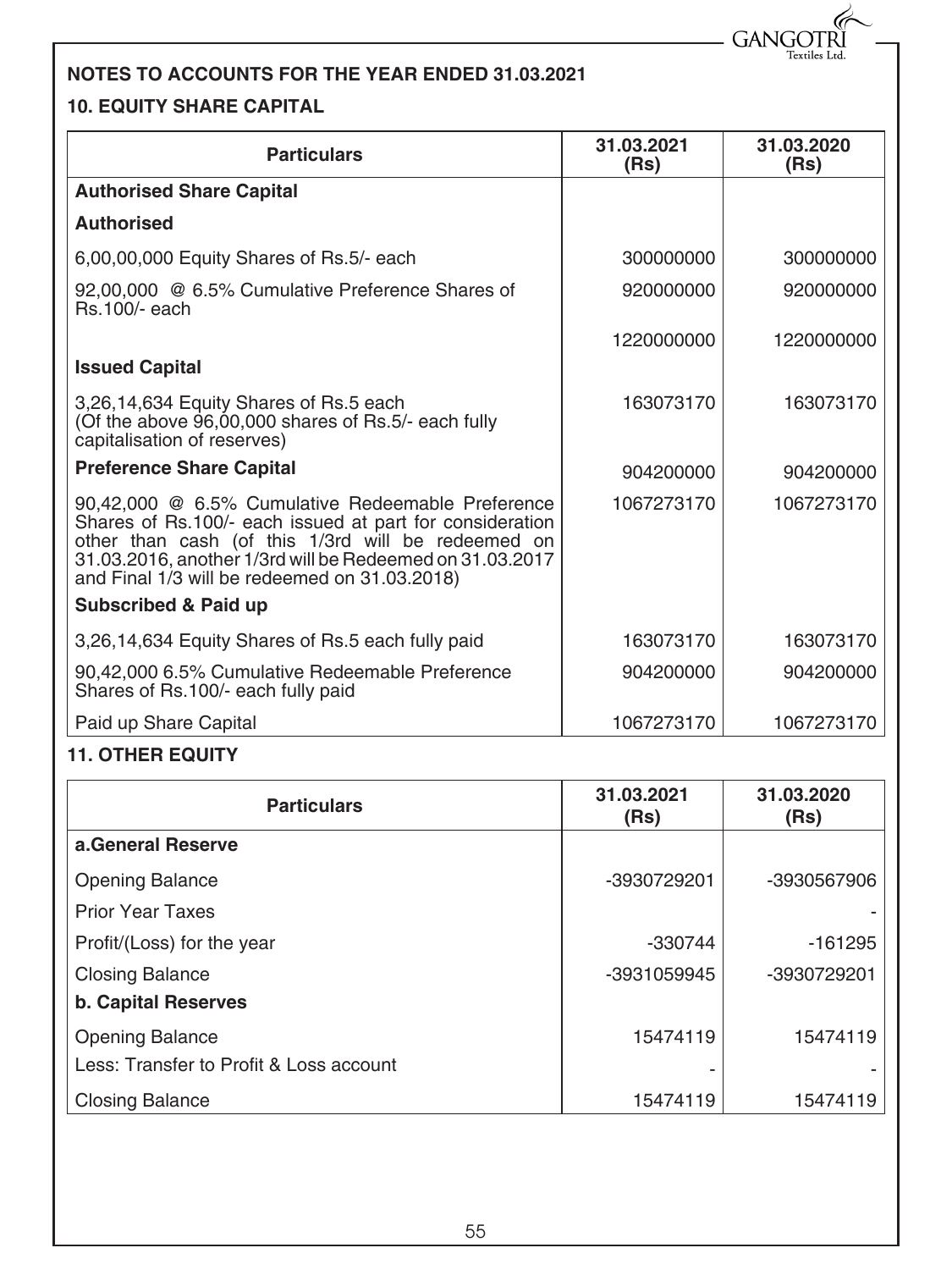- GANGOTR **Textiles Ltd** 

#### **NOTES TO ACCOUNTS FOR THE YEAR ENDED 31.03.2021**

| <b>Particulars</b>                     | 31.03.2021<br>(Rs) | 31.03.2020<br>(Rs) |
|----------------------------------------|--------------------|--------------------|
| c.Share Warrant Forfeited              |                    |                    |
| Balance as per last account            | 8000000            | 8000000            |
|                                        | 8000000            | 8000000            |
| d.Share Premium                        |                    |                    |
| Balance as per last account            | 482926830          | 482926830          |
|                                        | 482926830          | 482926830          |
| Other Equity = $(a+b+c+d)$             | -3424658996        | -3424328252        |
| <b>12. OTHER FINANCIAL LIABILITIES</b> |                    |                    |

| <b>Particulars</b> | 31.03.2021<br>(Rs) | 31.03.2020<br>(Rs) |
|--------------------|--------------------|--------------------|
| Other Payables     | 52977485           | 52110485           |
| Total              | 52977485           | 52110485           |

#### **13. OTHER NON CURRENT LIABILTIES**

| <b>Particulars</b> | 31.03.2021<br>(Rs) | 31.03.2020<br>(Rs) |
|--------------------|--------------------|--------------------|
| <b>Others</b>      | 55500000           | 55500000           |
| Total              | 55500000           | 55500000           |

#### **14. TRADE PAYABLES**

| <b>Particulars</b>            | 31.03.2021<br>(Rs) | 31.03.2020<br>(Rs) |
|-------------------------------|--------------------|--------------------|
| Sundry Creditors for Expenses | 577746             | 649536             |
| Total                         | 577746             | 649536             |

#### **15. OTHER FINANCIAL LIABILITIES**

| <b>Particulars</b> | 31.03.2021<br>(Rs) | 31.03.2020<br>(Rs) |
|--------------------|--------------------|--------------------|
| Loan from Banks    | 2404684989         | 2404684989         |
| Total              | 2404684989         | 2404684989         |

#### **16. OTHER CURRENT LIABILITES**

| <b>Particulars</b>    | 31.03.2021<br>(Rs) | 31.03.2020<br>(Rs) |
|-----------------------|--------------------|--------------------|
| <b>Statutory Dues</b> | 4875               | 12670              |
| Other Payables        | 3113659            | 3528615            |
| Total                 | 3118534            | 3541285            |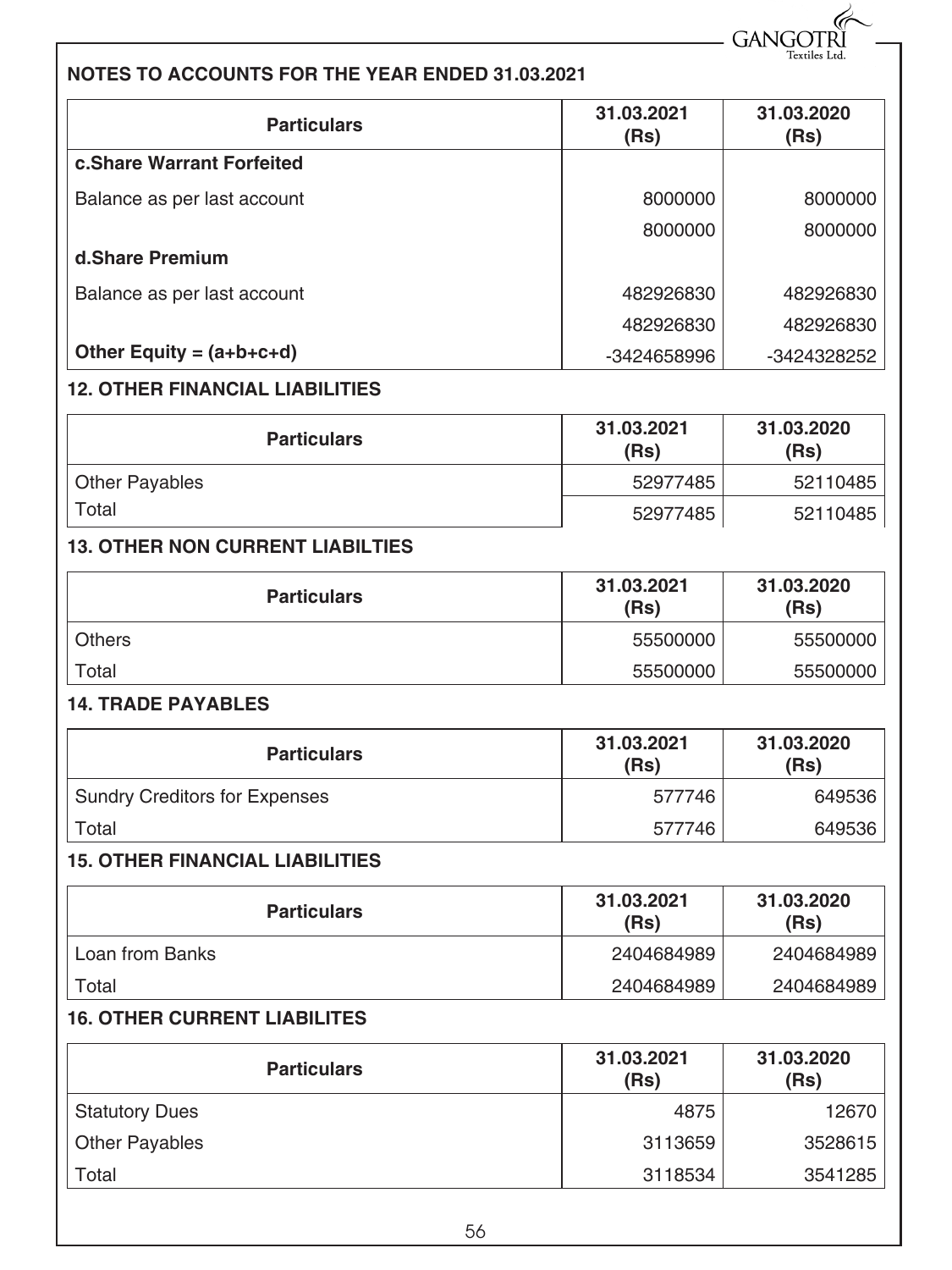- GANGOTR extiles l

#### **NOTES TO ACCOUNTS FOR THE YEAR ENDED 31.03.2021**

#### **17. REVENUE FROM OPERATIONS**

| <b>Particulars</b> | 31.03.2021<br>(Rs) | 31.03.2020<br>(Rs) |
|--------------------|--------------------|--------------------|
| Sales              | -                  | -                  |
| Total              |                    |                    |

#### **18. OTHER INCOMES**

| <b>Particulars</b>       | 31.03.2021<br>(Rs) | 31.03.2020<br>(Rs) |
|--------------------------|--------------------|--------------------|
| <b>Interest Receipts</b> |                    | 5194               |
| Misc Income              |                    |                    |
| <b>Written Off</b>       | 500000             | 2200000            |
| Total                    | 500000             | 2205194            |

#### **19. COST OF MATERIALS CONSUMED**

| <b>Particulars</b>         | 31.03.2021<br>(Rs) | 31.03.2020<br>(Rs) |
|----------------------------|--------------------|--------------------|
| <b>Opening Stock</b>       | ۰                  |                    |
| Total                      |                    |                    |
| Purchase & Expenses        |                    |                    |
| <b>Closing Stock</b>       | -                  |                    |
| Total                      |                    |                    |
| Cost of Materials Consumed |                    |                    |

#### **20. CHANGES IN INVENTORIES**

| <b>Particulars</b>           | 31.03.2021<br>(Rs) | 31.03.2020<br>(Rs) |
|------------------------------|--------------------|--------------------|
| <b>Opening Stock</b>         |                    |                    |
| Total -A                     |                    | -                  |
| <b>Closing Stock</b>         |                    |                    |
| Total -B                     |                    |                    |
| Changes in Inventories (A-B) |                    | ۰                  |

#### **21. EMPLOYEES BENEFIT EXPENSES**

| <b>Particulars</b>                       | 31.03.2021<br>(Rs) | 31.03.2020<br>(Rs) |
|------------------------------------------|--------------------|--------------------|
| Salary & Bonus to Staff & Workers        | 65000              | 153888             |
| Contribution to Provident Fund           |                    |                    |
| <b>Employees welfare Expenses</b>        |                    |                    |
| Manaing/Whole Time Director Remuneration |                    |                    |
| Total                                    | 65000              | 153888             |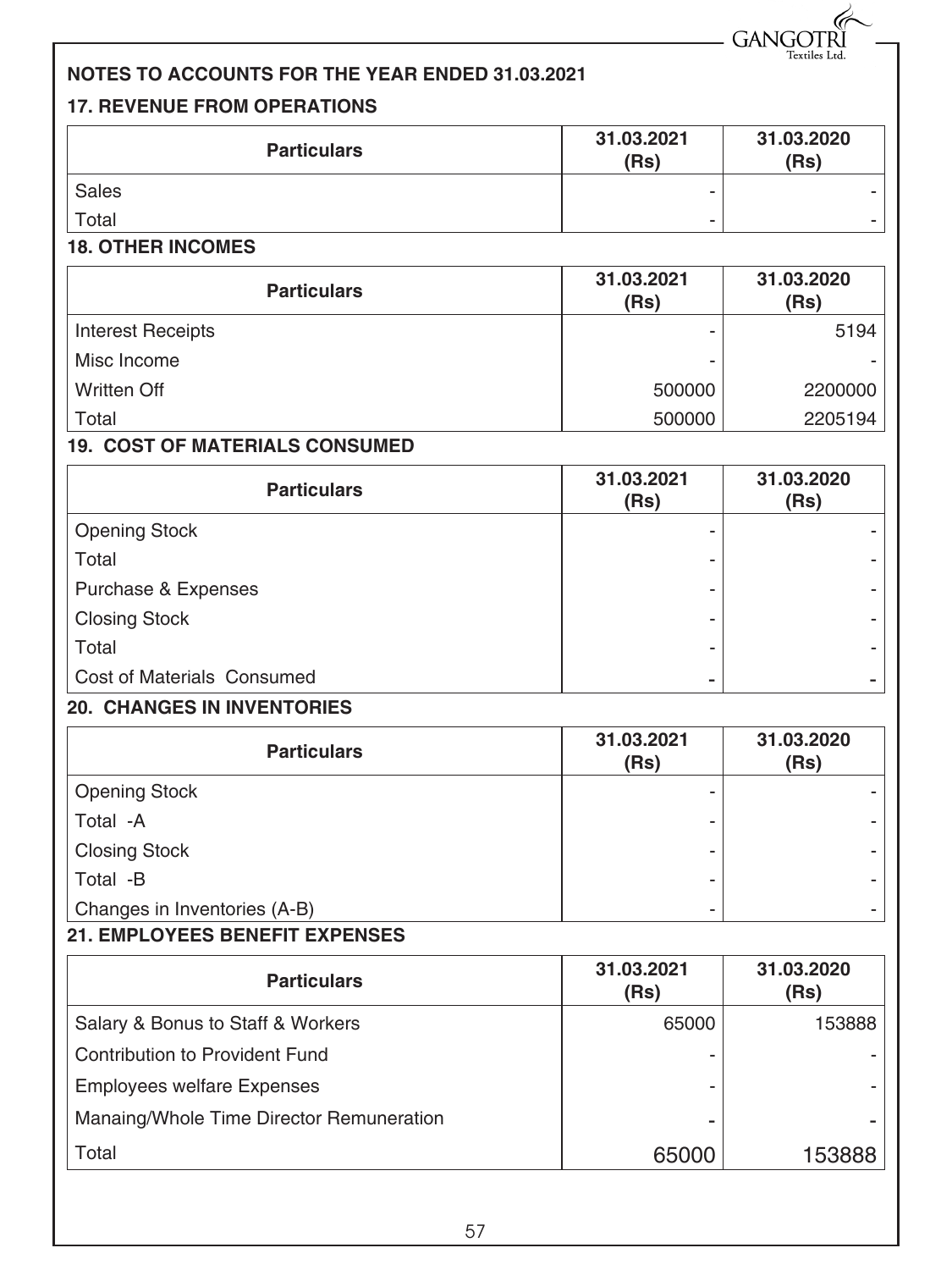**GANGO** 

#### **NOTES TO ACCOUNTS FOR THE YEAR ENDED 31.03.2021 22. DEPRECIATION AND AMORTISATION EXPENSES**

| <b>Particulars</b>                            | 31.03.2021<br>(Rs) | 31.03.2020<br>(Rs) |
|-----------------------------------------------|--------------------|--------------------|
| Depreciation of Property, Plant and Equipment | 3629               | 3629               |
| Total                                         | 3629               | 3629               |

#### **23. OTHER EXPENSES**

| <b>Particulars</b>               | 31.03.2021<br>(Rs) | 31.03.2020<br>(Rs) |
|----------------------------------|--------------------|--------------------|
| Power and Fuel                   | 2258               | 1794               |
| Insurance                        | 1151               | 4319               |
| <b>Sitting Fee to Directors</b>  | 102200             | 118000             |
| <b>Travelling Expenses</b>       | 1222               | 91588              |
| Postage, Courier and Telephone   | 16090              | 103313             |
| Rent                             | 63000              | 84000              |
| <b>Audit Fees</b>                | 60000              | 75000              |
| Legal and Professional charges   | 170130             | 1264035            |
| Rates and Taxes and Licence Fees | 249988             | 298621             |
| <b>Printing and Stationery</b>   | 755                | 75552              |
| <b>General Expenses</b>          | 3160               | 8350               |
| <b>Statutory Expenses</b>        | 91600              | 84260              |
| <b>Bank Charges</b>              | 561                | 140                |
| Total                            | 762115             | 2208972            |

#### **24. Contingent Liabilities not provided for in the Accounts.**

- 1. The Director General of Foreign Trade , Coimbatore had levied penalty of Rs 55,66,632 / towards non-fulfilment of Export Obligation by the Company in respect of 45 EPCG Licences. The company has preferred an Appeal before the appropriate Appellate Forum .
- 2. The Income Tax Department has preferred an Appeal with a tax effect of Rs 5.85 lakhs before ITAT against the Order of CIT ( Appeal ) in favour of the company regarding interest claim u/s 234 B / 234 C for the Assessment Year 2004-05.
- 3. The Income Tax Department's Appeal for the Assessment Year 1998-99 before the Hon'b;e High Court, Chennai against the Company's stand regarding Section 80 1A has been decided in favour of the Department and thereby , the likely demand on the Company is estimated at Rs 1.25 lakhs.
- 4. Subsequent to the CDR package offered to the company , the Lenders have initiated SARFAESI Act and sold the entire Assets of the Company . Now, the company has no Assets and the manufacturing activities of the company has been totally suspended.
- 5. M/s National Stock Exchange of India, Mumbai has levied penalty of Rs 8,03,073/ due to belated submission of audited Financial Results for the year ended 31-3-2017 under Regulation 33 (d) of ( Listing Obligation and Disclosure Requirements ) Regulations, 2015 . The Company as preferred an Appeal before the Appellate Forum contesting the said penalty and the said Forum has confirmed the penalty at Rs 6,68,073/. The Company has not paid the said penalty due to its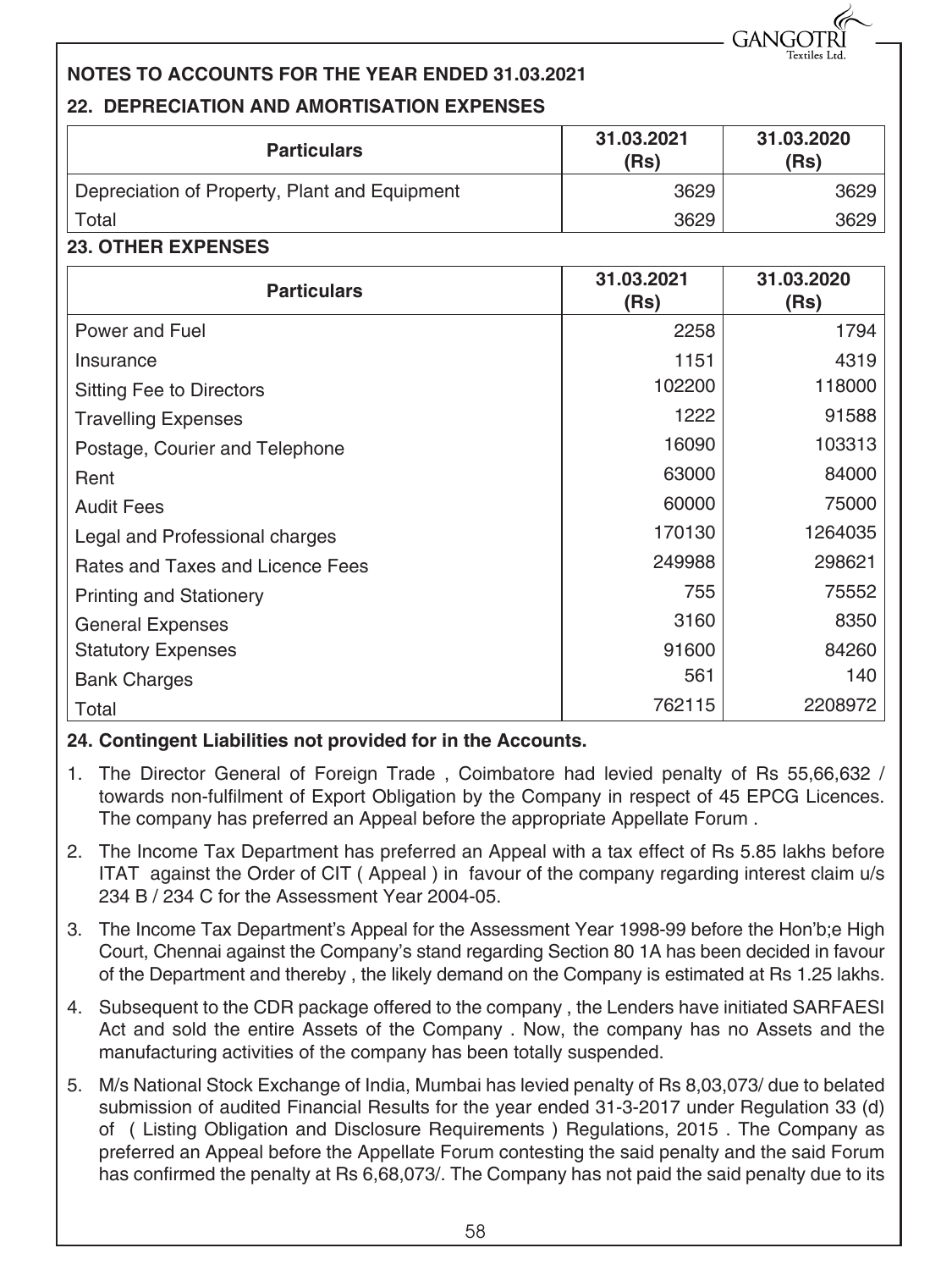## **GANGO**

#### **NOTES TO ACCOUNTS FOR THE YEAR ENDED 31.03.2021**

financial sickness.

- 6. M/s National Stock Exchange of India, Mumbai has levied penalty of Rs34,68,073 / due to belated submission of un-audited financial for the quarter ended 30-9-2015 under Clause 41 ) of the ( Listing Obligation and Disclosure Requirements ) Regulations, 2015 . The Company as preferred an Appeal before the Appellate Forum contesting the said penalty and the said Forum has confirmed the penalty at Rs 34,73,073/. The Company has not paid the said penalty due to its financial sickness.
- 7. The company has been served with a demand notice by the Maharashtra Sales Tax Department for Rs 32.46 lakhs for issues representing reversal of Input Credit for the Assessment Year 2005- 06 & 2006-07 and the company has preferred an Appeal before the appropriate Appellate Forum.
- 8. One claimant has attained a decree against the company for a claim of Rs 1.18 lakhs which is being disputed by the company.
- 9. The company has sold its land to the extent of 1.62 acres situated at Kalappatty village. The co-owners of the erstwhile sellers to the company have filed a case against the company. The matter is sub-judice.
- 10. The Company has received notice for the payment of penalty of Rs 730 lakhs u/s 271 (1)(c) of thr Income Tax Act, 1961 relating to the Assessment Year 2012-13 . The Company has filed an Appeal before the Income Tax Appellate Tribunal at Chennai contesting the said penalty. The Tribunal had dismissed the Appeal and confirmed the penalty. Against the said Order of the Tribunal , the company has preferred an Appeal before the Hon'ble High Court, Chennai. The Hon'ble High Court has also dismissed the appeal. Now, the Company has preferring an appeal before Hon'ble Supreme Court, New Delhi

#### **25. The Investment in 6% Redeemable Cumulative Preference Shares is redeemable as under**

- 1. On 25-11-2012 Rs 5,00,00,000 ( Due but not received )
- 2. On 25-11-2013 Rs 5,00,00,000 ( Due but not received )
- 3. On 25-11-2014 Rs 5,00,00,000 ( Due but not received )
	- Total Rs 15,00,00,000

The Management had unilaterally rescheduled the redemption of CRPS and subsequently the re-schedulement was withdrawn as per the advice of the Board. The total amount having fallen due has not been received by the company.

#### **26. Related Party Transaction. ( AS 18 )**

| <b>Associates</b><br><b>Particulars</b> |            | <b>Key Management</b><br><b>Personnel</b> | <b>Relarives of Key</b><br><b>Total</b><br><b>Management Personnel</b> |                 |
|-----------------------------------------|------------|-------------------------------------------|------------------------------------------------------------------------|-----------------|
|                                         | 31-3-2021  | 31-3-2021                                 | 31-3-2021                                                              | $31 - 3 - 2021$ |
| Finance                                 | <b>NIL</b> | <b>NIL</b>                                | <b>NIL</b>                                                             | <b>NIL</b>      |
| Salary                                  | <b>NIL</b> | <b>NIL</b>                                | <b>NIL</b>                                                             | NIL             |
| Managerial<br>Remuneration              | <b>NIL</b> | <b>NIL</b>                                | <b>NIL</b>                                                             | <b>NIL</b>      |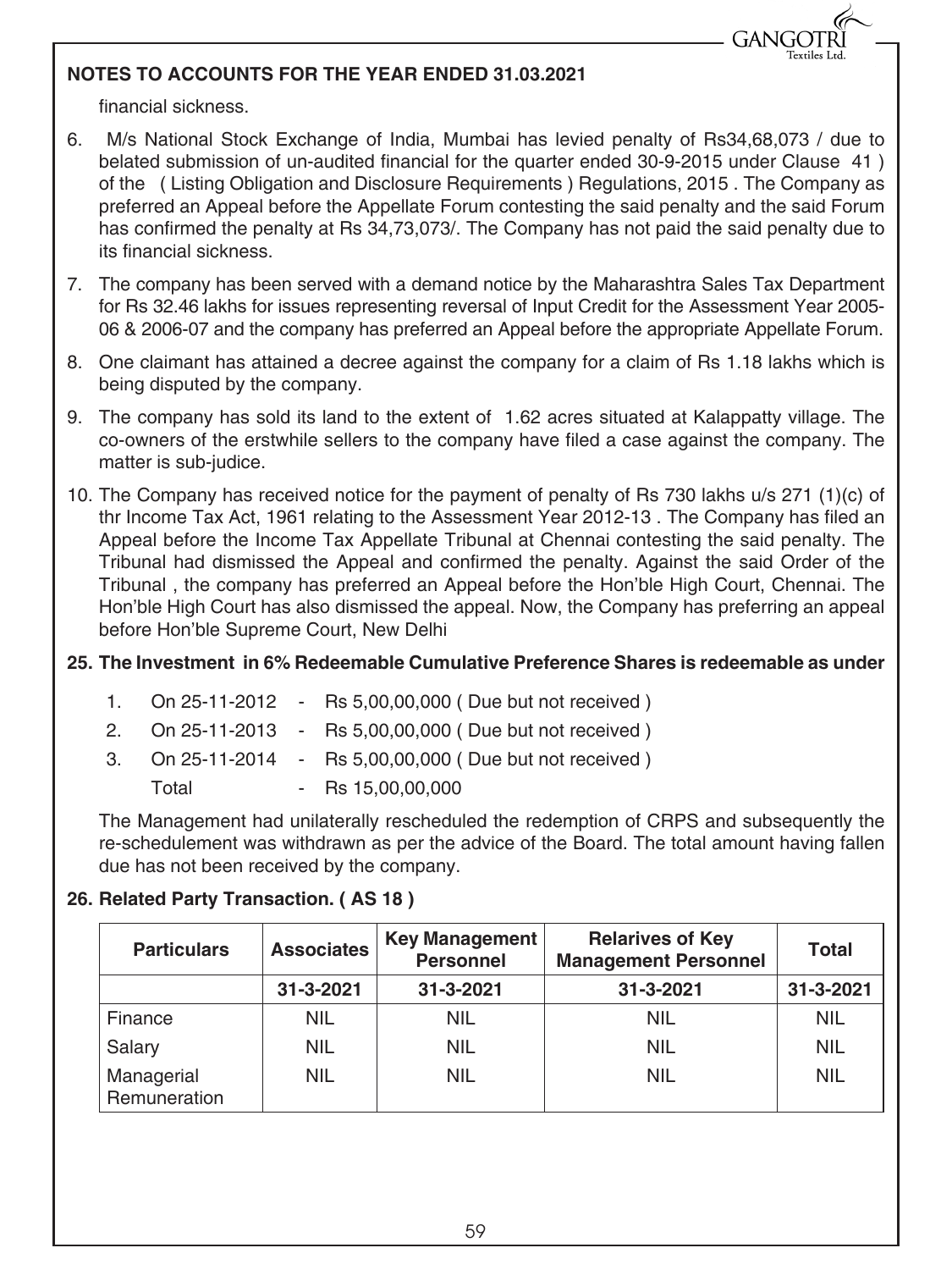

#### **NOTES TO ACCOUNTS FOR THE YEAR ENDED 31.03.2021**

#### **Name of Related Parties and Description of relationship up to 31-3-2021**

Key Manegerial Personnel : Sri. Manoj Kumar Tibrewal, Managing Director

Sri.Mohanlal Tibrewal , Executive Director

| Sri. Manoj Kumar Tibrewal: Managing Director   Sri. Mohanlal Tibrewal: Executive Director |                                          |  |  |
|-------------------------------------------------------------------------------------------|------------------------------------------|--|--|
| Smt. Anita Tibrewal : Wife                                                                | Smt Lakshmi Devi Tibrewal: Wife          |  |  |
| Sri. Mayank Tibrewal: Son                                                                 | Sri. Suman Tibrewal: Daughter            |  |  |
| Smt. Arpita Tibrewal: Daughter-in-law                                                     | Sri. Neha Tibrewal: Daughter             |  |  |
| Sri. Umang Tibrewal: Son                                                                  | Smt. Shruti Tibrewal : Daughter -in-law: |  |  |

#### **27. Earning per Share ( EPS )**

| <b>Particulars</b>                                              | 31.03.2021<br>(Rs) | 31.03.2020<br>(Rs) |
|-----------------------------------------------------------------|--------------------|--------------------|
| Profit / Loss after Tax (Rs in lakhs)                           | (3.31)             | (1.61)             |
| Average number of Equity Shares                                 | 3,26,14,634        | 3,26,14,634        |
| Basic and diluted before Extraordinary items EPS (in<br>rupees) | (0.01)             | (0.01)             |
| Basic and diluted after Extraordinary items EPS (in<br>rupees)  | (0.01)             | (0.01)             |

#### **28. Requirement under Clause 32 of the Listing Agreement**

Loans and advances in the nature of loans to Subsidiaries , Firms, Associates and Companies in which Directors are interested ; NIL ( Previous Year Nil )

#### **29. Earning per Share ( EPS )**

| <b>Particulars</b>                      | 31.03.2021<br>(Rs) | 31.03.2020<br>(Rs) |
|-----------------------------------------|--------------------|--------------------|
| For Statutory Audit                     | 50,000             | 50,000             |
| For certification and other matters     | 10,000             | 25,000             |
| For cost audit & out of pocket expenses |                    |                    |
| Total                                   | 60,000             | 75,000             |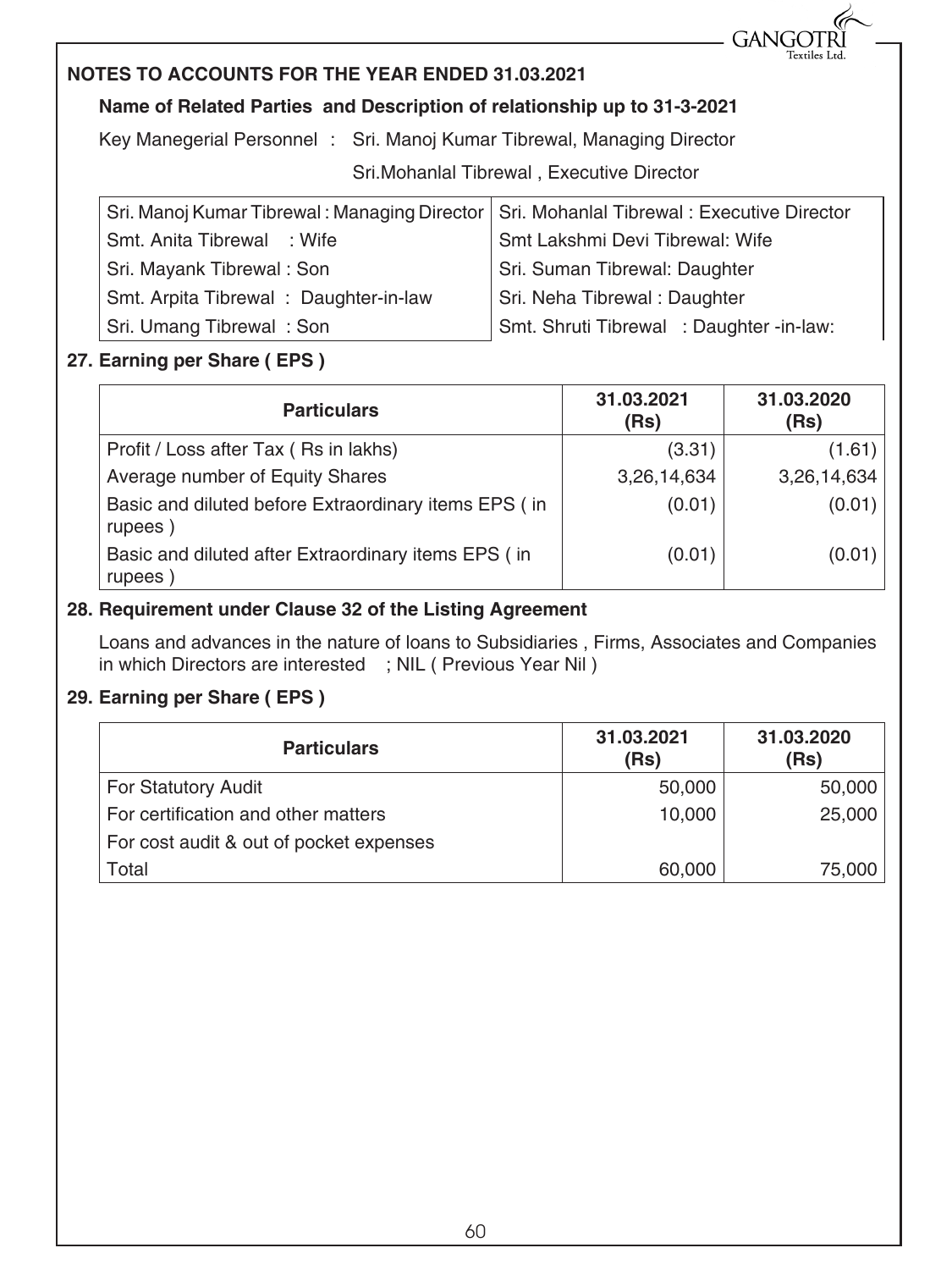#### **NOTES TO ACCOUNTS FOR THE YEAR ENDED 31.03.2021**

#### **Significant Accounting Policies – Annexure I**

#### **1. Basis of Accounting**

The Financial Statements are prepared under the historical cost convention on accrual basis and in accordance with Schedule III of the Companies Act, 2013, and the accounting standards specified in Section 133 of the Companies Act, 2013 read with Rule 7 of the Companies ( Accounts ) Rules , 2014.

**GANG** 

Since there is no operating income ,income is arrived by transfer of excess provision made for Generator Tax to the extent of Rs 5.00 lakhs which is not payable now or in future. Expenditure are recognized and accounted on accrual basis.

#### **2. Use of Estimates**

The preparation of Financial Statements requires estimates and assumption to be made that affect the reported amount of assets and liabilities on the date of Financial Statements and the reported amount of revenues and expenses during the reported period. Difference between the actual result and estimates are recognized in the period in which results are known / materialized.

#### **3. Property, Plant and Machinery**

All the Assets except vehicles are taken over, sold, realized and adjusted against loan dues by the Bank in the earlier years. During the year under review, there is no transaction.

#### **4. Depreciation**

Depreciation on Fixed Assets is provided on straight line method as per the useful life prescribed in Schedule II of the Companies Act, 2013. No addition made during the year. In respect of Assets up to Rs 5000 each, the policy of the Company is to charge 100% depreciationin the year in which such assets are installed or put to use.

#### **5. Investments**

Investments are meant to be Long Term Investments and are stated at cost.

#### **6. Employee Retirement Benefits**

The Management certifies that all dues to workers are settled and no provision is made for Employee Retirement Benefit.

#### **7. Foreign Currency Transaction**

No such foreign currency transaction.

#### **8. Interest on Borrowings**

Interest is not charged to the Profit & Loss Account from the date on which the Assets took over by the Bankers under SARFAESI proceedings.

#### **9. Taxes on Income.**

(a) In compliance with Ind As 12 relating to "INCOME TAXES" the company has not recognized Deferred Tax Liability / Assets for current year on account of absence of virtual certainty.and in the absence of any Assets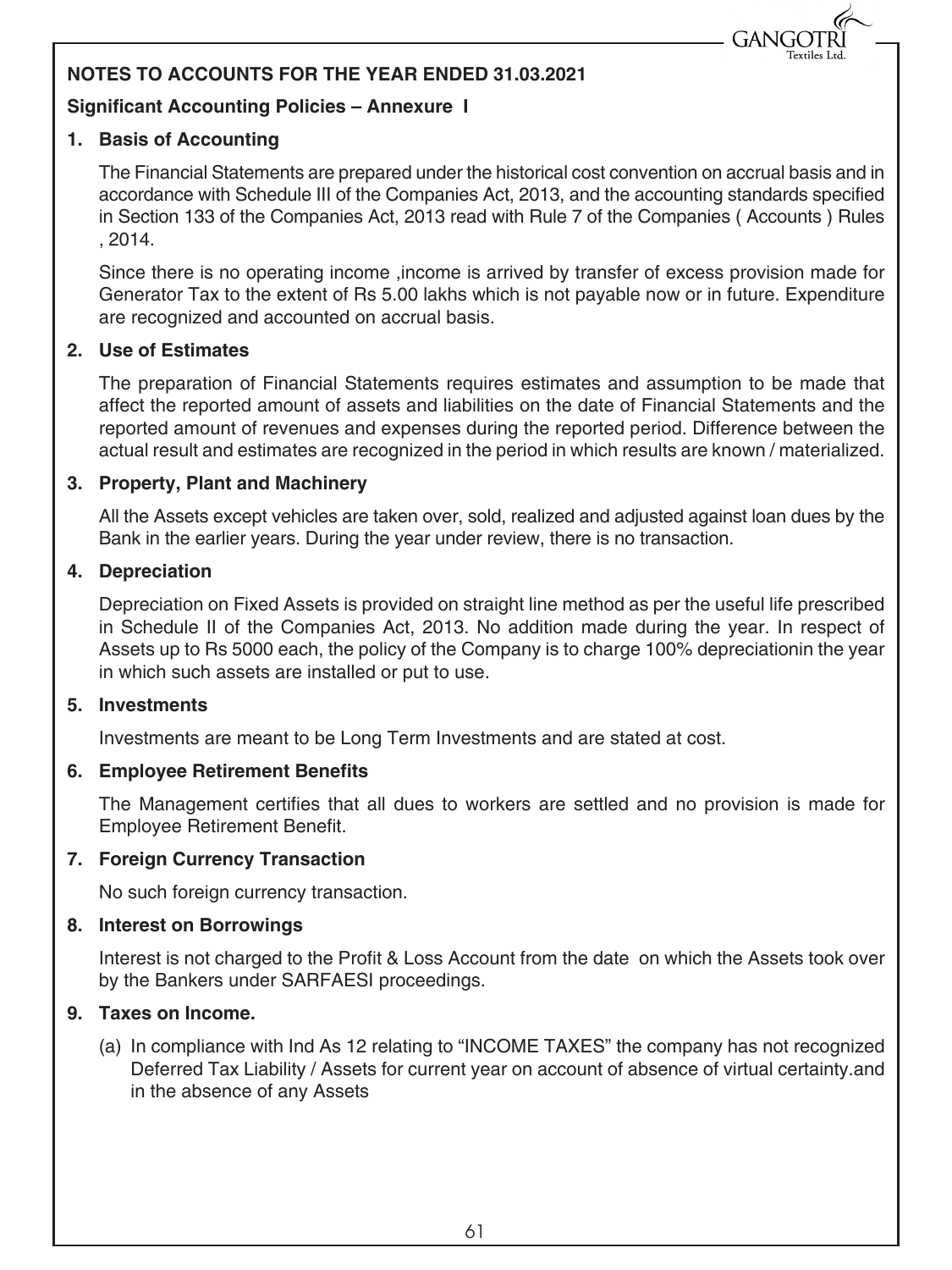#### **10. Contingent Liabilities**

Contingent Liabilities are not provided for and are disclosed by way of notes

GANGOTRI Textiles Ltd.

| S.No         | <b>Demand Received from</b>                                                                                                                                                                                   | <b>Amount in Rs.</b> | Reason                                                                                                                                             |
|--------------|---------------------------------------------------------------------------------------------------------------------------------------------------------------------------------------------------------------|----------------------|----------------------------------------------------------------------------------------------------------------------------------------------------|
| $\mathbf{1}$ | Joint Director General of Foreign<br>Trade, Coimbatore                                                                                                                                                        | 55,90,28,760         | Non-fulfillment<br>Export<br>οf<br>Obligation in respect<br>of 45<br>Licenses issued to the company.                                               |
| 2            | Assistant Commissioner of Customs,<br>Chennai                                                                                                                                                                 | 1,53,77,000          | Non-fulfillment<br>of<br>Export<br>Obligation in respect of 6 censes<br>issued to the company.                                                     |
| 3            | Assistant Commissioner of Income<br>Tax, Corporate Circle -2.                                                                                                                                                 | 7,30,48,152          | Penalty levied u/s Section 271(1)<br>(c) of the Income Tax relating to                                                                             |
|              | The Commissioner of Income Tax,<br>Appeal has vide his Order dated 28-9-<br>2016 upheld the Penalty.                                                                                                          |                      | the Assessment Year 2012-13.                                                                                                                       |
|              | Against this, the Company<br>has<br>preferred Appeal before the Tribunal,<br>Chennai. The Tribunal has sismissed<br>the Appeal vide its Order dated 26-5-<br>2017.                                            |                      |                                                                                                                                                    |
|              | The Company has preferred an Appeal<br>before the Hon'ble Madras High Court<br>and the matter is sub-judice.                                                                                                  |                      |                                                                                                                                                    |
|              | The High Court of Judicature at<br>Madras vide its Order dated 25-8-2020<br>dismissed the Appeal. Against this,<br>the Company is preferring an Appeal<br>in the Hon'ble Supreme Court of India,<br>New Delhi |                      |                                                                                                                                                    |
|              | The Asst. Commissioner, Corporate<br>Circle-2, Coimbatore has also filed a<br>Criminal Case against the company in<br>the Coimbatore Court as punishment<br>for non payment of demand for Rs<br>7,30,48,153.  |                      |                                                                                                                                                    |
|              | The matter is sub-judice.                                                                                                                                                                                     |                      |                                                                                                                                                    |
| 4            | Deputy Commissioner of Income Tax,<br><b>TDS Circle</b>                                                                                                                                                       | 45,69,649            | <b>TDS Default</b>                                                                                                                                 |
| 5            | The Assistant Commissioner of Com-<br>mercial Taxes, Mettupalayam Road<br>Circle, Coimbatore                                                                                                                  | 20,06,535            | Short levy of AST for the<br>Assessment year 1999-2000                                                                                             |
| 6            | Income Tax Department                                                                                                                                                                                         | 5,85,000             | The Department have preferred<br>Appeal before I.T.A.T, Chennai<br>against the order of C.I.T Appeal<br>relating to the Assessment Year<br>2004-05 |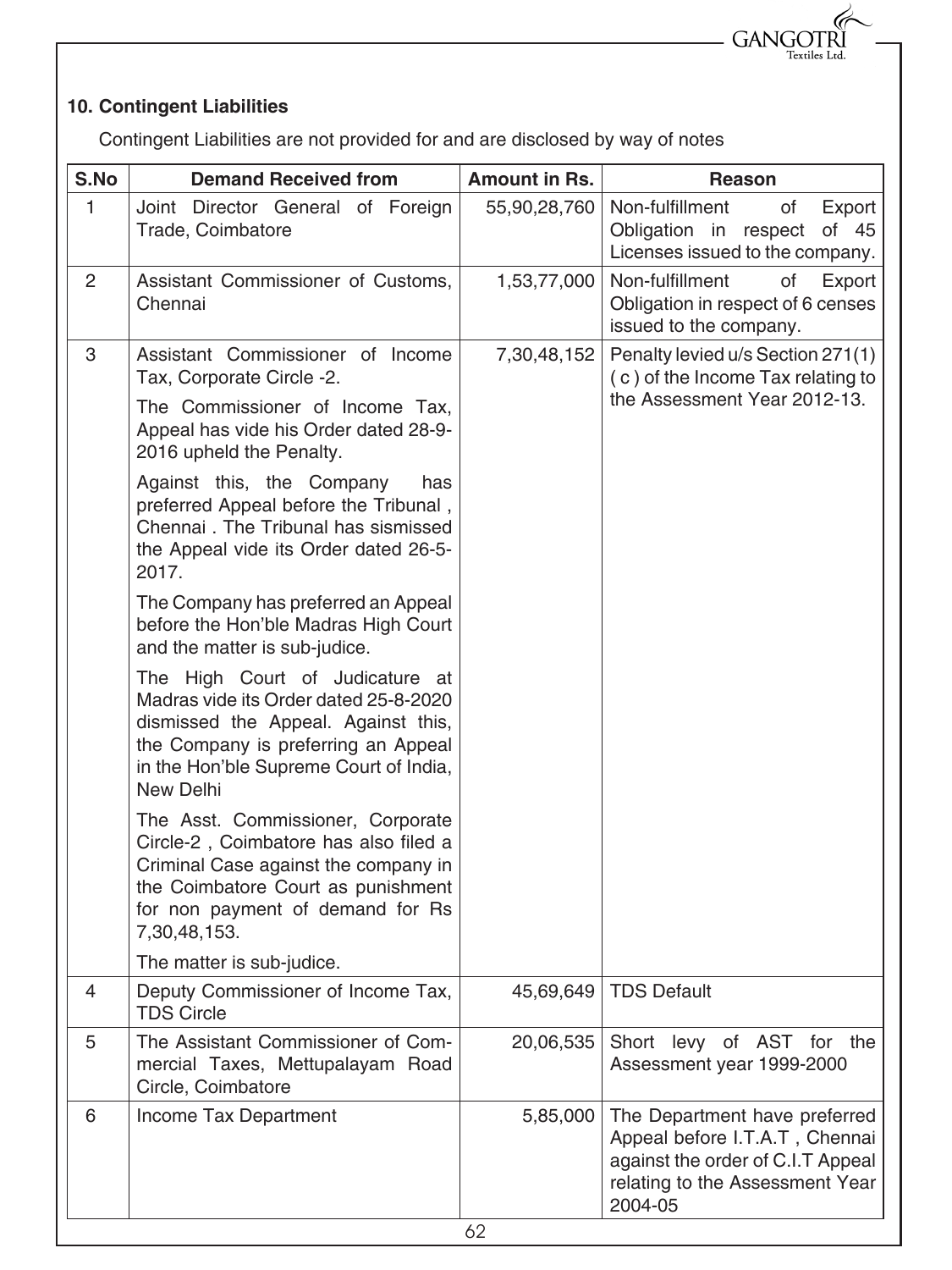|                | <b>GANGO</b>                                        |                      |                                                                                                                                                                                        |  |  |  |
|----------------|-----------------------------------------------------|----------------------|----------------------------------------------------------------------------------------------------------------------------------------------------------------------------------------|--|--|--|
| S.No           | <b>Demand Received from</b>                         | <b>Amount in Rs.</b> | Textiles Ltd.<br>Reason                                                                                                                                                                |  |  |  |
| $\overline{7}$ | Income Tax Department                               | 1,25,000             | The<br>Department have<br>filed<br>an Appeal before the Hon'ble<br>High Court, Chennai against<br>Company's stand regarding sec<br>80 (1A)                                             |  |  |  |
| 8              | Maharashtra Sales Tax Department                    | 32,46,000            | Issues representing reversal of<br>Input Vat Credit relating to the<br>Assessment Year 2005-06 and<br>2006-07                                                                          |  |  |  |
| 10             | National Stock Exchange of India<br>Limited, Mumbai | 34,73,073            | Due to belated submission of<br>un-audited Financial<br><b>Results</b><br>forthe quarter ended 30-9-2015.<br>The Appellate Authority have<br>confirmed the penalty of Rs<br>34,73,073. |  |  |  |
| 11             | National Stock Exchange of India<br>Limited, Mumbai | 8,03,073             | Due to belated submission of<br>financial results under Reg<br>33 relating to the year ended<br>The<br>31-3-2015.<br>Appellate<br>Authority have confirmed the<br>penalty at 6,68,073. |  |  |  |
| 12             | National Stock Exchange of India<br>Limited, Mumbai | 4,18,900             | Due<br>to<br>non-compliance<br>of<br>Regulation 17(1) of the SEBI<br>(LODR) Regulations, 2015                                                                                          |  |  |  |
| 13             | Bombay Stock Exchange Ltd,<br>Mumbai                | 4,18,900             | non-compliance<br>of<br>Due<br>to<br>Regulation 17(1) of the SEBI<br>(LODR) Regulations, 2015                                                                                          |  |  |  |
| 14             | National Stock Exchange of India<br>Limited, Mumbai | 9,18,210             | Arrears of Annual Listing Fee                                                                                                                                                          |  |  |  |
| 15             | Bombay Stock Exchange Ltd,<br>Mumbai                | 9,18,210             | Arrears of Annual Listing Fee                                                                                                                                                          |  |  |  |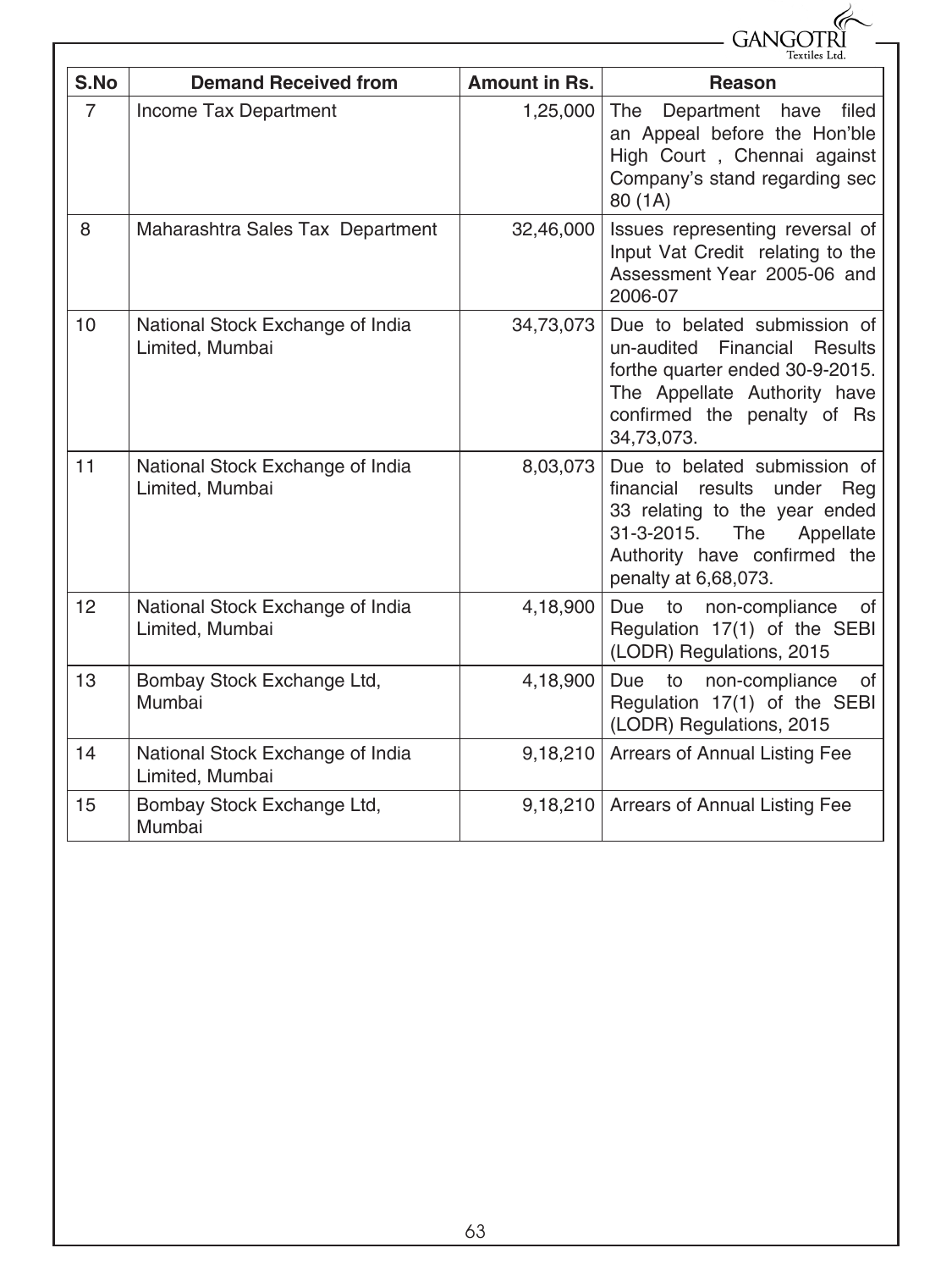$GANGOTRI$ 

| Cash Flow Statement for the year ended 31st March, 2021 |  |  |
|---------------------------------------------------------|--|--|
|---------------------------------------------------------|--|--|

|   | <b>Particulars</b>                                                       |     | 31.03.2021 | <b>Year Ended</b> |       | <b>Year Ended</b><br>31.03.2021 |
|---|--------------------------------------------------------------------------|-----|------------|-------------------|-------|---------------------------------|
| A | <b>CASH FLOW FROM OPERATING</b><br><b>ACTIVITY</b>                       |     |            |                   |       |                                 |
|   | <b>Before</b><br>Tax<br>Loss<br>Net<br>and<br><b>Extraordinary Items</b> |     |            | -330744           |       | -161295                         |
|   | Adjustment for                                                           |     |            |                   |       |                                 |
|   | Depreciation                                                             |     | 3629       |                   | 3629  |                                 |
|   | Profit / Loss Sale of Assets                                             |     |            |                   |       |                                 |
|   | <b>Interst Receipts</b>                                                  |     |            | 3629              | 5194  | 8823                            |
|   | Operating Profit Before Working<br><b>Capital Changes</b>                |     |            | $-327115$         |       | $-152472$                       |
|   | Adjustment for:                                                          |     |            |                   |       |                                 |
|   | <b>Trade and Other Receipts</b>                                          |     |            |                   | -4675 |                                 |
|   | Inventories                                                              |     |            |                   |       |                                 |
|   | <b>Trade Payables</b>                                                    |     | $-71790$   | $-71790$          | 58232 | 53557                           |
|   | Cash Generation from Operation                                           | (A) |            | $-398905$         |       | $-98915$                        |
|   | Direct Tax paid                                                          |     |            |                   |       |                                 |
|   | Cash Flow Before Extraordinary<br>Items                                  |     |            | -398905           |       | $-98915$                        |
|   | <b>Extraordinary Items</b>                                               |     |            |                   |       |                                 |
|   | Net Cash from Operations - Total                                         |     |            | $-398905$         |       | $-98915$                        |
| B | <b>CASH FLOW FROM INVESTMENT</b><br><b>ACTIVITIES</b>                    |     |            |                   |       |                                 |
|   | Purchase of Fixed Assets (Less<br><b>Revaluvation Amount)</b>            |     |            |                   |       |                                 |
|   | Sale of Fixed Assets                                                     |     |            |                   |       |                                 |
|   | <b>Capital Subsidy</b>                                                   |     |            |                   |       |                                 |
|   | Miscellaneous Expenses Written off                                       |     |            |                   |       |                                 |
|   | <b>Dividend Receipt</b>                                                  |     |            |                   |       |                                 |
|   | <b>Long Term Liabilities</b>                                             |     |            | -422751           |       | -2195767                        |
|   | Long Term Lons and Advances /<br><b>Non Current Assets</b>               |     |            | $-93184$          |       | -303020                         |
|   | Total (B)                                                                | (B) |            | -515935           |       | -2498787                        |